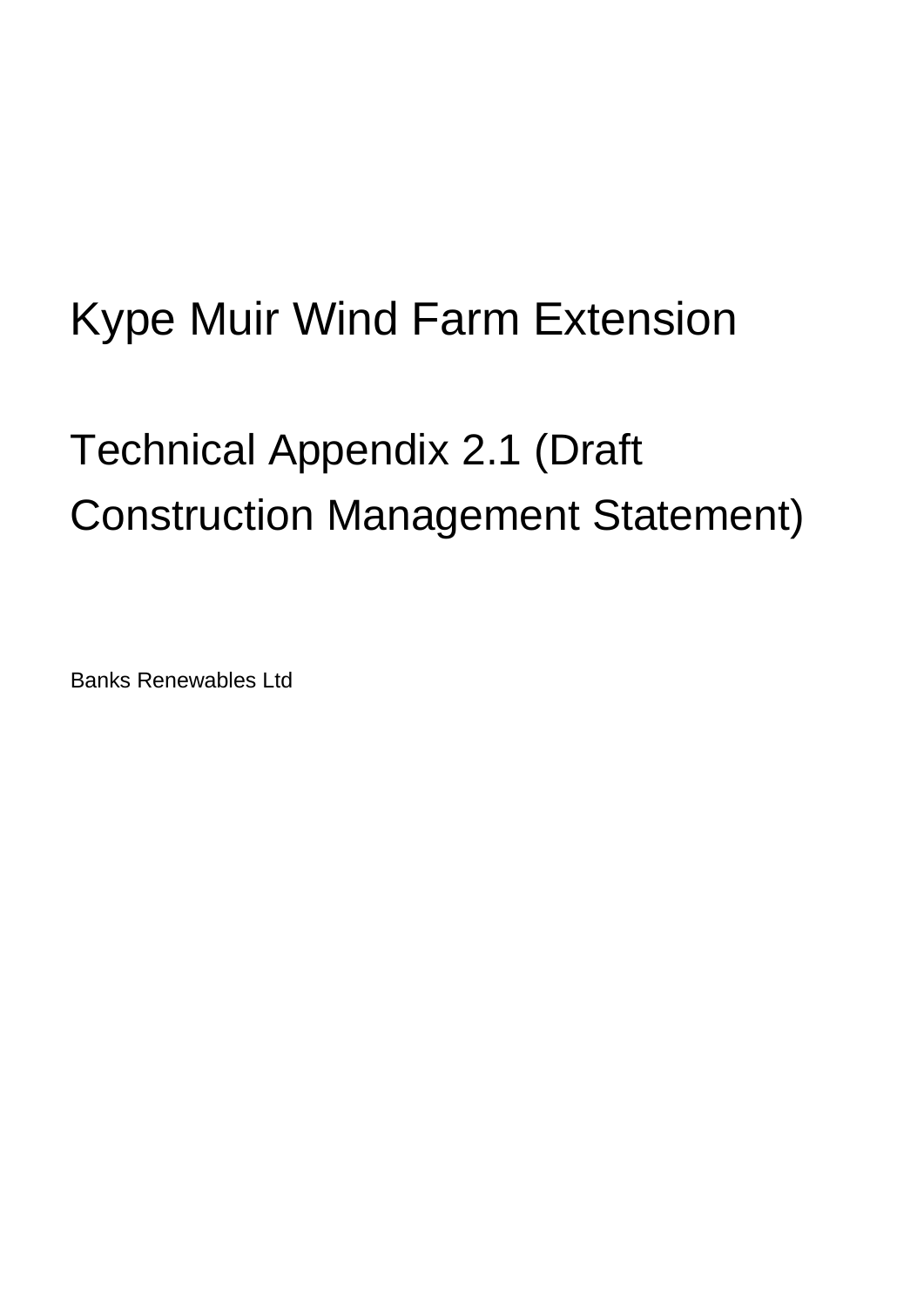

Jose Morales David Lee

Prepared by: ................................................. Checked by:

Engineer Principal Engineer

Approved by:

Dave Lee Principal Engineer

#### Kype Muir Extension Construction Management Statement

| Rev<br><b>No</b> | <b>Comments</b>         | Checked<br>by | Approved<br>bv | Date     |
|------------------|-------------------------|---------------|----------------|----------|
|                  | Draft Issue             |               |                |          |
|                  | <b>Final Issue</b>      | DI            | AH             | 23/09/14 |
|                  | Infrastructure updates  | Dl            | AH             | 22/05/15 |
| 2                | Section 36C Application |               |                |          |

1 Tanfield, Edinburgh, EH3 5DA Telephone: 0131 301 8700 Website: http://www.aecom.com

Job No: 60299924 Reference: Construction Management Statement<br>
Date Created: Construction Management Statement<br>
Date Created: August 2014

This document is confidential and the copyright of AECOM Limited. Any unauthorised reproduction or usage by any person other than the addressee is strictly prohibited.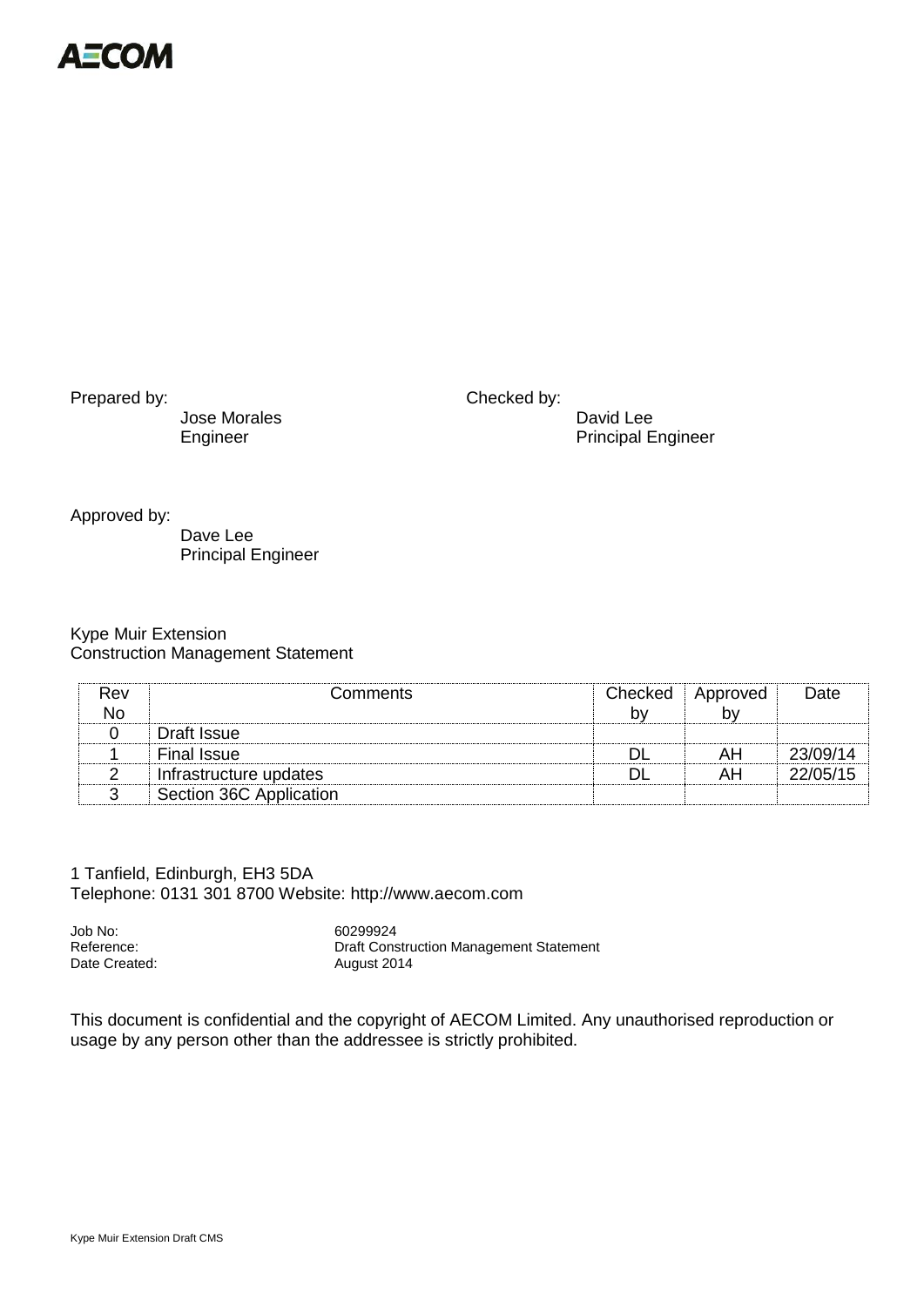

# **Table of Contents**

|                         | 1.1 |  |
|-------------------------|-----|--|
|                         | 1.2 |  |
|                         | 1.3 |  |
| $\overline{2}$          |     |  |
|                         | 2.1 |  |
|                         | 2.2 |  |
|                         | 2.3 |  |
|                         | 2.4 |  |
|                         | 2.5 |  |
|                         | 2.6 |  |
| 3                       |     |  |
|                         | 3.1 |  |
|                         | 3.2 |  |
|                         | 3.3 |  |
| $\overline{\mathbf{4}}$ |     |  |
|                         | 4.1 |  |
|                         | 4.2 |  |
|                         | 4.3 |  |
|                         | 4.4 |  |
|                         |     |  |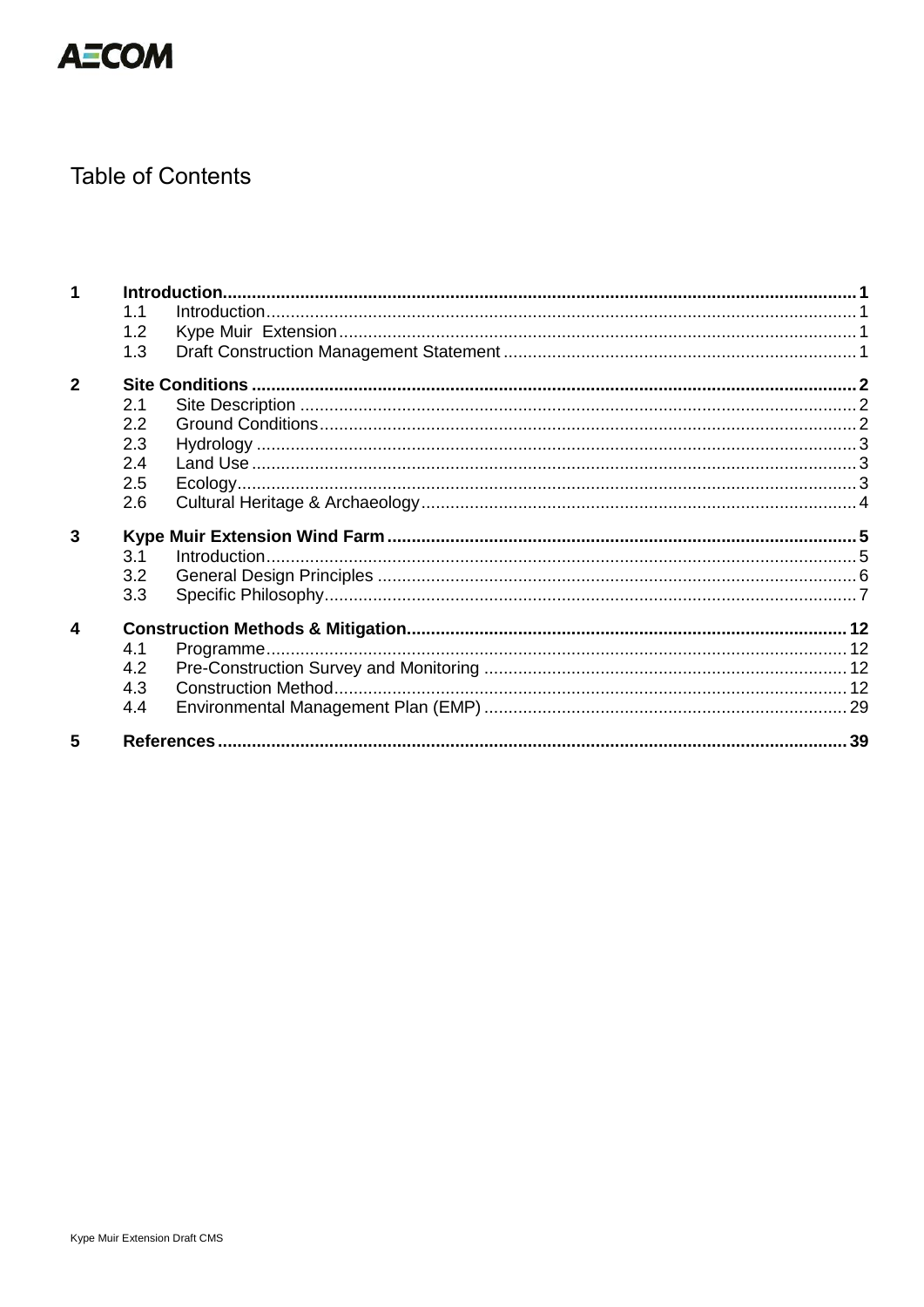

# <span id="page-3-0"></span>1 Introduction

#### <span id="page-3-1"></span>**1.1 Introduction**

This draft Construction Management Statement (CMS) has been produced to provide an overview of the likely methods which will be used and limited to the construction of the Kype Muir Extension Wind Farm (the Development), in order to mitigate against any potential environmental impacts. The methods outlined in this draft CMS are based on previous experience and take into account good and/or best practice as appropriate. The appointed Contractor will develop and update this CMS and therefore it should be noted the construction methods are likely to be updated in line with best practice, the particular Site circumstances and from the results of the site investigation (SI).

#### <span id="page-3-2"></span>**1.2 Kype Muir Extension**

The Development is located in west of Scotland approximately 6.5km south-west of Strathaven, South Lanarkshire. The application boundary occupies an area of approximately 942ha (centred on Ordnance Survey National Grid Reference (NGR) NS 69832 37323. The Development comprises 15 wind turbines, each with an installed capacity of up to 5MW, and associated infrastructure including access tracks, crane pads, underground cabling, a meteorological mast and control building. The Development will have a total installed capacity of up to 75MW. A detailed description of the Development is contained within Chapter 2 (The Proposed Development) of the Environmental Statement (ES). Construction noise associated with the Development is assessed in Chapter 10 (Noise).

#### <span id="page-3-3"></span>**1.3 Draft Construction Management Statement**

This draft CMS has been updated to reflect proposed infrastructure changes to the consented Kype Muir Extension wind farm under Section 36 of the Electricity Act. The document should be considered as a preliminary document which will be developed in detail following the consent decision and award of construction contracts.

Contractors will likely be selected through a Tender process. Should consent be granted, the draft CMS will be used to inform the tender submissions for the Balance of Plant contract. The successful contractor(s) will be bound by an obligation to comply with a CMS during the execution of the works. All references to design in this document (whether explicit or implied) shall not be deemed exhaustive. The selected contractor(s) shall be required to verify, adopt and/or, where applicable, improve the CMS and the current design captured in the contract drawings. The client will also ensure that all design and construction works are undertaken in accordance with their obligations outlined within the Construction, Design and Management Regulations 2015 (CDM 2015).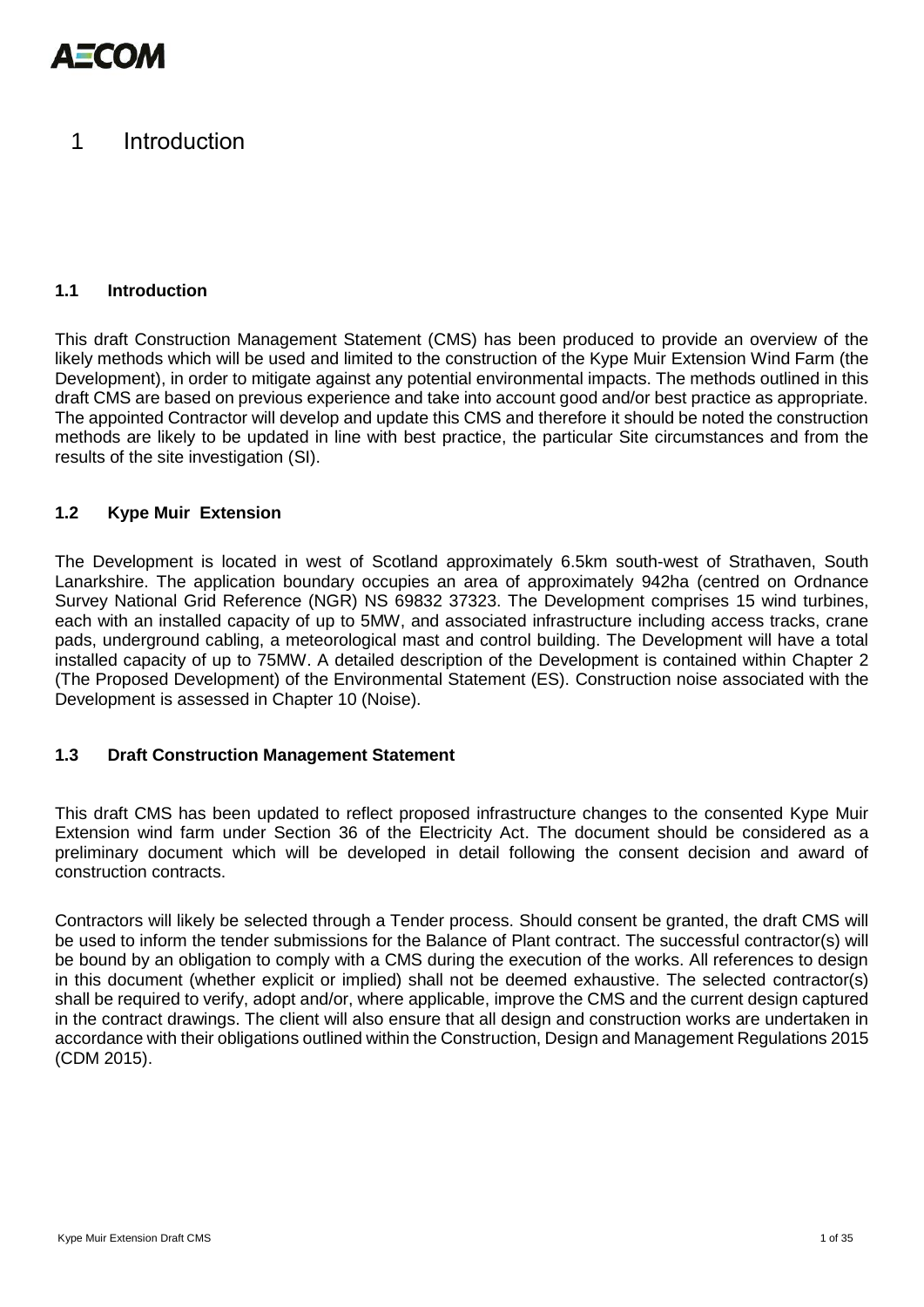

# <span id="page-4-0"></span>2 Site Conditions

#### <span id="page-4-1"></span>**2.1 Site Description**

The Development is located in a rural area of South Lanarkshire, approximately 6.5km south-east of Strathaven. The Development is located on the north-east facing slopes of Goodbush Hill (475m AOD), Auchengilloch (462m AOD), Harting Rig (450m AOD), Side Hill (430m AOD) and Hawkwood Hill (389m AOD) which form a broad undulating ridge along the south-western boundary. There are a number of watercourses within the Development, which all drain generally in a north-western direction towards the Avon Water which is part of the River Clyde catchment.

Land use within the Development is generally split between open moorland in the north-west of the Site and commercial forestry in the south-east of the Site.

#### <span id="page-4-2"></span>**2.2 Ground Conditions**

The British Geological Survey (BGS) 1:50,000 drift geology map indicates that the Development is underlain by peat deposits, glacial till ('diamicton'), alluvium, glaciofluvial deposits as well as areas where bedrock as at or near the surface.

Peat deposits are generally present across the vast majority of the Site and are likely to be largely underlain by glacial till deposits with isolated areas, notably hill tops, where the peat is underlain directly by bedrock. Peat is generally absent on the banks of watercourses across the Site and in larger areas on the slopes of Hawkwood Hill.

Peat depths have been identified through on Site peat probing which has found depths very from <0.5m along the south-western boundary to >5m in the centre of the Development on the flat ground to the north of Harting Rig.

The glacial till is described by the BGS as "*rock fragments in a stiff to hard clay, silt and sand matrix*".

Alluvium is restricted to three areas in the open moorland area to the north-west of the Site, the largest of which is adjacent to the Feeshie Burn. The two other localised areas are present, one being located in the valley between Hawkwood Hill and Feeshie Rig and the other on the northern boundary of the Site. The BGS describes the alluvium as "*clay, silt, sand and gravel*".

Bedrock is present at or near to the surface in areas along the southern boundary, the largest of these areas are on the slopes of Harwood Hill and the steep north facing slopes of Harting Rig.

Two small pockets of glaciofluvial deposits, described by the BGS as "*sand and gravel*", are located in the south-east of the Site adjacent to the Sach Burn.

The BGS 1:50,000 solid geology map indicates the Development is primarily underlain by sandstones, conglomerates, siltstones and mudstones of the Waterhead Group and the Dungavel Group of Silurian age. The Waterhead Group covers the north, east, south and central areas of the Site with the Dungavel Group being present along the western boundary.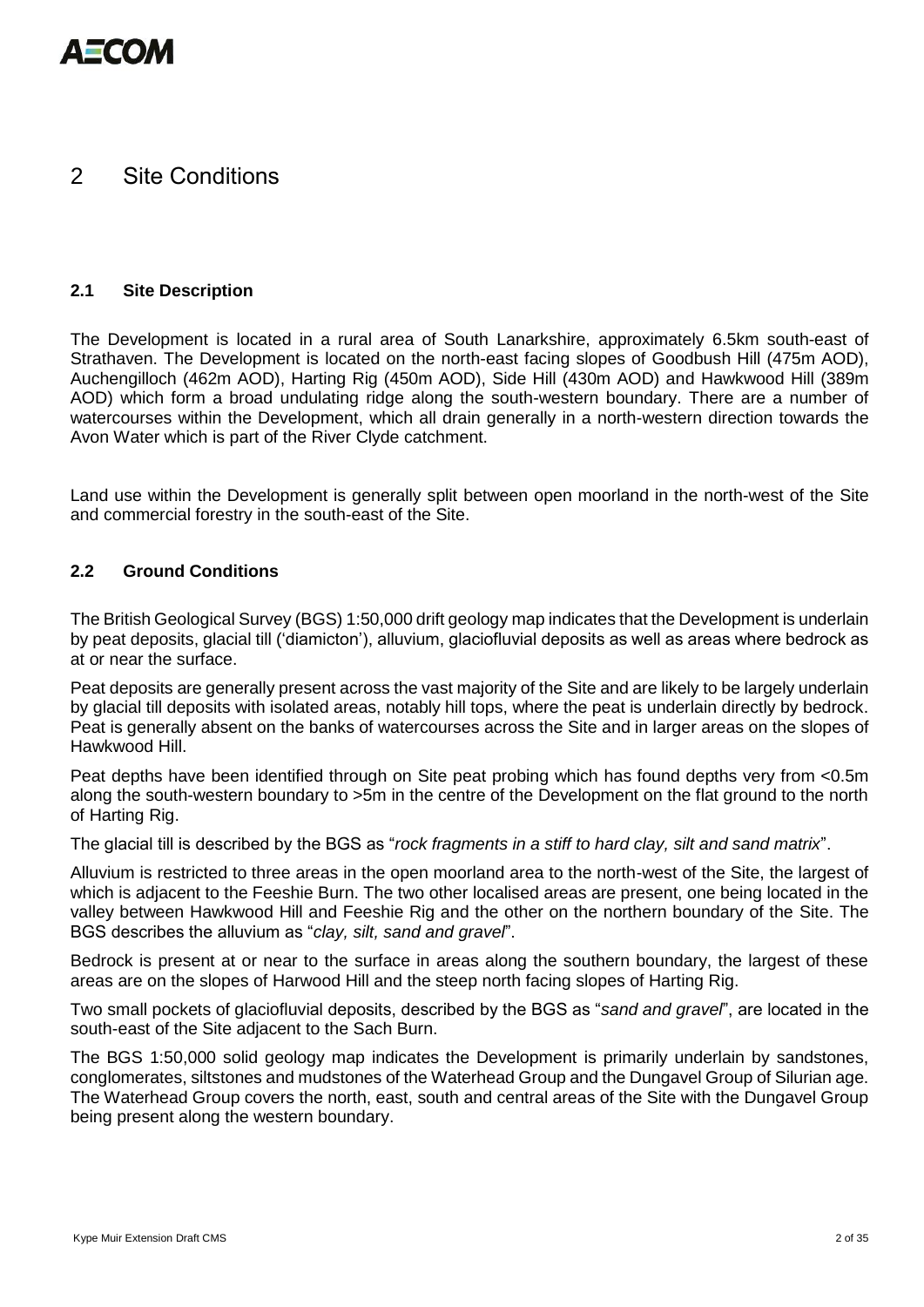

A tertiary-age tholeiitic dolerite intrusion (Mull Dyke Swarm) is also present and runs along the southern part of the south-western boundary in a north-west to south-east direction, and generally following the ridge line formed by Auchingilloch, Harting Rig and Side Hill

For more detail on the existing ground conditions of the Development please refer to Chapter 7 (Ground Conditions & Hydrology) of the ES.

# <span id="page-5-0"></span>**2.3 Hydrology**

The entire Site is contained within the headwaters of the Avon Water which is part of the River Clyde catchment.

The north-western area drains into the Lochar Water, which flows generally north-west off the Site. Named tributaries of the Lochar Water within the Site are the Feeshie Burn and Red Bog Burn.

The south-eastern area of the Site drains into the Long Knowe Burn, which flows generally east off the Site, towards Kype Water Reservoir. Named tributaries of the Long Knowe Burn within the Site are the North Feeshie Burn, South Feeshie Burn, Back Burn and Long Knowe Burn.

The western tip of the Site is drained by the Dykes Burn which flows west off the Site.

For more detail on the existing hydrological conditions of the Development please refer to Chapter 7 (Ground Conditions & Hydrology) of the ES.

#### <span id="page-5-1"></span>**2.4 Land Use**

The historical land uses of the Site and its surroundings have been determined from historical Ordnance Survey (OS) maps obtained as part of the Envirocheck Report at scales of 1:10,000 and 1:10,560, and covering the period from 1864 to 2013

A review of these maps identified the major land use on Site as agricultural activities, mainly grazing. From 1864 through to 1980 there is almost no evidence of change on Site; however maps dated from 2001 show coniferous commercial forestry on the south-east of the Site.

#### <span id="page-5-2"></span>**2.5 Ecology**

The ecology of the Development site is summarised in Chapter 6 (Ecology & Nature Conservation) of the Environmental Statement. The following statutory designated sites have been identified immediately adjacent to the Site:

 Muirkirk and North Lowther Uplands Special Protection Area (SPA) - Adjacent to south-eastern edge of Site boundary.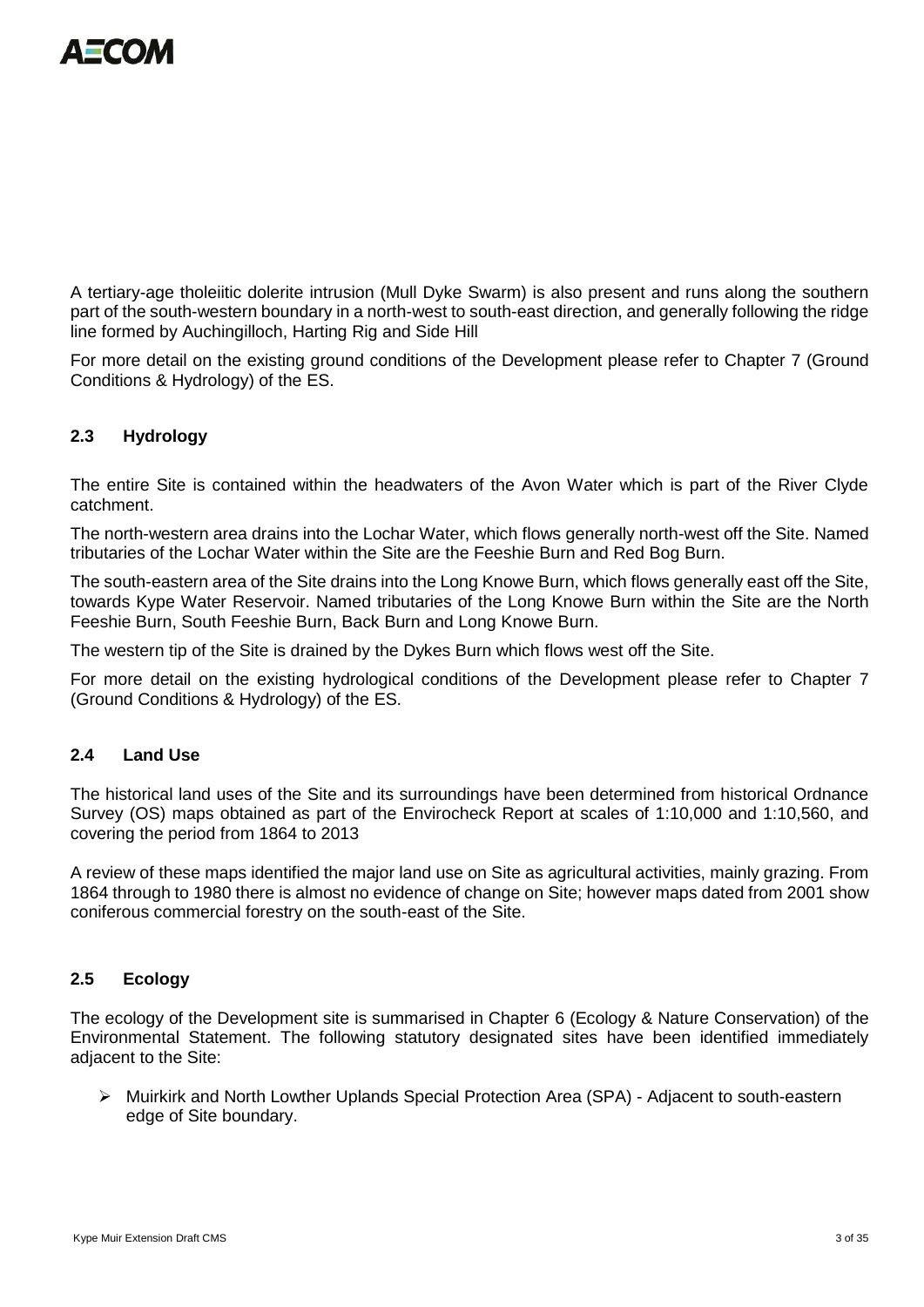

 Muirkirk Uplands Site of Special Scientific Interest (SSSI) - Adjacent to south-eastern edge of the Site boundary.

Other than those referenced above, there are no other statutory designated sites within sufficient proximity to be adversely affected by the proposed wind farm.

#### <span id="page-6-0"></span>**2.6 Cultural Heritage & Archaeology**

Cultural heritage and archaeology are assessed in Chapter 8 (Cultural Heritage and Archaeology) of the Environmental Statement.

Ten heritage assets have been identified within the Site boundary. The location and extents of all the assets identified by the study are shown on Drawing ES09 and details of their character and baseline condition are provided in Chapter 8 (Cultural Heritage).

There are no Scheduled Monuments within the Site boundary, and no part of the Development would lie within a Garden and Designed Landscape, Inventory Battlefield or Conservation Area. There is one Category B Listed Building within the Site boundary.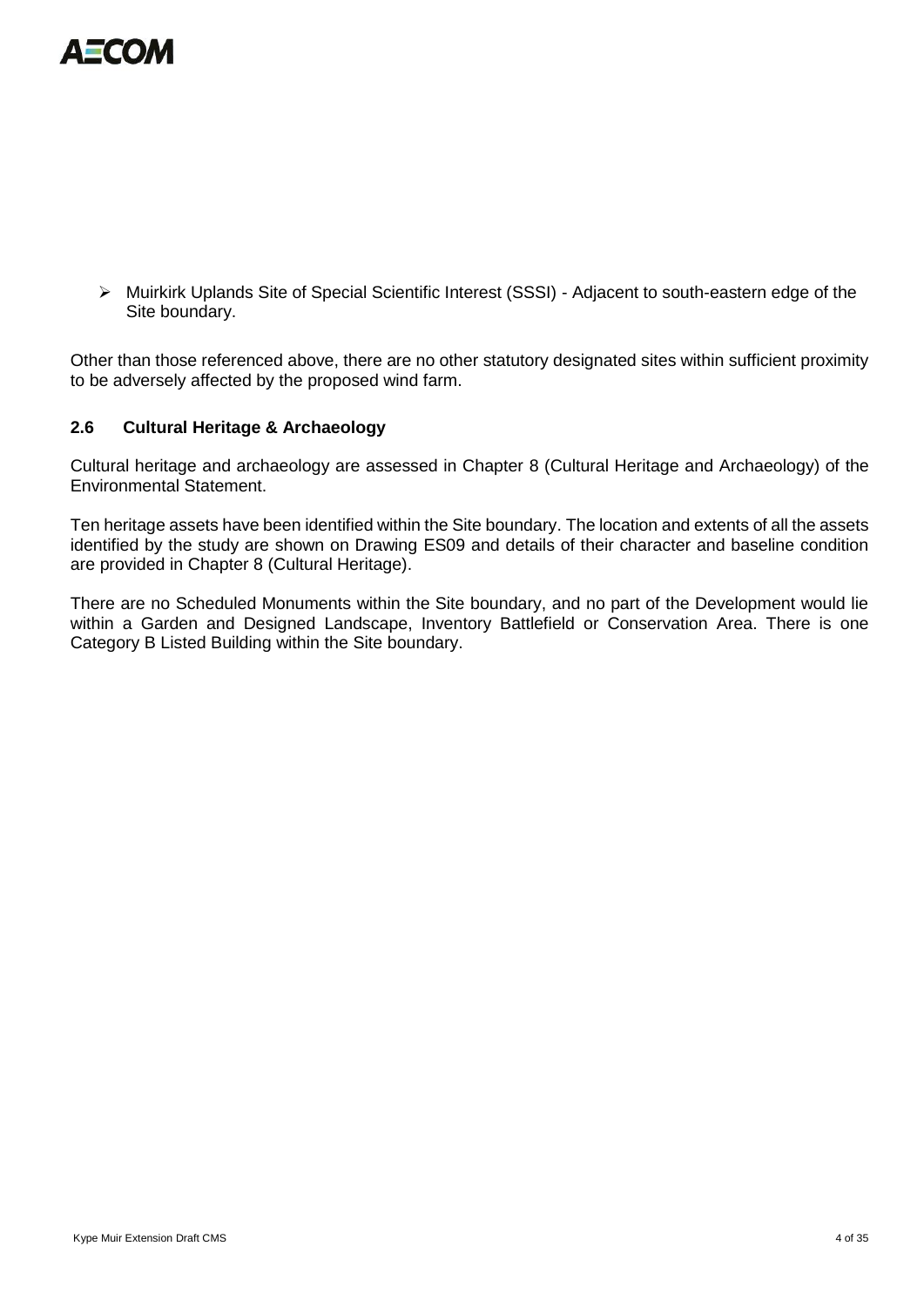# <span id="page-7-0"></span>3 Kype Muir Extension Wind Farm

#### <span id="page-7-1"></span>**3.1 Introduction**

The design of the Development has been informed by a range of environmental, technical and engineering considerations. In order to develop a design for the purpose of making a planning application, the maximum parameters of the Development including micro-siting tolerance within which, should planning permission be granted, Kype Muir Extension would be constructed and operated have been identified and are outlined in Table 3.1.

| <b>Table 3.1 Kype Muir Extension Key Characteristics</b> |                                                                                                                                                           |  |  |
|----------------------------------------------------------|-----------------------------------------------------------------------------------------------------------------------------------------------------------|--|--|
| <b>Component</b>                                         | <b>Description</b>                                                                                                                                        |  |  |
| <b>Wind Turbines</b>                                     | Proposed Candidate Turbine Tip Height: 4 x 156m; 4 x 200m; 4 x 220m and 3<br>x 176m<br>Maximum Rated Output per turbine: 5 MW                             |  |  |
| <b>Turbine Foundations</b>                               | Footprint: 26m diameter foundation (TBC)<br>Depth: 5.25m (TBC)                                                                                            |  |  |
| <b>Transformers Kiosks</b>                               | Assumed to be located out with each turbine tower and sited within the adjacent<br>hardstanding area. These are typically 5m by 3m by 3m.                 |  |  |
| <b>Crane Pads</b>                                        | Total number: 15 (adjacent to wind turbines)<br>Footprint: 2,770m <sup>2</sup>                                                                            |  |  |
| Permanent Anemometer<br>('met') Mast                     | Total number: 1<br>Mast Height: 80m                                                                                                                       |  |  |
| Wind Farm Control Building<br>Compound                   | Footprint: 1,176m <sup>2</sup><br>Location: centred on NS 71185 37234                                                                                     |  |  |
| Access Tracks (New)                                      | Total length: 9,043km<br>Running width: 5m up to 7.5m at corners and junctions                                                                            |  |  |
| <b>Access Tracks (Upgraded</b><br>Existing)              | Total length: 2.265km<br>Running width: 5m up to 7.5m at corners and junctions                                                                            |  |  |
| <b>Access Track Turning Heads</b>                        | Total number: 8 (1 for fully loaded delivery vehicles & 7 for unloaded delivery<br>vehicles)<br>Individual Lengths: 75m (fully loaded) & 42.5m (unloaded) |  |  |
| Cable Trenches                                           | Cables will be installed along access tracks<br>Trench Depth: 0.75m (approx.) / Trench Width: 0.45m (approx.)                                             |  |  |
| <b>Watercourse Crossings</b>                             | Total number: 4 (within the Site)                                                                                                                         |  |  |
| <b>Borrow Pits</b>                                       | Total number: 4                                                                                                                                           |  |  |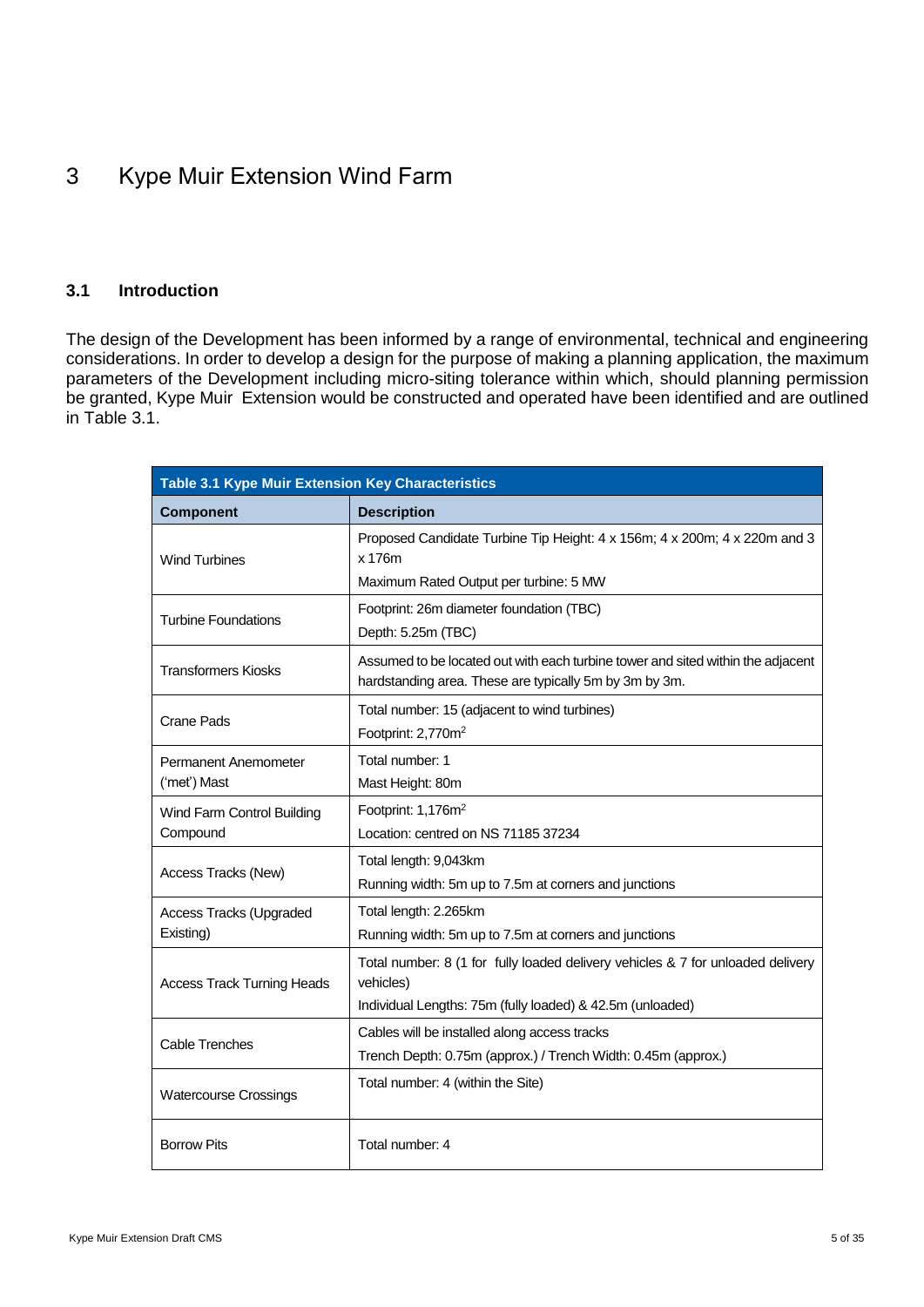| <b>Table 3.1 Kype Muir Extension Key Characteristics</b> |                                                                                   |  |  |
|----------------------------------------------------------|-----------------------------------------------------------------------------------|--|--|
| <b>Component</b>                                         | <b>Description</b>                                                                |  |  |
| <b>Temporary Construction</b><br>Compounds               | Total number: 1<br>Footprint: 10,125m <sup>2</sup> (NS 71087 37174)               |  |  |
| <b>Material Requirements</b>                             | Stone: 95,200m <sup>3</sup> , Concrete: 17,500m <sup>3</sup> , Steel:2,500 tonnes |  |  |

#### <span id="page-8-0"></span>**3.2 General Design Principles**

The design process is reported in Chapter 3 – Design Iterations, of this EIAR. The approach to the design has been iterative informed by a number of key considerations with the aim of avoiding and/or reducing adverse effects on the environment and ensuring the Development can be constructed and operated safely, which are considered within Chapter 2 (The Proposed Development) within Volume 1 of this ES. Key design principles include:

- $\triangleright$  Fully utilise existing on Site infrastructure (access tracks) where possible;
- $\triangleright$  Avoid areas of steep topography;
- $\triangleright$  Minimise depth to formation level;
- $\triangleright$  Minimise excavation depths;
- $\triangleright$  Minimise excavation volumes;
- $\triangleright$  Promote the re-use of excavated material as structural fill;
- $\triangleright$  Reduce required volume of imported fill;
- $\triangleright$  Minimise the construction traffic volumes on public carriageway;
- $\triangleright$  Reduce excess spoil volumes and storage requirements;
- $\triangleright$  Reduce effect on watercourses:
- $\triangleright$  Avoid areas of potentially deep peat;
- $\triangleright$  Minimise the risks to slope stability;
- $\triangleright$  Avoid clashes with existing Microwave and Telemetry links;
- $\triangleright$  Reduce the construction stage carbon footprint and tree felling where possible;
- $\triangleright$  Control the removal of forestry; and
- $\triangleright$  Avoid environmental constraints identified during the EIA process.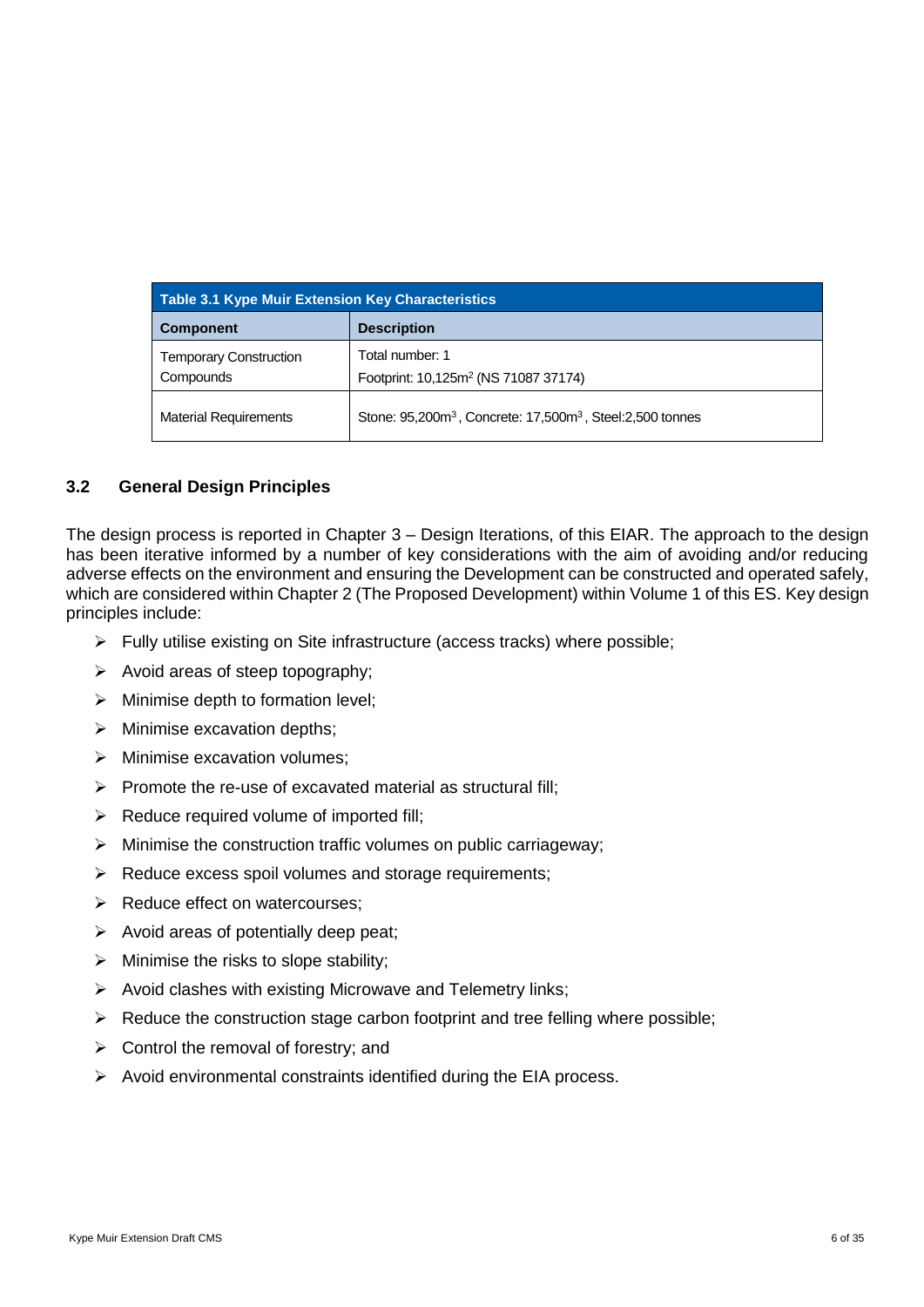# <span id="page-9-0"></span>**3.3 Specific Philosophy**

#### 3.3.1 Site Access

Access to the Development will be from the B743 via the minor public road to Lambhill and then via the consented access track for Kype Muir Wind Farm and hence into the Development.

#### 3.3.2 Access Track

The alignment of tracks through the Development have been designed with consideration to the local topography and ground conditions so that the tracks can be constructed safely, deliveries to Site can be undertaken and construction and operation of the tracks can be undertaken with minimal impact on the local environment.

The access track layout has minimised the number of watercourse crossings required and has, as far as possible, avoided areas with peat depths >1.5m. Some sections of floating road (track) may be required. The majority of the new infrastructure will be located on shallow peat (between 0m to 1m).

The access track layout design has been developed with consideration to slope stability and it is considered that the current layout is low risk in terms of peat slide and slope failure.

The new access track construction will consist of either one or two layers of stone (crushed rock aggregate) depending on the load bearing capacity of base layer. Where the underlying layer is not rock, it is anticipated that a minimum of two layers of stone will be used; the 6F2 stone capping layer(s) and the Type 3 running layer. In areas where the load bearing layer is rock, the capping layer may be omitted, and the Type 3 running layer would potentially be installed directly onto the rock surface.

The capping layer thickness is designed taking account of both the formation bearing capacity and the loadings typically required by turbine manufacturers. The structural make-up will consist of a compacted stone structure which is to be installed in accordance with the Highways Agency Manual of Contract Documents for Highway Works (MCDHW) including latest revisions. All stone used within the structure will be graded in accordance with the MCDHW and will be of Type 6F2 specification or similar approved for capping layers and of Type 3 specification or similar approved for the running course.

Straight sections of the track have running width of approximately 5m. All bends will be designed using AutoTrack or another suitable design tool available at the detailed design stage and the effective width at these locations will be widened to suit. The access track width has been designed with additional 250mm minimum shoulders.

Under track drainage will be incorporated within the SuDs design in agreement with SEPA and SNH. Existing watercourses / drainage ditches will be culverted using an adequately sized pipe or bottomless arch at locations where the proposed access track crosses.

Turning heads have been provided at selected locations to allow turning of vehicles where otherwise they would have to reverse for unreasonable distances. Turning heads have been designed to be either 75m long to allow turning (if necessary) of delivery vehicles loaded with turbine components or 42.5m to allow turning of unloaded delivery vehicles. The turning heads have a 5.5m running width and a minimum bend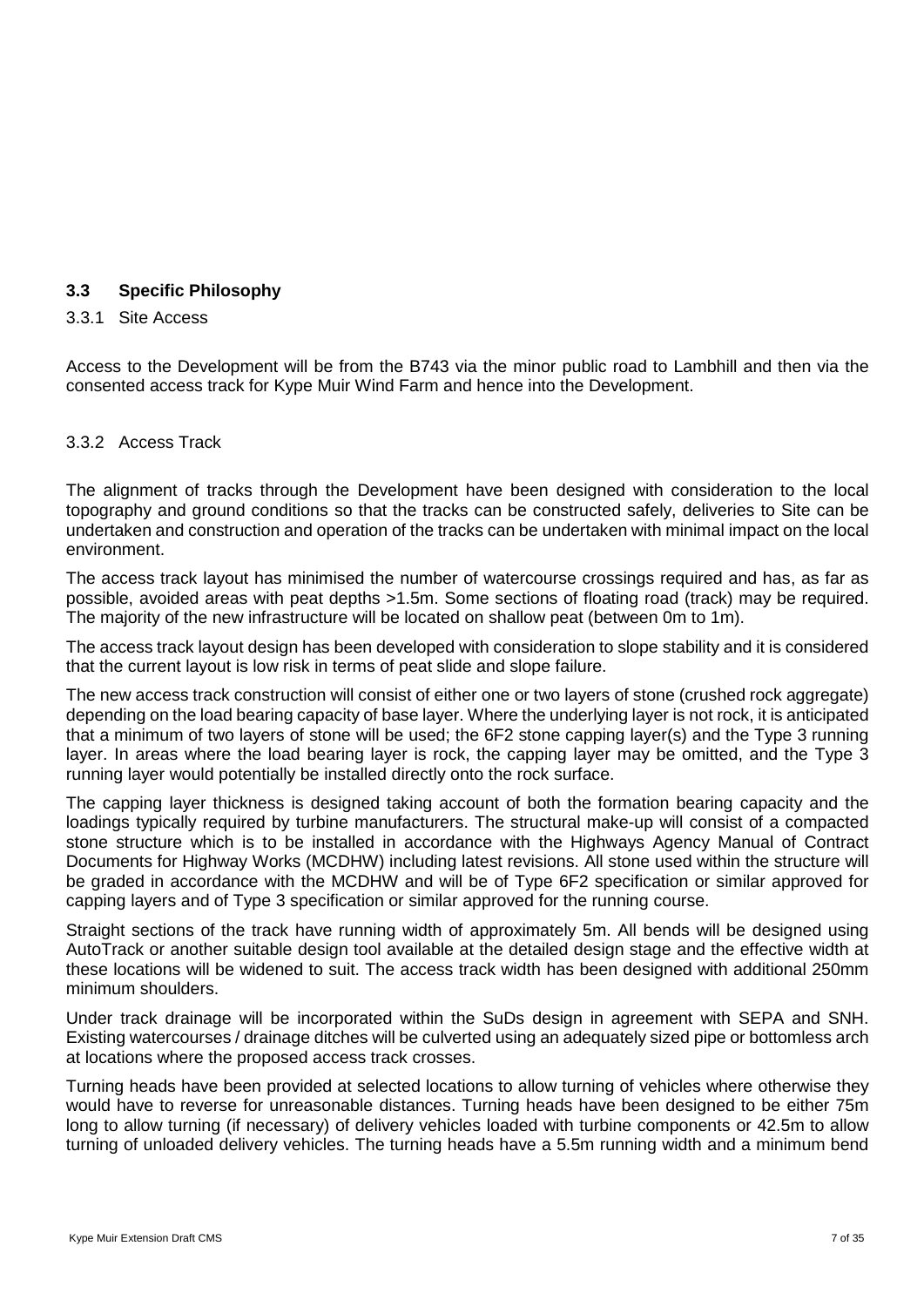radius of 25m, refer to Drawing ES03. Construction of the crane pads will be as per new access tracks. The location of the turning heads has been selected to avoid steep slope gradients to minimise cut and fill requirements.

#### 3.3.3 Crane Pads

Crane pad hardstandings are required at each turbine location in order to provide a safe area from which a crane can erect the turbine tower and associated components safely. Due to the size and weight of most turbine components it is necessary to use a large crane, which requires significant space. During detailed design the ground conditions will be assessed and the crane pads designed accordingly. The preliminary design has considered the topography and the available micro-siting at each turbine location in order to minimise cut and fill requirements and minimise volumes of peat excavation. A general micro-siting allowance of 70m has been included in the consent application to account for any issues encountered on Site.

All crane pad construction make up will be designed to take into account both the local bearing capacity of the formation (foundation) and the loadings from fully laden cranes (information to be provided by the turbine manufacturer), and is likely to consist of a compacted stone structure which would be installed in accordance with the MCDHW.

All crane pads are likely to be formed from a suitably stiff layer and the finished crane pad surface strength will meet or exceed the minimum strength as specified by the turbine manufacturer and in accordance with relevant standards, including Eurocode 7: Geotechnical Design. Floated construction is not deemed to be acceptable for crane pads due to the inherent flexibility of a floated platform. The use of this construction method would result in inevitable differential settlements that could cause a catastrophic crane overturning accident, therefore, this has not been considered as an option.

Crane pad formation is likely to consist of either one or two layers of stone depending on the properties of the underlying load bearing layer. Geogrid layer(s) may be included to enhance the strength.

The turbine manufacturer will have specific requirements in relation to the crane pads. These requirements will be reviewed and taken into account during detailed design of the crane pads. Should a lattice crane be required for the larger 220m tip height turbines, the crane pads will require a long level area to allow the jib to be erected. To assist with the jib erection a smaller auxiliary crane will be required and will have separate, smaller crane pad. The footprint shown on drawing ES03 will accommodate the auxiliary crane pad.

# 3.3.4 Turbine Foundation Design

The wind turbines foundation is likely to be a reinforced concrete gravity base. Maximum foundation loads will be provided by the wind turbine supplier, including suitable factors of safety in accordance with European design regulations (Eurocodes). The turbine tower will be anchored to the foundation by bolting it to an assembly cast into the concrete. Typical dimensions of the base are illustrated on Drawing ES08 of the ES.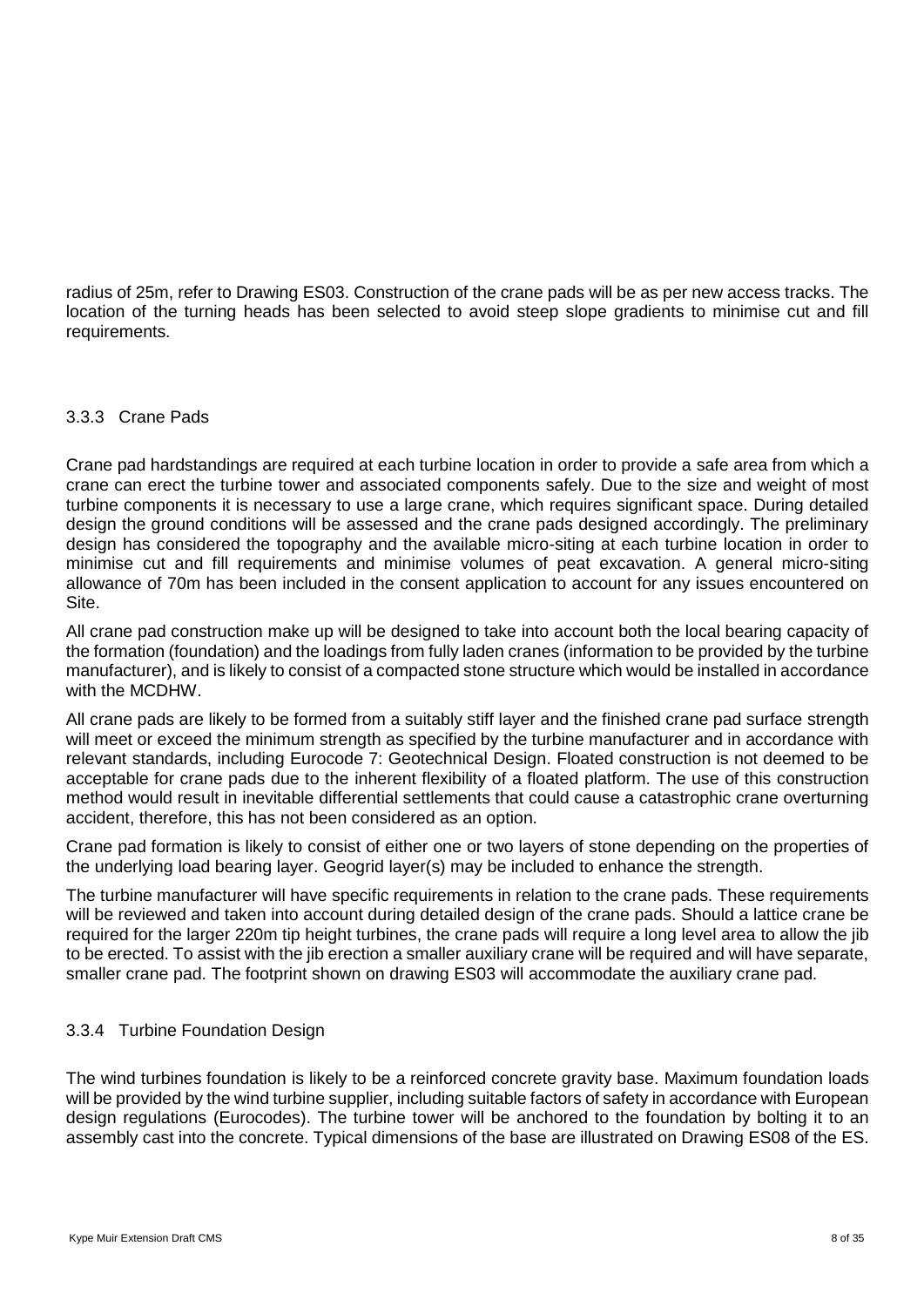At this stage a reinforced concrete gravity foundation is the only type proposed, however, this will be reviewed during the detailed design phase.

The foundation design will be based on the information contained in the ground investigation report and / or geotechnical design report. The ground investigation will not be undertaken prior to submitting the planning application. Based on the available information, it is currently anticipated that gravity foundations will be used for all associated infrastructure within the Development.

# 3.3.5 Control Building Design Philosophy

The control building and adjoining compound will be designed, sized and positioned to be sympathetic with the surroundings and to comply with the requirements set out in the proposed layout. A full description of the components of the control building compound is presented in Chapter 2 (The Proposed Development).

The foundations for the building will be designed based on ground investigation and / or geotechnical design report.

The structure will be designed in accordance with the mechanical and electrical requirements. It is expected that the compound will require outdoor switchgear to connect at a maximum of 33kV. Outdoor switchgear is proposed to minimise the size of the control building required.

The control building will need to house:

- An outdoor 33kV bay,
- A 33kV indoor transformer,
- a substation building containing:
	- o switch room with 33kV switchboard and protection equipment;
	- o wind farm control room with WC facilities; and
	- o DNO control and protection room.

The control building could be approximately 45m x 28m and approximately 6m high.

In total, including clearance, security, access, storage and fencing etc, the land area required for this control building could be approximately 45m x 28m.

Finally, the control building construction shall comply will all current Building Regulations as well as all the appropriate electrical design standards applicable.

#### 3.3.6 Site Drainage Design

Prior to construction commencing a Pollution Prevention Plan (PPP) will be developed and agreed with SEPA. The PPP will be developed with the appointed Contractor, and will include both temporary and permanent drainage measures, but will be in line with the following.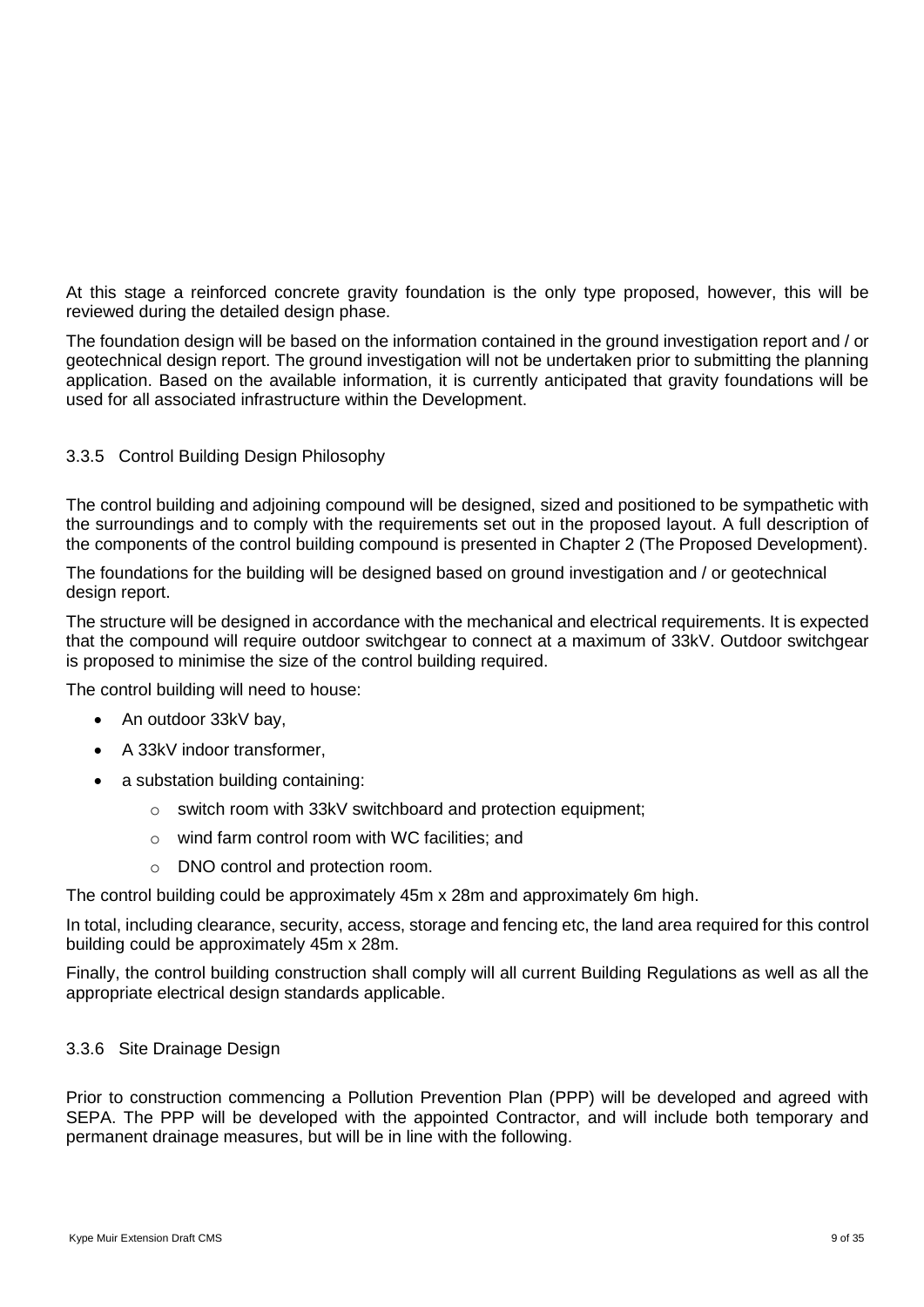Interception drains will be installed to collect natural overland flows before they reach the access tracks. These flows will be transferred under the tracks and discharged through silt fences (or similar filtration) to the natural ground downstream of the tracks. All new access tracks will have swales at either side and cross drains as required. Rainwater falling on the access tracks will be picked up by the swales and discharged via regular breakouts through silt fencing to the natural ground. At sensitive locations such as turbine pads and adjacent to watercourses, flows will discharge to settlement lagoons before being transferred back to natural ground. New connections to existing land drains and watercourses will be avoided. In low lying wet areas, new drainage will be omitted to avoid drying out these areas.

The construction works are to be phased such that the interception drainage and any required settlement lagoons are in place prior to the majority of the access roads (as practical as it is to do so).

# 3.3.7 Spoil Management Plan

It is anticipated that the volume of spoil to be generated will be manageable so as to be contained exclusively within the Site boundary. It is anticipated that the glacial till and rock will generally have sufficient load bearing capacity for access track and crane pad hardstanding foundations, therefore it is anticipated that significant volumes of non-peat material will not need to be excavated at hardstanding locations.

On Site peat probing has identified areas of deep peat (depth >5m), however, the design of the Site infrastructure layout has avoided the areas of peat deposits wherever possible. Where these cannot be avoided floating roads may be required. Turbine locations have also been selected to avoid areas of deeper peat to prevent the requirement for significant excavations in peat and de-watering of excavations. No evidence of past or current peat or other slope instability issues was observed during the site walkover visit.

It is envisaged that due to the low spoil volumes, surplus excavated material will generally be accommodated along the sides of access tracks and adjacent to crane pad and turbine locations within the Site boundary and as restoration material for the borrow pit(s). Spoil will not be placed within or adjacent to Groundwater Dependent Terrestrial Ecosystems (GWDTEs). Where placed on verges, the shallow peat bunds shall have a maximum width of 2m and a maximum height of 0.5m; this will reduce the visual impact of hardstanding areas (e.g. crane pads). No spoil will be distributed outside the Site boundary, or within the 50m buffer zones identified at watercourse locations.

Cut off drains will be installed on the uphill side of spoil deposits to intercept any surface water run-off and prevent the deposited spoil material from becoming saturated.

Where tracking of excavators is required on areas of undisturbed weak or boggy ground (i.e. during the preinstallation of SuDS features) only a specialist low ground contact pressure 'Bog Master' type excavator (or similar) will be used.

Where required, excavation and compaction of peat will be carried out in accordance with a Peat Management Plan, which will be developed, if required, prior to construction and will be incorporated into the updated CMS.

For reinstatement, if a deficit of fibrous peat is available, amorphous peat (where present) is to be graded and smoothed off with the back of a bucket to prevent against water ponding and promote controlled surface runoff drainage. Effective re-seeding of barren swathes of peat spoil will be undertaken during the first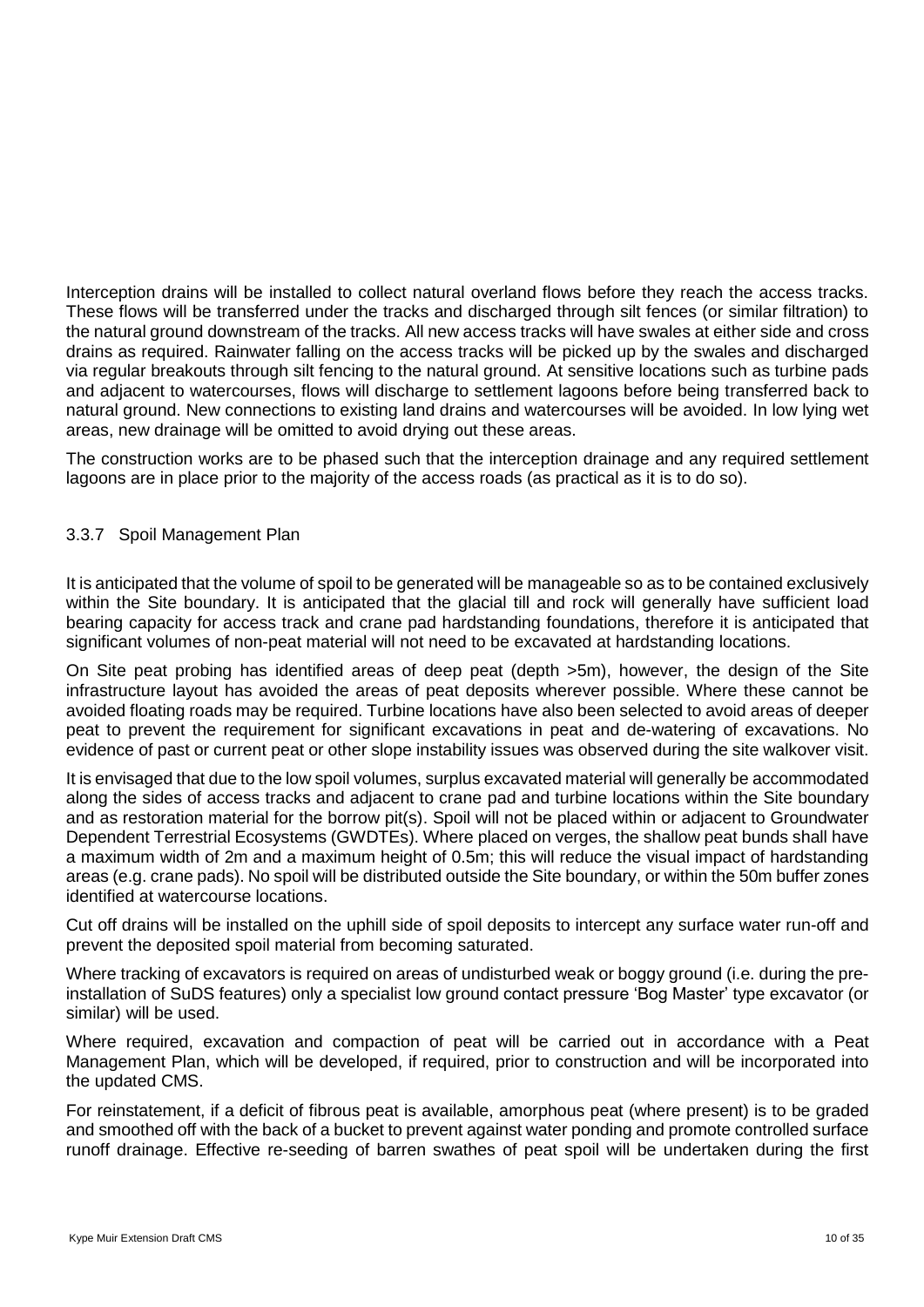growing season following spoil placement. Seed mix will be selected with a view of restoring the original ecology.

Only a special low ground contact pressure excavator will be permitted to travel on the vegetated peat surface. The same type of excavator will be used to form the necessary SuDS features so that damage to any existing peat surface is minimised.

Spoil materials will not be deposited in areas that could potentially affect private water supplies (within or down gradient of the Site). Spoil materials will not be deposited in areas that are either to remain forested or will be replanted with forestry.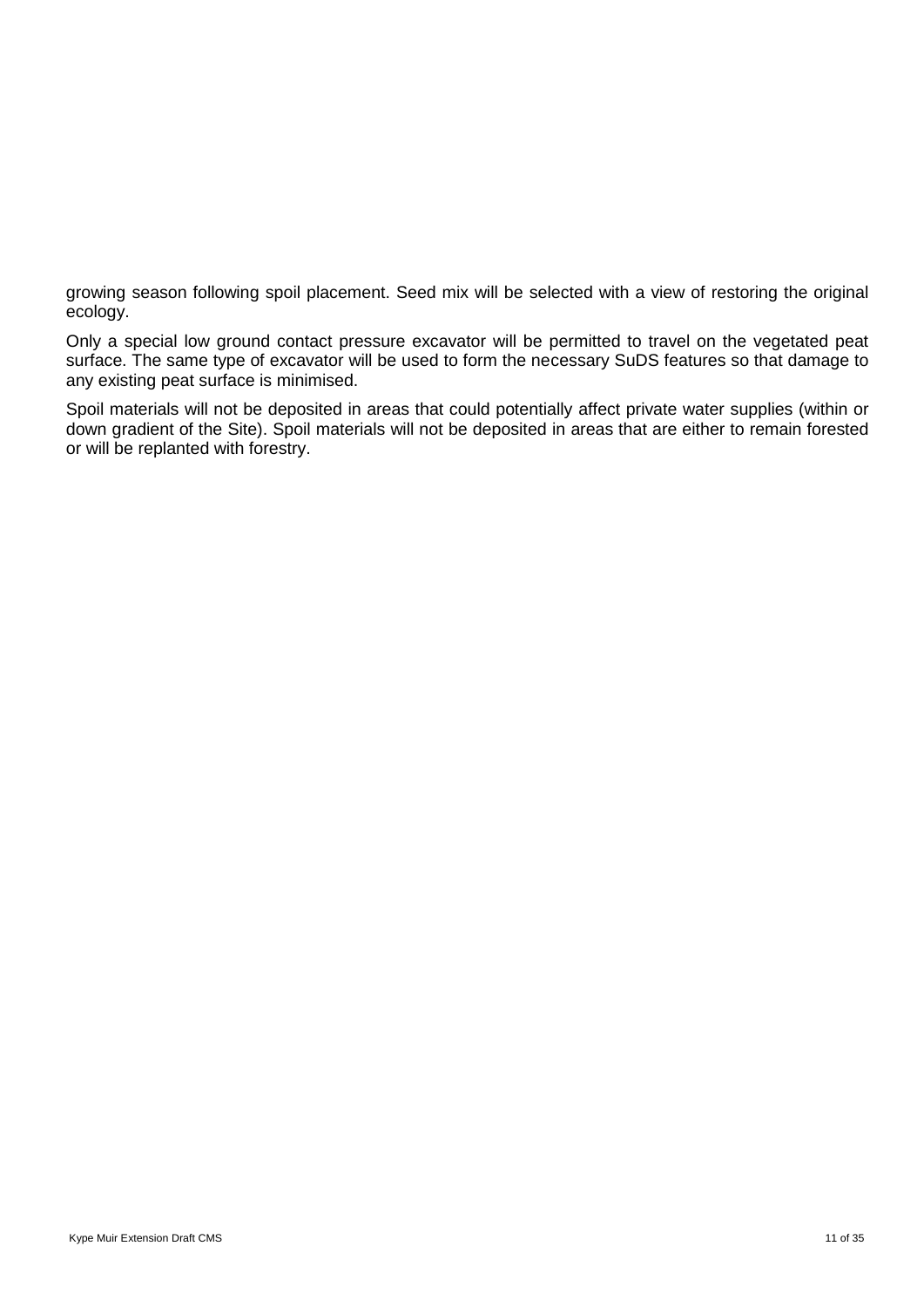# <span id="page-14-0"></span>4 Construction Methods & Mitigation

# <span id="page-14-1"></span>**4.1 Programme**

Construction will commence once suspensive conditions have been discharged and will last approximately 24 months. The following schedule outlines the key activities and associated estimated timescales and preliminary dates:

| <b>Activity</b>                                                       | <b>Start</b> | <b>Finish</b> | Weeks |
|-----------------------------------------------------------------------|--------------|---------------|-------|
| Forestry / Felling Activities                                         | Month 1      | Month 4       | 20    |
| Junction widening                                                     | Month 4      | Month 5       | 6     |
| Pre-construction and track drainage installation                      | Month 5      | Month 9       | 20    |
| Opening of borrow pits                                                | Month 4      | Month 7       | 16    |
| Construction compound                                                 | Month 4      | Month 4       | 2     |
| Access track construction                                             | Month 5      | Month 17      | 48    |
| <b>Control Building Civil works</b>                                   | Month 19     | Month 22      | 16    |
| Turbine foundations and crane pad hardstandings                       | Month 12     | Month 20      | 36    |
| Control Building Electrical fit out and collector circuits<br>cabling | Month 21     | Month 23      | 8     |
| Turbine Delivery Route - Road Upgrades                                | Month 11     | Month 13      | 12    |
| Turbine and Permanent Met Mast erection                               | Month 16     | Month 22      | 28    |
| Commissioning and tests on completion                                 | Month 21     | Month 24      | 16    |

#### <span id="page-14-2"></span>**4.2 Pre-Construction Survey and Monitoring**

It is anticipated that the following surveys and monitoring will be undertaken prior to construction:

- Ground investigation (prior to detailed design);
- Topographical survey (prior to detailed design);

The ground investigation will be carried out pre-construction and in accordance with industry best practises to mitigate against pollution to the existing environment.

#### <span id="page-14-3"></span>**4.3 Construction Method**

#### 4.3.1 Forestry / Felling Activities

Forestry activates will consist of key holing areas of forestry prior to construction work commencing on Site. The construction method to be implemented is as follows: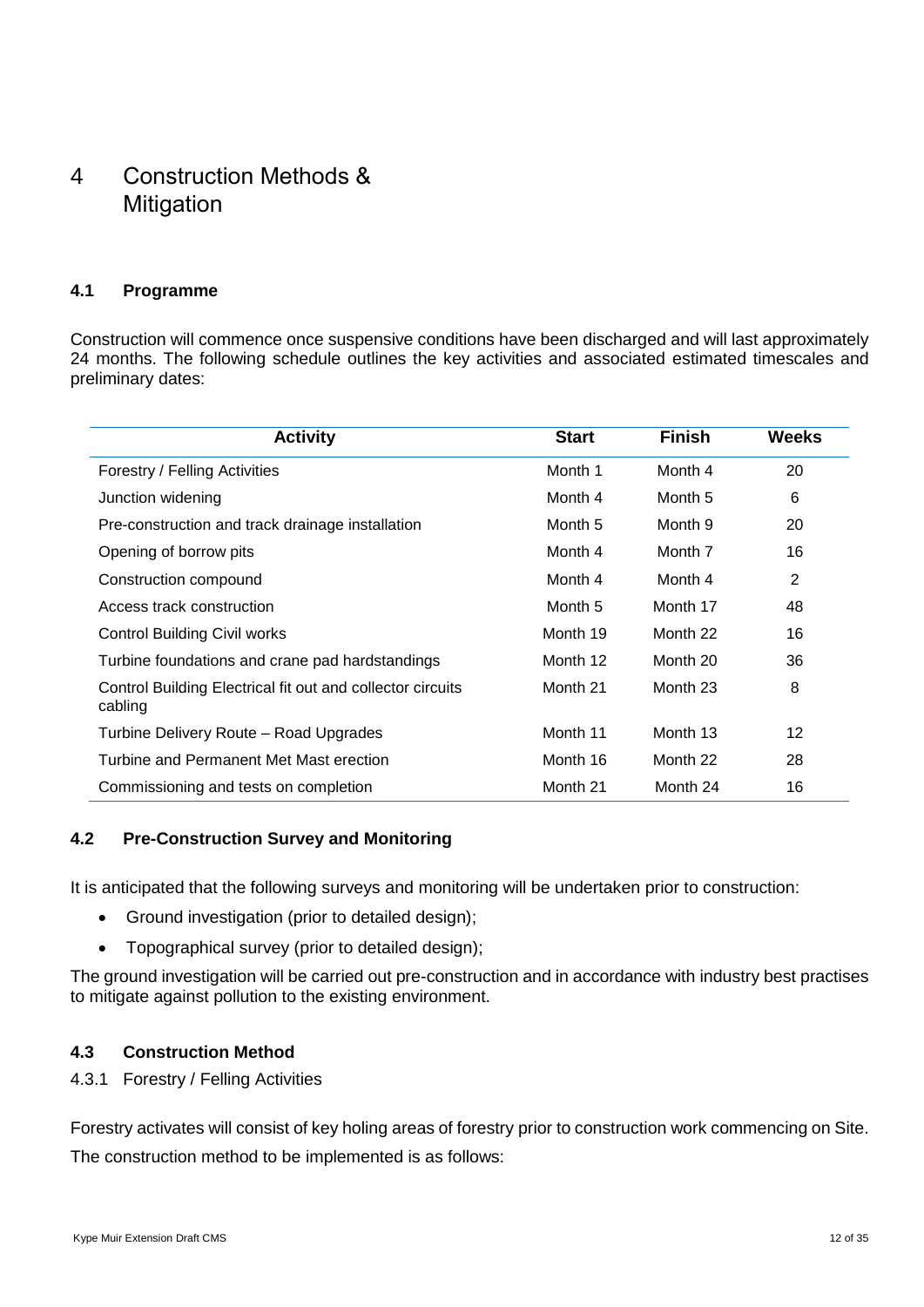| Ref | <b>Activity</b>                      | <b>Notes for Consideration</b>                                                                                                                                                        |
|-----|--------------------------------------|---------------------------------------------------------------------------------------------------------------------------------------------------------------------------------------|
|     | Identification of trees to be felled | Where key holing is taking place trees to be felled will be<br>spray painted.                                                                                                         |
|     | Felling of trees                     | Contractor will use a harvester to fell and strip trees, using<br>brancwood to construct brash mats which allow machinery to<br>traverse safely and reduce impact on underlying soil. |
|     | Removal of felled trees              | Forwarders will be used to remove the felled and stripped<br>trees leaving branchwood behind. The trees will be<br>temporarily stored before being removed from Site.                 |

#### 4.3.2 Site Entrance

Access to the Development will be from the B743 via the minor public road to Lambhill and then via the consented (but not yet constructed) access track for Kype Muir Wind Farm and hence into the Kype Extension Development.

The access from the public road will be within the Kype Muir Wind Farm development (which is consented but not yet constructed). The following describes the anticipated requirements for the Kype Muir Wind Farm development entrance. The site entrance for Kype Muir Wind Farm will be reviewed for the Kype Muir Extension development and any required upgrades will be carried out in conformance with the requirements of SLC. Measures to ensure compliance are as follows:

- Site gates at the access will be positioned 20m from the edge of the carriageway so that a 16m long vehicle can stop clear of the carriageway when the gates are closed.
- Measures will be employed to ensure that the public carriageway is kept free from dirt and debris as far as is practical to do so.
- The contractor will liaise with the Council and arrange for a pre-construction and post construction condition surveys to be undertaken of the road access in advance of construction works.

The construction method to be implemented is as follows:

| Ref | <b>Activity</b>                                                                               | <b>Notes for Consideration</b>                                                                                                                                                                                                  |
|-----|-----------------------------------------------------------------------------------------------|---------------------------------------------------------------------------------------------------------------------------------------------------------------------------------------------------------------------------------|
| 1a  | Carry out Topographical Survey                                                                | The client will arrange and provide prior to the mobilisation of<br>their Contractors to Site (exception: Enabling works)                                                                                                       |
| 1b  | Prepare/update the Traffic Management Plan in<br>coordination with Road Service and implement | Contractor required to agree an approved TMP with the local<br>Roads Service traffic management division.                                                                                                                       |
| 2   | Set out the alignment of the Site entrance with the<br>use of GPS (RTK) equipment.            | The contractor shall ensure that markers which are to be used<br>for setting out purposes are not harmful to the environment<br>i.e. untreated wooden pegs or similar - Paints or other<br>manmade materials shall not be used. |
| з   | Carry out any amendments to the existing drainage<br>features if required                     | Requirements to be reviewed on Site prior to construction                                                                                                                                                                       |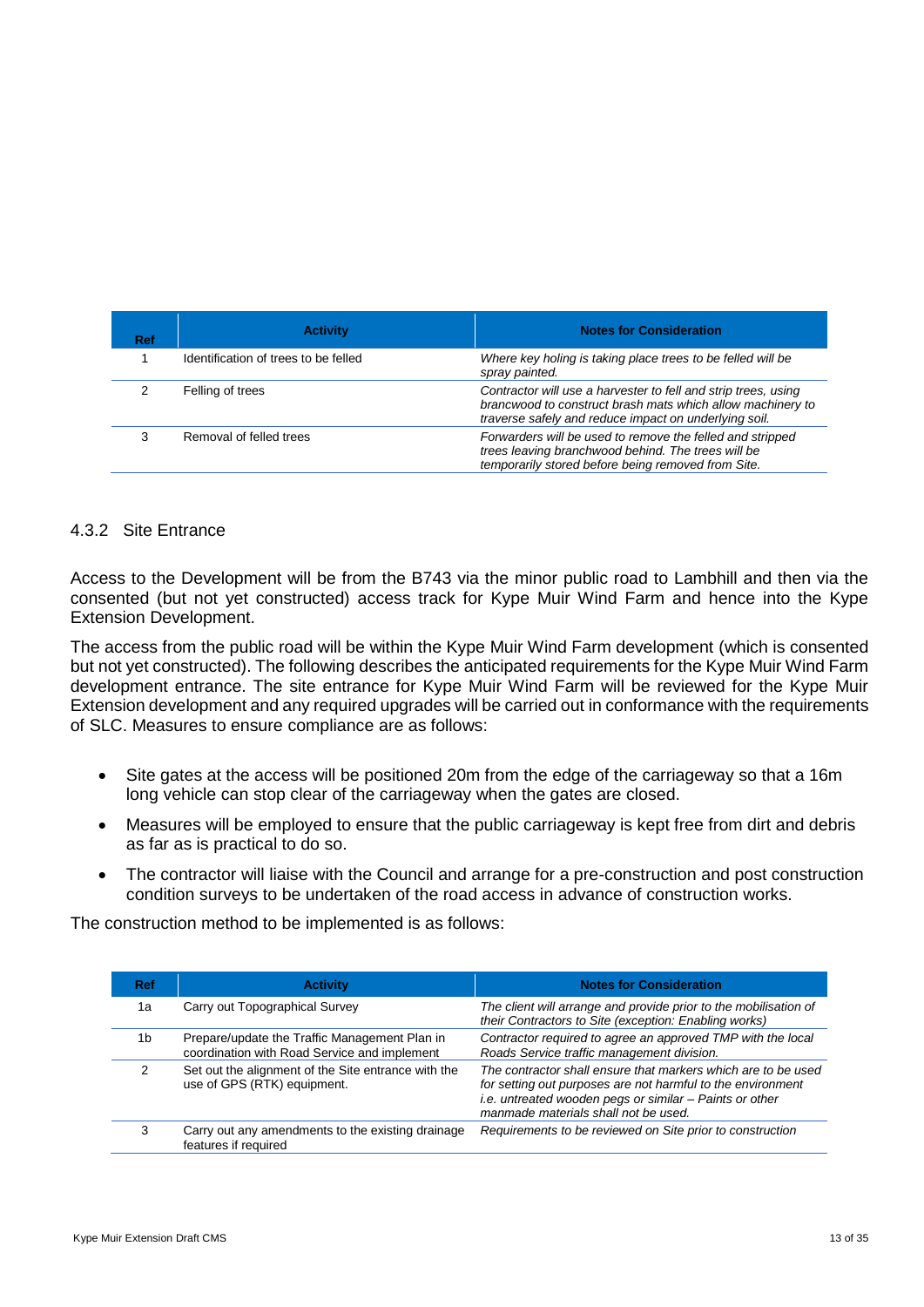| 4 | Excavate and/or clear the area which is required to<br>accommodate the visibility splays                                                    | Contractor will ensure that the top layer of vegetated material<br>is set aside for re-use as a sealing layer where required.                                                                                                                                  |
|---|---------------------------------------------------------------------------------------------------------------------------------------------|----------------------------------------------------------------------------------------------------------------------------------------------------------------------------------------------------------------------------------------------------------------|
| 5 | Private fence boundary is to be re-aligned to as is<br>dictated by the visibility splays                                                    | The contractor shall ensure that this is undertaken<br>simultaneously with the visibility splay works to ensure that<br>the property is left secured overnight.                                                                                                |
| 6 | Excavate to track formation level along the extent of<br>the Site entrance and excavate a trench to<br>accommodate under entrance drainage. | The contractor shall ensure that any surplus excavated<br>material is carefully distributed and banked adjacent to the<br>entrance within the construction boundary. Surplus material<br>will be managed as per the spoil management plan.                     |
|   | Stone placement and bitmac apron to be installed                                                                                            | Where possible stone placement will be phased so as to<br>minimise the potential for soil and debris to collect on the<br>public road. Where site debris is present on the carriageway<br>the contractor shall implement measures to clean the<br>carriageway. |
| 8 | Security gates installed and tied into the re-aligned<br>fence                                                                              | This will ensure that the Site is secured.                                                                                                                                                                                                                     |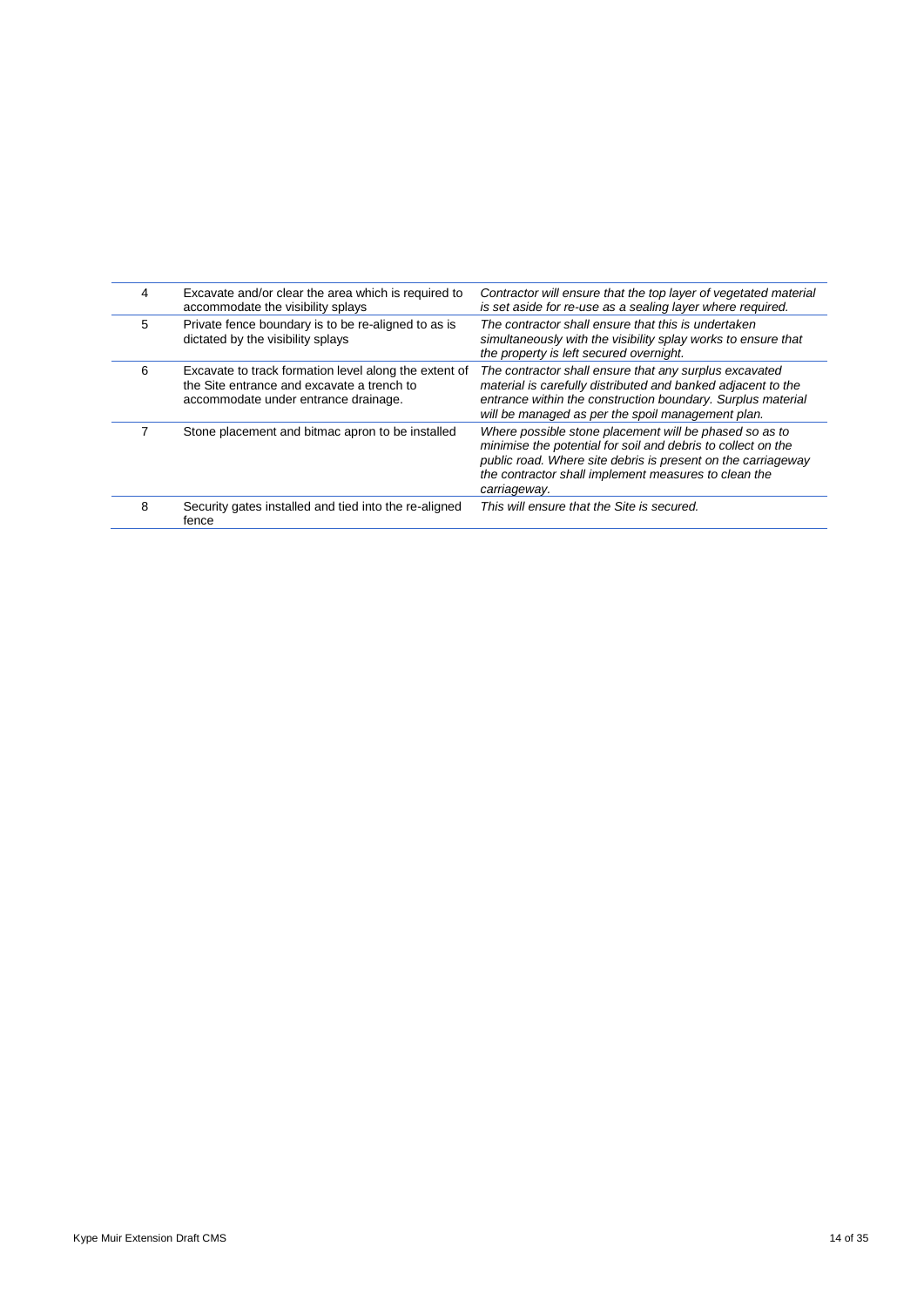#### 4.3.3 Pre-Construction and Track Drainage

The principal drainage design philosophy is to intercept natural surface water run-off before it reaches the new access tracks and transfer flows underneath the tracks before discharging to natural ground. It is intended to achieve this by installing shallow swales on the upstream side of tracks with under-track drainage at natural drainage paths. Stone check dams will be installed within the swale to encourage flow through the under-track drainage.

Track construction will create swales on both sides to collect run-off. At critical locations such as adjacent to watercourses, it will be necessary to install small settlement ponds to treat flows before discharge. It will be important to install settlement ponds as soon as is practical to ensure the facility for treatment is in place prior to continuing with construction of the access tracks

| <b>Ref</b>     | <b>Activity</b>                                                                                      | <b>Notes</b>                                                                                                                                                                                                                                                               |
|----------------|------------------------------------------------------------------------------------------------------|----------------------------------------------------------------------------------------------------------------------------------------------------------------------------------------------------------------------------------------------------------------------------|
| 1              | Check the weather                                                                                    | The Contractor shall review the current and forecast weather<br>conditions and determine whether it is appropriate to carry out<br>drainage works. Working adjacent to streams during periods of<br>heavy rainfall is to be avoided whenever possible.                     |
| $\overline{2}$ | Set out the Site tracks with the use of GPS (RTK)<br>equipment.                                      | The contractor shall ensure that markers which are to be used<br>for setting out purposes are not harmful to the environment i.e.<br>untreated wooden pegs or similar - Paints or other manmade<br>materials shall not be used. For setting out operations                 |
| 3              | Set out the drainage features the length of track to<br>be constructed (approximately 100m)          |                                                                                                                                                                                                                                                                            |
| 4              | Remove and locally store the top layer of vegetated<br>material over a length of approximately 100m. | This material will be stored for re-use to cover and promote<br>natural re-vegetation of the amorphous peat and /or inorganic<br>spoils that may have to be deposited along the track.re-<br>vegetate the respective section of track where necessary.                     |
| 5              | Control of ground and surface water                                                                  | Over pumping will not discharge directly to watercourse but to<br>natural ground at least 20m away of to the head of an installed<br>treatment train.                                                                                                                      |
| 6              | Install interception drains                                                                          | Interception drains to be installed to divert uncontaminated<br>water around the working area.                                                                                                                                                                             |
| 7              | Install drainage features including settlement ponds,<br>silt fencing and check dams                 | In areas of peat only 'bog master' low contact pressure<br>excavators will be used to minimise the impact on the<br>vegetation layer. SuDS will ensure that any suspended solids<br>generated during the construction stage are effectively<br>mitigated.                  |
| 8              | Excavate to formation level for access tracks and<br>remove any excess material.                     | If suitable this material will be re-used within the track<br>construction or it may be used as general backfill. Otherwise<br>the material will be deposited at the locations specified within<br>the spoil management plan and will be sealed with a vegetated<br>layer. |
| 9              | Install under-track drainage                                                                         | This will ensure that, in wet periods, surface water flow is<br>maintained without damaging the newly installed track<br>structure.                                                                                                                                        |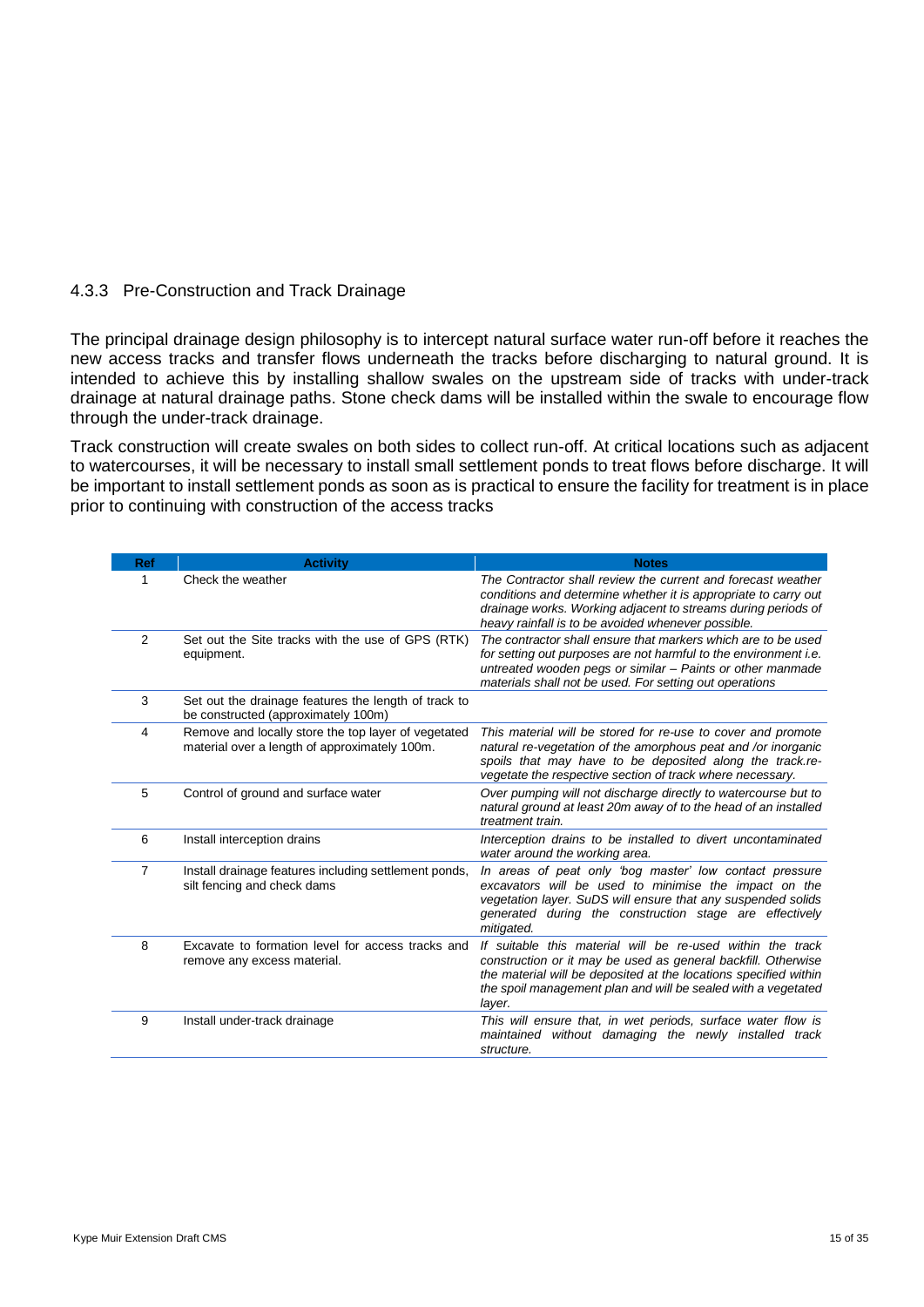#### 4.3.4 Site Access Tracks

Site access tracks include a significant portion of the civils infrastructure in the project and will therefore require careful management to ensure that during the construction and operational stages the impact on the environment is kept to a minimum, the allowance of 70m micro-siting will allow the contractor to alter the track route should any further environmental constraints be identified once on Site. In order to make this possible it is necessary to implement a phased construction method to ensure that provisions are in place to manage surface water run off during and post construction, and to also ensure that sections of Site track are brought to their permanent state as soon as possible. Sections of track will be sequentially completed in manageable lengths of approximately 100m.

| <b>Ref</b>   | <b>Activity</b>                                                                                                                                                                         | <b>Notes</b>                                                                                                                                                                                                                                                                                                                                                       |
|--------------|-----------------------------------------------------------------------------------------------------------------------------------------------------------------------------------------|--------------------------------------------------------------------------------------------------------------------------------------------------------------------------------------------------------------------------------------------------------------------------------------------------------------------------------------------------------------------|
| 1            | Clearing of forestry areas (as detailed above).                                                                                                                                         | The contractor will clear fell areas of forestry identified during<br>the design phase.<br>It is anticipated that suitable felled timber will be sold<br>commercially. Brash from timber processing shall remain on<br>Site within forested areas and if necessary shall be mulched<br>to reduce the volume and speed to composting process. See<br>section 4.3.1. |
| $\mathbf{2}$ | Set out the Site tracks with the use of GPS (RTK)<br>equipment.                                                                                                                         | The contractor shall ensure that markers which are to be used<br>for setting out purposes are not harmful to the environment<br>i.e. untreated wooden pegs or similar - Paints or other<br>manmade materials shall not be used. For setting out<br>operations                                                                                                      |
| 3            | Set out and install SuDS features the length of track<br>to be constructed (approximately 100m)                                                                                         | In areas of peat only 'bog master' low contact pressure<br>excavators will be used to minimise the impact on the<br>vegetation layer. SuDS will ensure that any suspended solids<br>generated during the construction stage are effectively<br>mitigated.                                                                                                          |
| 4            | Remove and locally store the top layer of vegetated<br>material over a length of approximately 100m.                                                                                    | This material will be stored for re-use to cover and promote<br>natural re-vegetation of the amorphous peat and /or inorganic<br>spoils that may have to be deposited along the track.re-<br>vegetate the respective section of track where necessary.                                                                                                             |
| 5            | Excavate to formation level and remove any excess<br>material.                                                                                                                          | If suitable this material will be re-used within the track<br>construction or it may be used as general backfill. Otherwise<br>the material will be deposited at the locations specified within<br>the spoil management plan and will be sealed with a<br>vegetated layer.                                                                                         |
| 6            | Under-track drainage will be installed where<br>necessary and in accordance with the SuDS<br>requirements.                                                                              | This will ensure that, in wet periods, surface water flow is<br>maintained without damaging the newly installed track<br>structure.                                                                                                                                                                                                                                |
| 7            | Place aggregate in accordance with the design to<br>form the track structure.                                                                                                           |                                                                                                                                                                                                                                                                                                                                                                    |
| 8            | Where Site tracks cross existing watercourses it will<br>be necessary to install culverts to maintain flows<br>within the existing watercourse                                          | In accordance with the SuDS design.                                                                                                                                                                                                                                                                                                                                |
| 9            | In the vicinity of private water supplies it may be<br>necessary to monitor the water quality and consider<br>further protection measures (e.g. bunding)                                | Private water supplies are not expected to be affected from<br>construction works on Site.                                                                                                                                                                                                                                                                         |
| 10           | Excavated faces will be cleared of uneven surfaces<br>and slopes will be set at a safe slope, between 1:1<br>and 1:2 depending on the natural angle of repose of<br>the exposed ground. | A gentler slope may be utilised where deemed necessary by<br>the Contractor's designer                                                                                                                                                                                                                                                                             |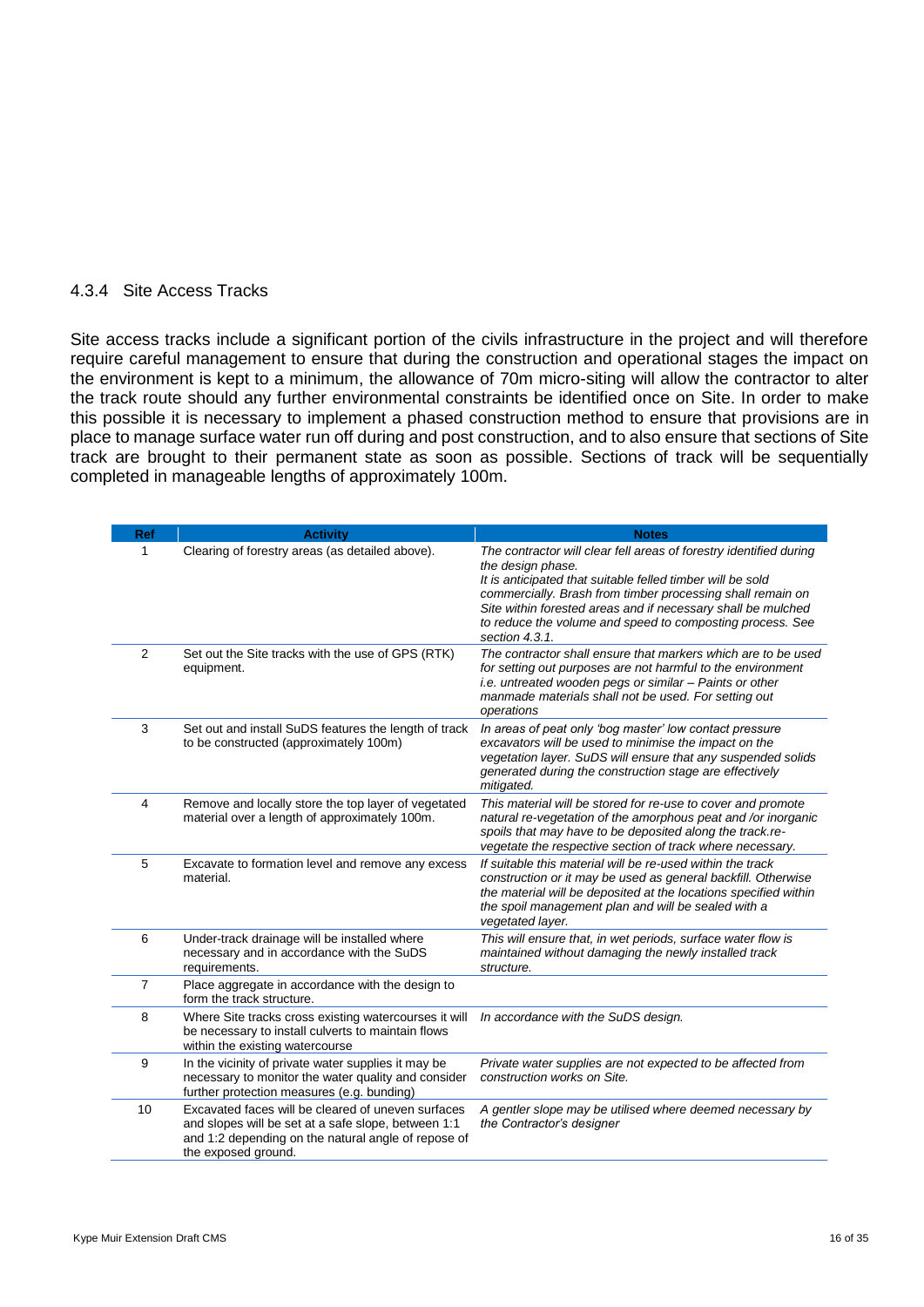|    | Vegetated material (Ref 3 above) will be placed in<br>areas where excavation faces are exposed. | It is important that this is undertaken promptly following<br>construction of a particular section (100m) of access track as<br>it will speed up the re-vegetation process. |
|----|-------------------------------------------------------------------------------------------------|-----------------------------------------------------------------------------------------------------------------------------------------------------------------------------|
| 12 | This process then begins again for the next section<br>of track to be constructed.              |                                                                                                                                                                             |

Construction of floating tracks will be according to the following methodology.

| Ref            | <b>Activity</b>                                                                                                                                          | <b>Notes</b>                                                                                                                                                                                                                                                                                                                                                                                |
|----------------|----------------------------------------------------------------------------------------------------------------------------------------------------------|---------------------------------------------------------------------------------------------------------------------------------------------------------------------------------------------------------------------------------------------------------------------------------------------------------------------------------------------------------------------------------------------|
| $\mathbf{1}$   | Clearing of forestry areas (as detailed above).                                                                                                          | The contractor will clear fell areas of forestry identified during<br>the design phase.<br>It is anticipated that suitable felled timber will be sold<br>commercially. Brash from timber processing shall remain on<br>Site within forested areas and if necessary shall be mulched<br>to reduce the volume and speed to composting process or<br>reused for brash mats. See section 4.3.1. |
| 2              | Set out the Site tracks with the use of GPS (RTK)<br>equipment.                                                                                          | The contractor shall ensure that markers which are to be used<br>for setting out purposes are not harmful to the environment<br>i.e. untreated wooden pegs or similar - Paints or other<br>manmade materials shall not be used. For setting out<br>operations                                                                                                                               |
| 3              | Set out and install SuDS features the length of track<br>to be constructed (approximately 50m rolling<br>construction)                                   | In areas of peat only 'bog master' low contact pressure<br>excavators will be used to minimise the impact on the<br>vegetation layer. SuDS will ensure that any suspended solids<br>generated during the construction stage are effectively<br>mitigated.                                                                                                                                   |
| 4              | Clear area of all major obstacles such as rocks,<br>trees and bushes down to ground level.                                                               | Stumps and roots will be left in place. Where possible, local<br>surface vegetation and soils will also be left in place. The<br>existing vegetation and roots is often the strongest layer<br>therefore care should be taken to preserve it.                                                                                                                                               |
| 5              | Fill any local hollows and depressions.                                                                                                                  | A suitable lightweight fill such as brash or logs should be<br>used. On difficult ground brash mast and fascines can be<br>used.<br>In very wet areas and areas with broken vegetation a<br>geomembrane should be used to prevent contamination of<br>aggregate layers.                                                                                                                     |
| 6              | Install geogrid along the route of the access track<br>by unrolling by hand.                                                                             | Adjacent geogrids should be overlapped as per manufacture<br>instructions. Care should be taken when spreading the<br>aggregate to ensure overlaps are protected and maintained.                                                                                                                                                                                                            |
| $\overline{7}$ | Place and compact aggregate in accordance with<br>the design to form the track structure.                                                                | Aggregate should be placed by either pushing it forward from<br>a previously constructed section of track or by dropping it<br>from a low height. Aggregate should not be dozed directly<br>onto geogrid as it may cause damage to geogrid.                                                                                                                                                 |
| 8              | Step 7 should be repeated for the second and<br>subsequent layers                                                                                        | Care should be taken not to place the second layer to quickly<br>after the first to allow the underlying peat layer to gain<br>strength. Generally the second layer should be started until a<br>sufficient length of first layer is constructed, approx. 50m. If<br>the peat is loaded to quickly it can exceed its sheer strength<br>and fail.                                            |
| 9              | In the vicinity of private water supplies it may be<br>necessary to monitor the water quality and consider<br>further protection measures (e.g. bunding) | Private water supplies are not expected to be affected from<br>construction works on Site.                                                                                                                                                                                                                                                                                                  |
| 10             | This process then begins again for the next section<br>of track to be constructed.                                                                       |                                                                                                                                                                                                                                                                                                                                                                                             |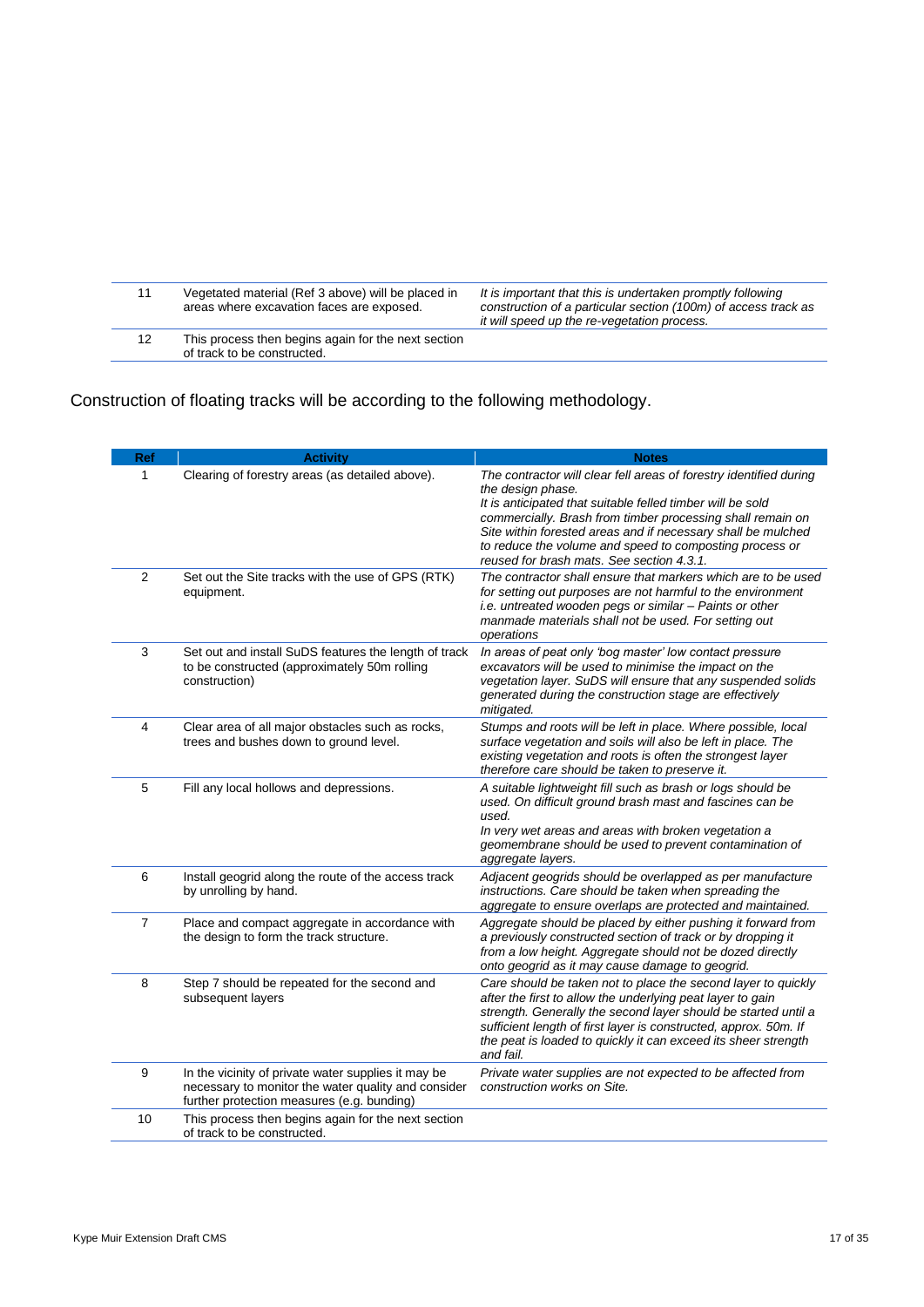#### 4.3.5 Watercourse Crossings

Watercourse crossings will be installed in accordance with SEPA guidelines and will be based on the following principles:

- The alignment of the culvert will be parallel to the existing channel;
- The gradient of the culvert will be similar to the existing channel and less than 3%;
- The width of the culvert will be greater than the active width of the channel;
- The height of the culvert will be greater than the active height of the channel;
- There will be no hydraulic drops at the inlet or outlet to the culvert; and
- The culverts will be partially buried and natural bed material reinstated within the culvert.

As the watercourses being crossed are considered to be minor, it is anticipated that a piped culvert or bottomless arch culvert will be used at each crossing.

| Ref | <b>Activity</b>                                                                                      | <b>Notes</b>                                                                                                                                                                                                                                                                                                       |
|-----|------------------------------------------------------------------------------------------------------|--------------------------------------------------------------------------------------------------------------------------------------------------------------------------------------------------------------------------------------------------------------------------------------------------------------------|
| 1   | Apply for CAR licence                                                                                | CAR licences for all watercourse crossings will be obtained<br>well in advance of the works.                                                                                                                                                                                                                       |
| 2   | Check the weather                                                                                    | The Contractor shall review the current and forecast weather<br>conditions and determine whether it is appropriate to carry out<br>drainage works. Working adjacent to streams during periods<br>of heavy rainfall is to be avoided.                                                                               |
| 3   | Set out and install SuDS features to be constructed                                                  | In areas of peat only 'bog master' low contact pressure<br>excavators will be used to minimise the impact on the<br>vegetation layer. SuDS will ensure that any suspended solids<br>generated during the construction stage are effectively<br>mitigated. Silt fencing to be installed downstream of the<br>works. |
| 4   | Control flows                                                                                        | Temporary dam are to be installed upstream and downstream<br>of the works. Temporary bank and bed scour protection is to<br>be installed downstream of the works and clean flows<br>pumped to this protected area.                                                                                                 |
| 5   | Remove and locally store the top layer of vegetated<br>material over a length of approximately 100m. | This material will be stored for re-use to cover and promote<br>natural re-vegetation of the amorphous peat and /or inorganic<br>spoils that may have to be deposited along the track.re-<br>vegetate the respective section of track where necessary.                                                             |
| 6   | Install culvert                                                                                      | Type of culvert to be installed in accordance with SEPA's<br>defined criteria                                                                                                                                                                                                                                      |
| 7   | <b>Backfill</b>                                                                                      | Backfill track and bank with acceptable material ensuring no<br>fill material enters the watercourse.                                                                                                                                                                                                              |
| 8   | Remove dams and over pumping                                                                         | Carried out as quickly as possible to minimise disturbance of<br>the bed. Silt fencing to remain in place downstream to prevent<br>transfer of sediment.                                                                                                                                                           |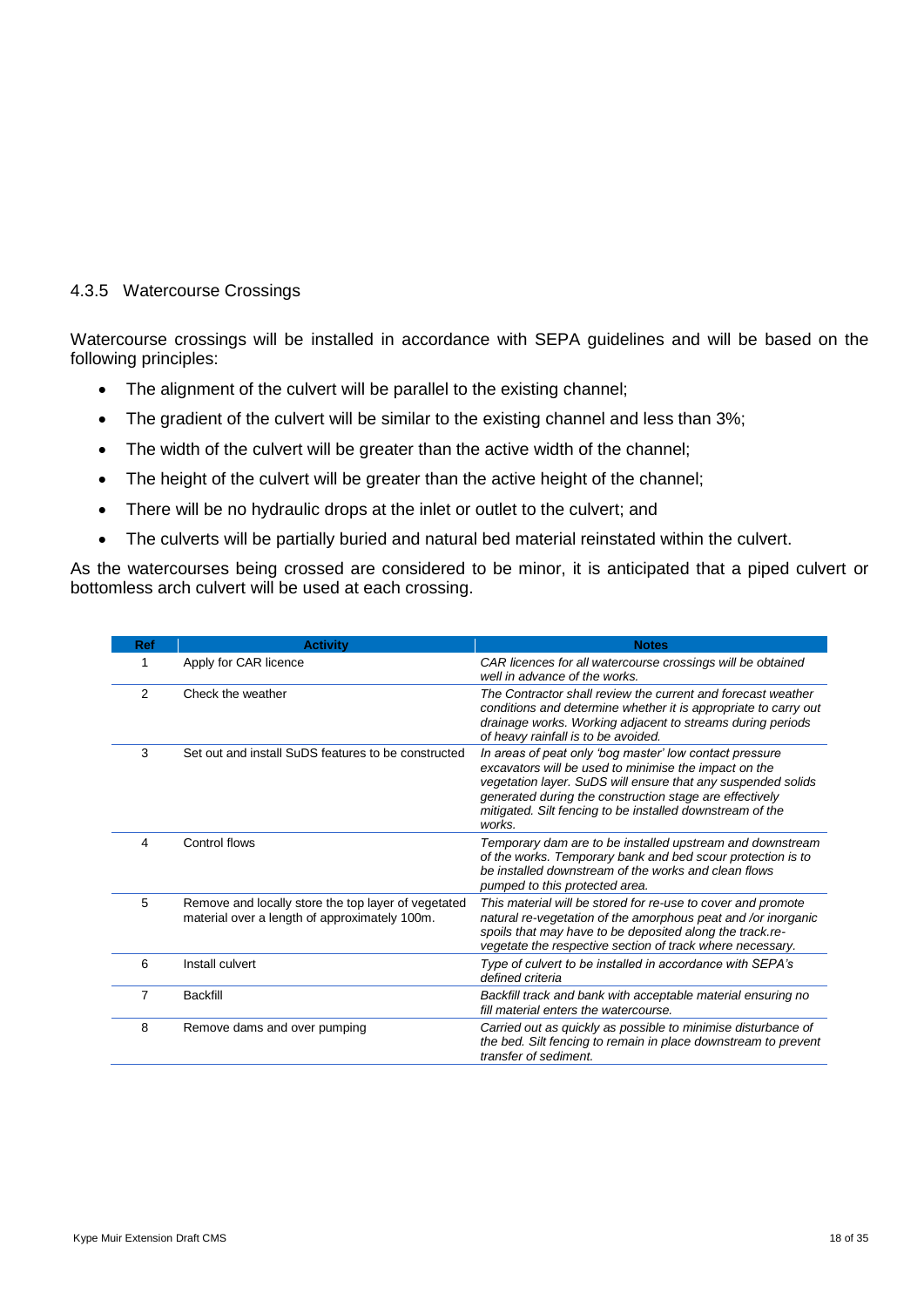#### 4.3.6 Temporary Construction Compound

The construction compound is to be located approximately 1,700m south-east of the main Site entrance (at NS 71087 37174). An allowance of 70m micro-siting as well as flexibility in the overall dimensions of the construction compound will allow the appointed contractor capacity to adapt the compound around any additional constraints observed once on Site,

The construction compound will be constructed and Site establishment will be completed to an acceptable standard (to provide adequate welfare, safe parking, office cabins & training room and all other fit for purpose facilities) prior to proceeding beyond this point with the road construction activities. Prior to installation of the construction compound, temporary welfare facilities will be provided in the form of a selfcontained cabin comprising office, mess, drying room, toilet and washing facilities. This will ensure that the essential facilities and systems are effectively in place from the very beginning of the project. Establishment of the Site compound at the outset will guarantee that all Site operatives are inducted and thoroughly versed in the project specific Environmental Management Plan prior to commencing work on Site. Security measures in addition to the Site entrance gates will be put in place as a priority.

| Ref            | <b>Activity</b>                                                                                                        | <b>Notes</b>                                                                                                                                                                                                                                                                                                                                                            |
|----------------|------------------------------------------------------------------------------------------------------------------------|-------------------------------------------------------------------------------------------------------------------------------------------------------------------------------------------------------------------------------------------------------------------------------------------------------------------------------------------------------------------------|
| 1              | Set out the perimeter of the Site<br>compound with the use of GPS (RTK)<br>equipment or similar.                       | Setting out must be undertaken to OS Grid co-ordinates and to sub-centimetre accuracy in the<br>X, Y and Z plane. The contractor shall ensure that markers which are to be used for setting out<br>purposes are not harmful to the environment i.e. untreated wooden pegs or similar - Paints or<br>other manmade materials shall not be used.                          |
| $\overline{2}$ | Install SuDS features as per the<br>SuDS design                                                                        | This will ensure that any suspended solids generated during the construction stage are<br>effectively managed.                                                                                                                                                                                                                                                          |
| 3              | The top layer of vegetated material<br>will be stripped and stored for re-use<br>on Site.                              | Contractor will ensure that the top layer of vegetated material is set aside for re-use as a<br>sealing layer on spoil or excavated faces where required. Enough top layer quantity shall be<br>put aside for re-use and reinstatement of the compounds at the completion of the project.                                                                               |
| 4              | Imported stone will be placed in layers<br>to form the hardstanding area for the<br>Site compound.                     | The thickness of stone will be nominal as the loads within the compound area during<br>construction are expected to be relatively low.                                                                                                                                                                                                                                  |
| 5              | Perimeter security fence will be<br>erected in accordance with the<br>contract drawings.                               | This will ensure that all hazardous materials are safely and securely stored.                                                                                                                                                                                                                                                                                           |
| 6              | The accommodation, eating and<br>sanitary cabins will be installed in<br>accordance with the construction<br>drawings. | All toilets will be linked to self-contained double skin flushable chemical system which will be<br>maintained weekly by the supplier of the unit. Alternatively a double skin bio-digester can be<br>used with weekly monitoring of effluents for control of effectiveness. Temporary power supply<br>and telecommunications will be connected to the relevant cabins. |
| $\overline{7}$ | Storage units for hazardous products<br>and covered waste skips will be<br>installed as per best industry practice.    | All storage units for hazardous products will be fully lockable and bunded proprietary steel<br>containers. Waste segregation skips will be deployed for optimum recycling and re-use of<br>materials. Skips will be covered with lid.                                                                                                                                  |
| 8              | Construct a reinforced concrete<br>impervious bunded area for plant<br>refuelling and plant maintenance<br>operations. | An oil interceptor will be installed on the drainage outlet from the bunded area to separate any<br>oils from the surface run off. Generators and associated diesel tanks are to be installed on<br>such an area.                                                                                                                                                       |
| 9              | Reinstatement                                                                                                          | Compound areas to be restored to near to pre-construction condition at completion and<br>demobilisation stage.                                                                                                                                                                                                                                                          |
| 10             | Parking                                                                                                                | All parking areas shall be identified by signage with a handrail system or barrier separating<br>pedestrian areas and vehicle routes (example indicated in the preconstruction plan)                                                                                                                                                                                    |

The construction method for the construction compound is outlined below.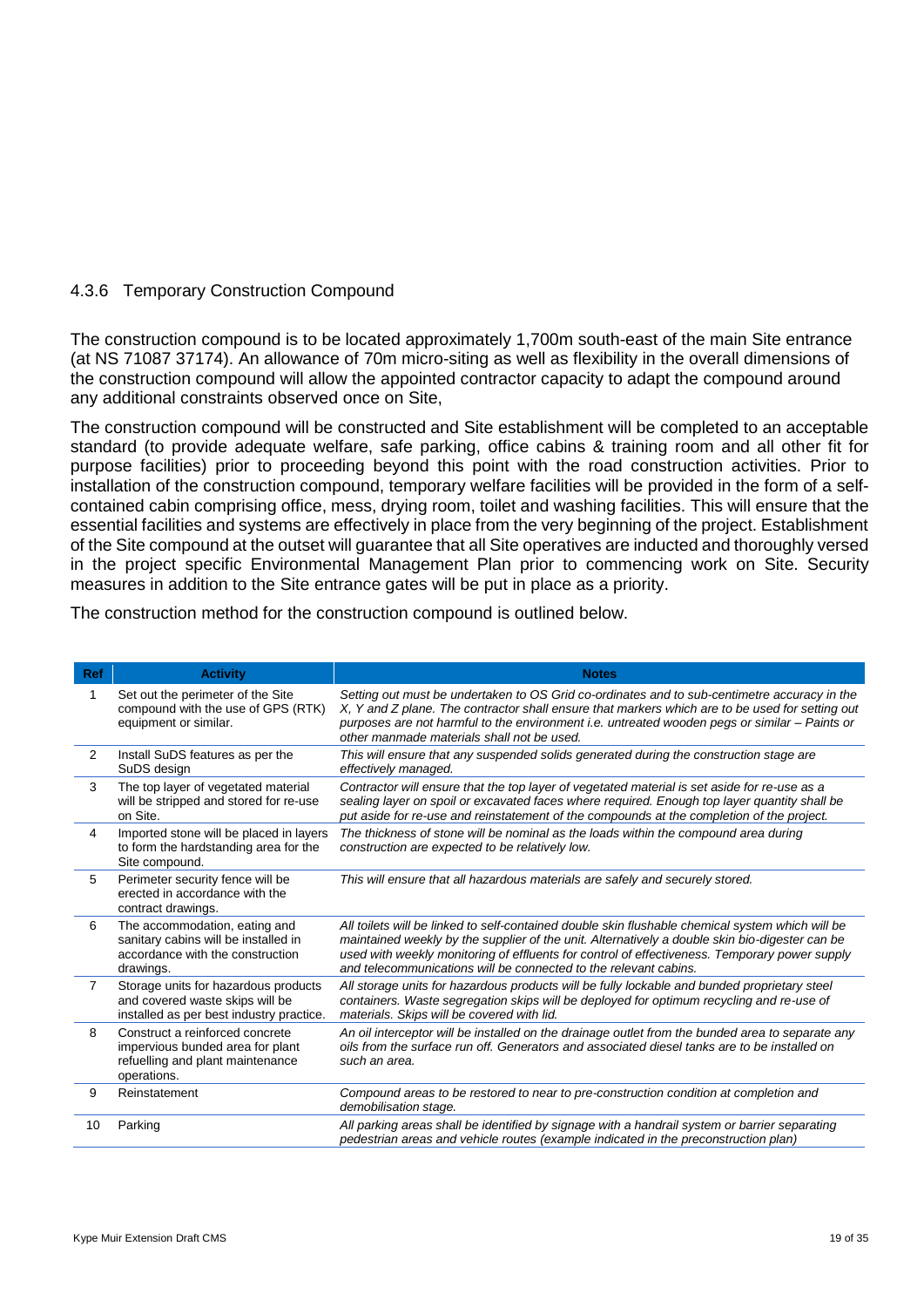#### 4.3.7 Borrow Pits

Bedrock is present at or near surface in areas of the Site and Site-won material appears to have been used in construction of existing access tracks. Surface rock outcrops are rare within the Site, except within existing borrow pits. It is noted that near-surface bedrock is weathered and variable but it is anticipated that more competent and consistent material is likely to be present at relatively shallow depth. It is therefore proposed to use Site-won material as aggregate fill for access tracks and hard-standing areas (subject to suitability testing as part of the ground investigation). The daily operation and management of the borrow pit(s) will be the responsibility of the contractor, however, general procedures for careful management of the borrow pit(s) will be adhered to. During construction and operational stages the impact on the environment is kept to a minimum.

Borrow pits will be created, operated and reinstated in accordance with the relevant requirements of The Quarries Regulations 1999.

In order to make this possible it is necessary to implement a working method which ensures that provisions are in place to manage peat and topsoil removal and storage, control of surface run-off and the revegetating of working faces post construction, Borrow pits will be extended in to existing slopes, where floor levels are sloped gently towards the Site entrance. Any water ingress will be managed by the floor slope which will divert water to a sump located at the Site entrance. Where significant water ingress is encountered this would be pumped out to a settlement lagoon, located within the borrow pit search area, and not discharged directly to a watercourse.

| <b>Ref</b> | <b>Activity</b>                                                                                                                                                               | <b>Notes</b>                                                                                                                                                                                                                                                                                                             |
|------------|-------------------------------------------------------------------------------------------------------------------------------------------------------------------------------|--------------------------------------------------------------------------------------------------------------------------------------------------------------------------------------------------------------------------------------------------------------------------------------------------------------------------|
|            | Set out the Site tracks with the use of GPS (RTK)<br>equipment.                                                                                                               | The contractor shall ensure that markers which are to be used<br>for setting out purposes are not harmful to the environment<br>i.e. untreated wooden pegs or similar - Paints or other<br>manmade materials shall not be used. For setting out<br>operations                                                            |
| 2          | Set out and install SuDS features, primarily the<br>swale located at the borrow pit entrance.                                                                                 | In areas of peat only 'bog master' low contact pressure<br>excavators and breakers will be used to minimise the impact<br>on the vegetation layer. SuDS will ensure that any suspended<br>solids generated during the construction stage are effectively<br>mitigated.                                                   |
| 3          | Remove and locally store the top layer of vegetated<br>material around the crest of the borrow pit face.                                                                      | This material will be stored for re-use to cover and promote<br>natural re-vegetation of the peat and /or inorganic spoils that<br>may arise. Whilst stored the material will form a bund around<br>the crest of the working faces, diverting surface water flow<br>away from the face and towards the borrow pit floor. |
| 4          | Excavate to rockhead level and remove any excess<br>material.                                                                                                                 | If suitable, this material will be re-used as general backfill.<br>Otherwise the material will be deposited at the locations<br>specified within the spoil management plan and will be sealed<br>with a vegetated layer.                                                                                                 |
| 5          | Where ripping proves unsuitable, establish a first<br>line blast to form a productive face. Utilise pattern<br>blasting to extend the borrow pit in the desired<br>formation. | Typically, face height will not exceed 10m or 70° slope angle<br>and will generally follow HSE The Quarry Regulations. 1999<br>guidance where appropriate.                                                                                                                                                               |
| 6          | Stockpiles, where present, will remain below 5m in<br>height and will rest at their natural angle of repose.                                                                  | Fine aggregate dust will be managed to prevent transport via<br>surface run-off in to the swale.                                                                                                                                                                                                                         |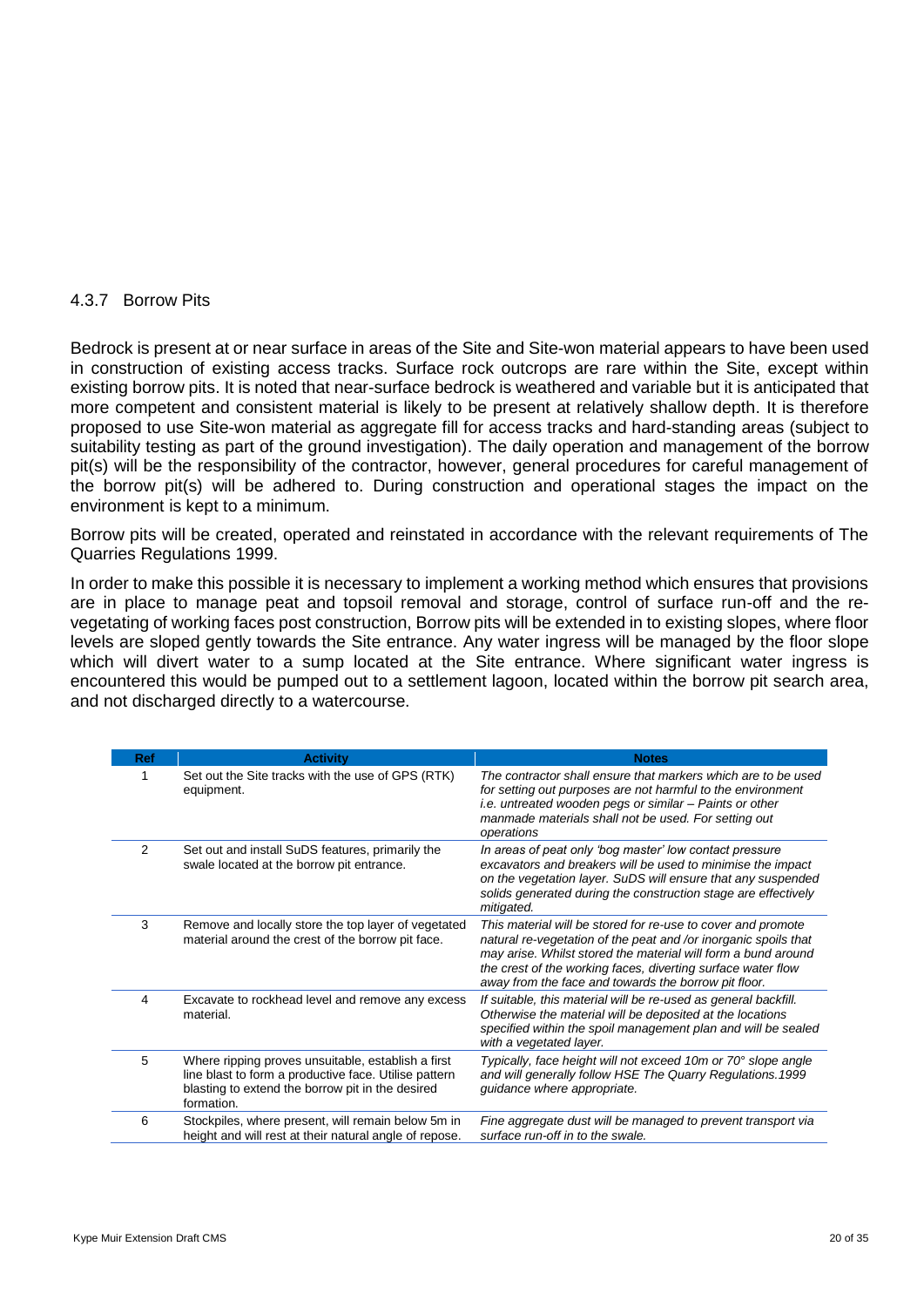|   | Excavated faces will be cleared of uneven surfaces<br>and slopes will be set at a safe slope, between 1:1<br>and 1:2 depending on the natural angle of repose of<br>the exposed ground. | A gentler slope may be utilised where deemed necessary by<br>the Contractor's designer.                                            |
|---|-----------------------------------------------------------------------------------------------------------------------------------------------------------------------------------------|------------------------------------------------------------------------------------------------------------------------------------|
| 8 | Vegetated material (Ref 3 above) will be placed in<br>areas where excavation faces are exposed.                                                                                         | It is important that this is undertaken promptly after borrow pit<br>operation ceases; it will speed up the re-vegetation process. |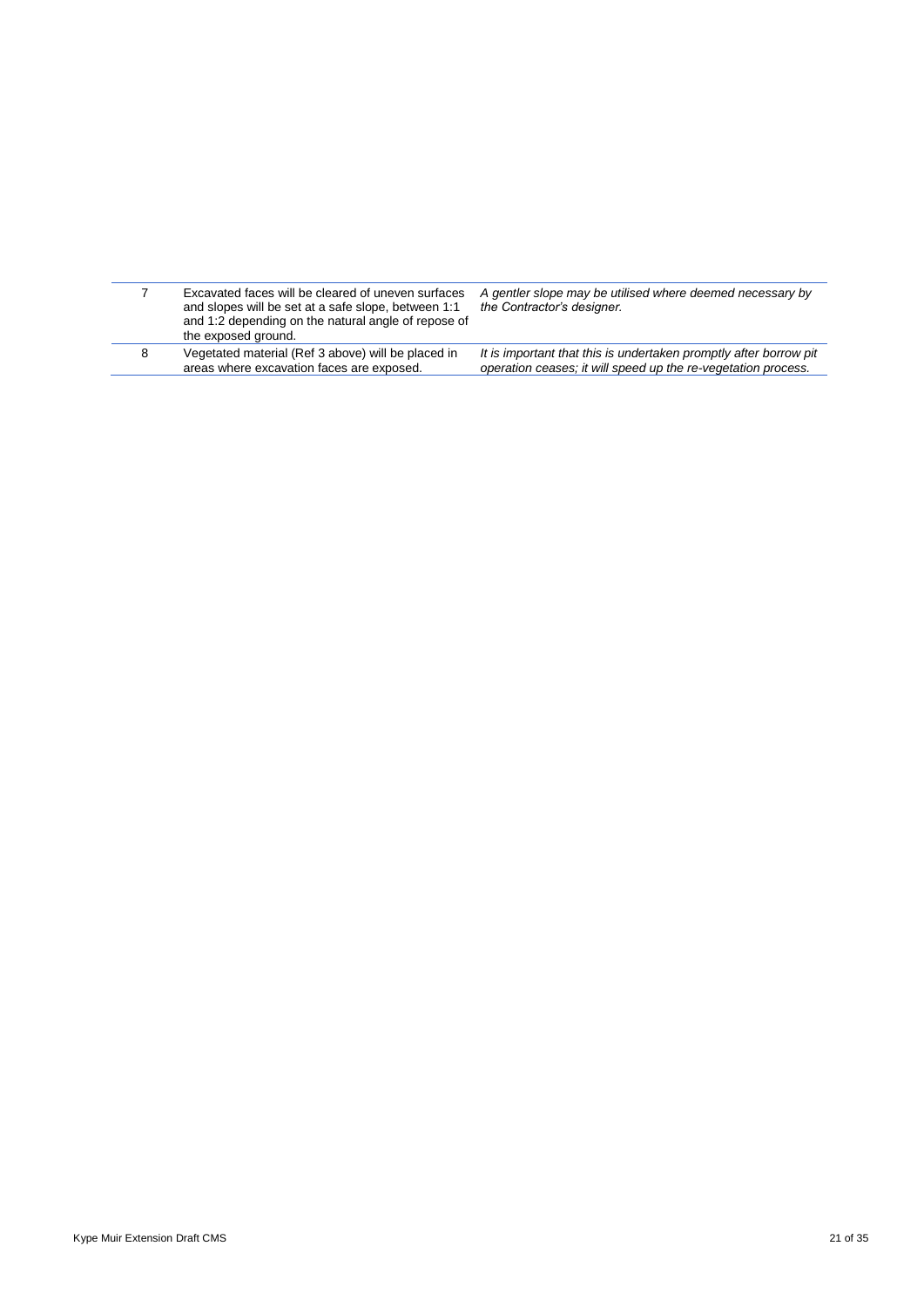#### 4.3.8 Public Road Upgrades

The proposed access route (and candidate turbines) for Kype Muir Extension is the same as the Kype Muir Wind Farm. An access study was carried out by WYG in June 2013 an update to this has been presented in Chapter 11 – Traffic and Transport and Technical Appendix 11.1 Traffic Assessment of this EIAR. The study confirmed that the route proposed in the 2016 Consented Scheme was suitable for the proposed Development. It is envisaged that the modification works associated with the turbine delivery route will be completed to coincide with the later delivery of the Turbine components, please refer to ES Chapter 11 Traffic and Transport for more detail.

The following Method Statement will be implemented for the works associated with the turbine delivery route.

| <b>Ref</b> | <b>Activity</b>                                                                                                                                                                                      | <b>Notes for Consideration</b>                                                                                                                                                                                                                                                                                                                |
|------------|------------------------------------------------------------------------------------------------------------------------------------------------------------------------------------------------------|-----------------------------------------------------------------------------------------------------------------------------------------------------------------------------------------------------------------------------------------------------------------------------------------------------------------------------------------------|
| 1          | Prepare/update the Traffic Management Plan in<br>coordination with Road Service and implement                                                                                                        | TMP as agreed with the local Roads Service traffic<br>management division.                                                                                                                                                                                                                                                                    |
| 2          | Engagement with stakeholders                                                                                                                                                                         | Early consultation will take place with SLC and the local<br>police department to agree details and timings for the works.                                                                                                                                                                                                                    |
| 3          | Set out works in accordance with the contract<br>drawings with the use of GPS (RTK) equipment.<br>Erect adequate warning signage along route and<br>hazard chevrons at each end of the passing bays. | The contractor shall ensure that markers which are to be used<br>for setting out purposes are not harmful to the environment<br>i.e. untreated wooden pegs or similar - Paints or other<br>manmade materials shall not be used.                                                                                                               |
| 4          | Remove hedgerows and top soil.                                                                                                                                                                       | Contractor will ensure that the top layer of vegetated material<br>is set aside for re-use to reinstate verge around passing bay<br>locations.                                                                                                                                                                                                |
| 5          | Excavate to suitable formation level                                                                                                                                                                 | The contractor shall ensure that a suitable formation is found.                                                                                                                                                                                                                                                                               |
| 6          | Reinstate land drains where required                                                                                                                                                                 | Pipe diameter will be sized to a diameter which at least<br>matches the diameter of the existing pipe or the cross<br>sectional area of the existing open channel                                                                                                                                                                             |
| 7          | Install compacted stone formation in accordance<br>with the design                                                                                                                                   | Stone to be compacted and installed in accordance with the<br><b>Highways Specification</b>                                                                                                                                                                                                                                                   |
| 8          | Place bitmac reinstatement in accordance with the<br>design                                                                                                                                          |                                                                                                                                                                                                                                                                                                                                               |
| 9          | Reinstate fence and replant hedgerow to match<br>existing around the passing bay                                                                                                                     | Reinstatement of field boundaries shall be to the<br>landowners reasonable satisfaction.                                                                                                                                                                                                                                                      |
| 10         | Road surface upkeep during all construction<br>stages                                                                                                                                                | The public road Contractor and the Civil Work Contractor<br>on Site shall ensure at all times that the conditions of the<br>public roads are not deteriorated by the activities<br>associated with the development. Deterioration attributable<br>to the development shall be addressed and rectified<br>diligently in coordination with SLC. |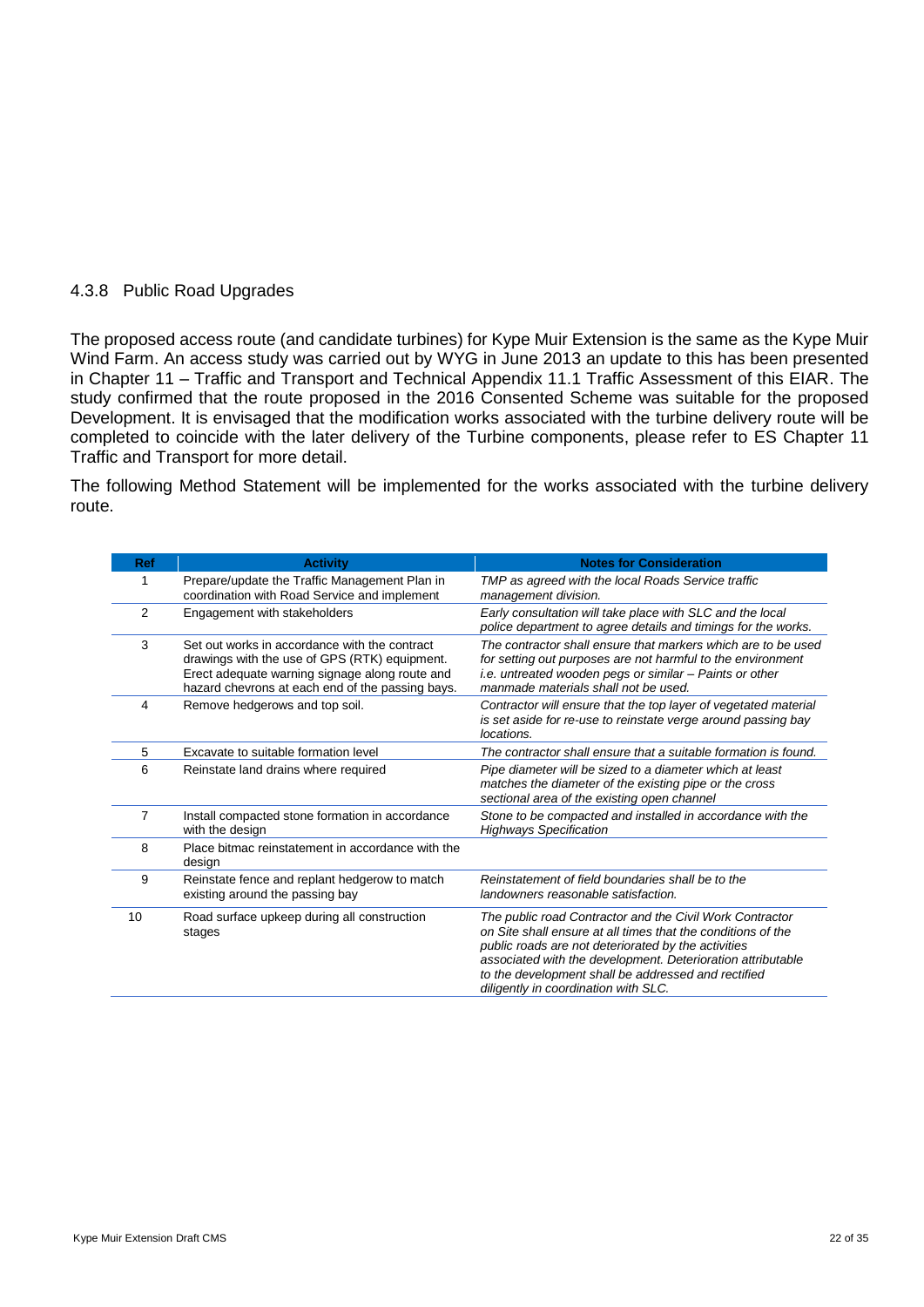#### 4.3.9 Crane Pads

The crane pad requirements are specified by the turbine manufacturer and require strict compliance to ensure that no stability issues are encountered during the critical turbine erection phase. Due to the high loads associated with the turbine erection operations it is necessary to use a formation which is considerably stiffer than that required for the Site tracks which in some locations will result in a slightly deeper excavation.

| Ref | <b>Activity</b>                                                                                                                                                                                                                             | <b>Notes for Consideration</b>                                                                                                                                                                                                                                                                                                                                                                                                   |
|-----|---------------------------------------------------------------------------------------------------------------------------------------------------------------------------------------------------------------------------------------------|----------------------------------------------------------------------------------------------------------------------------------------------------------------------------------------------------------------------------------------------------------------------------------------------------------------------------------------------------------------------------------------------------------------------------------|
| 1   | Set out the crane pads with the use of GPS (RTK)<br>equipment.                                                                                                                                                                              | The contractor shall ensure that markers which are to be used<br>for setting out purposes are not harmful to the environment <i>i.e.</i><br>untreated wooden pegs or similar - Paints or other manmade<br>materials shall not be used. For setting out operations                                                                                                                                                                |
| 2   | Set out and install SuDS features around the crane<br>pad and turbine area.                                                                                                                                                                 | In areas of peat only 'bog master' low contact pressure<br>excavators will be used to minimise the impact on the<br>vegetation layer.                                                                                                                                                                                                                                                                                            |
| 3   | Remove and locally store the top layer of vegetated<br>material over the area of the crane pad excavation.                                                                                                                                  | This material will be stored for re-use to cover and promote<br>natural re-vegetation of the amorphous peat and /or inorganic<br>spoils that will have to be deposited at the nearest suitable<br>location to the excavation.                                                                                                                                                                                                    |
| 4   | Excavate any surplus material to the required<br>formation level.                                                                                                                                                                           | The formation level for the crane pads will be on weathered<br>rock or stiff overlaying material. Due to the dimensions of the<br>crane pad and the requirements for a flat surface it may be<br>necessary to excavate rock in order to acquire a suitably level<br>formation. Where suitable the excavated material will be re-<br>used as structural material to minimise the required volumes of<br>spoil and imported stone. |
| 5   | Place imported stone in accordance with the design<br>to form the crane pad harstanding structure. Where<br>appropriate, geotextile and/or geogrid should be<br>used to help reduce the volume of imported stone.<br>Fence off steep edges. | Due to the turbine manufacturer requirements and the local<br>topography it is likely that some areas will require a significant<br>depth of structural fill in order to provide the required<br>hardstanding surface. Therefore special consideration will be<br>given towards the stone placement and compaction to ensure<br>the structural integrity meets the loading requirements.                                         |
| 6   | Plate bearing tests will be undertaken following<br>completion of the hardstanding structure.                                                                                                                                               | The number and location of the plate bearing tests shall be<br>specified by Contractor's designer.                                                                                                                                                                                                                                                                                                                               |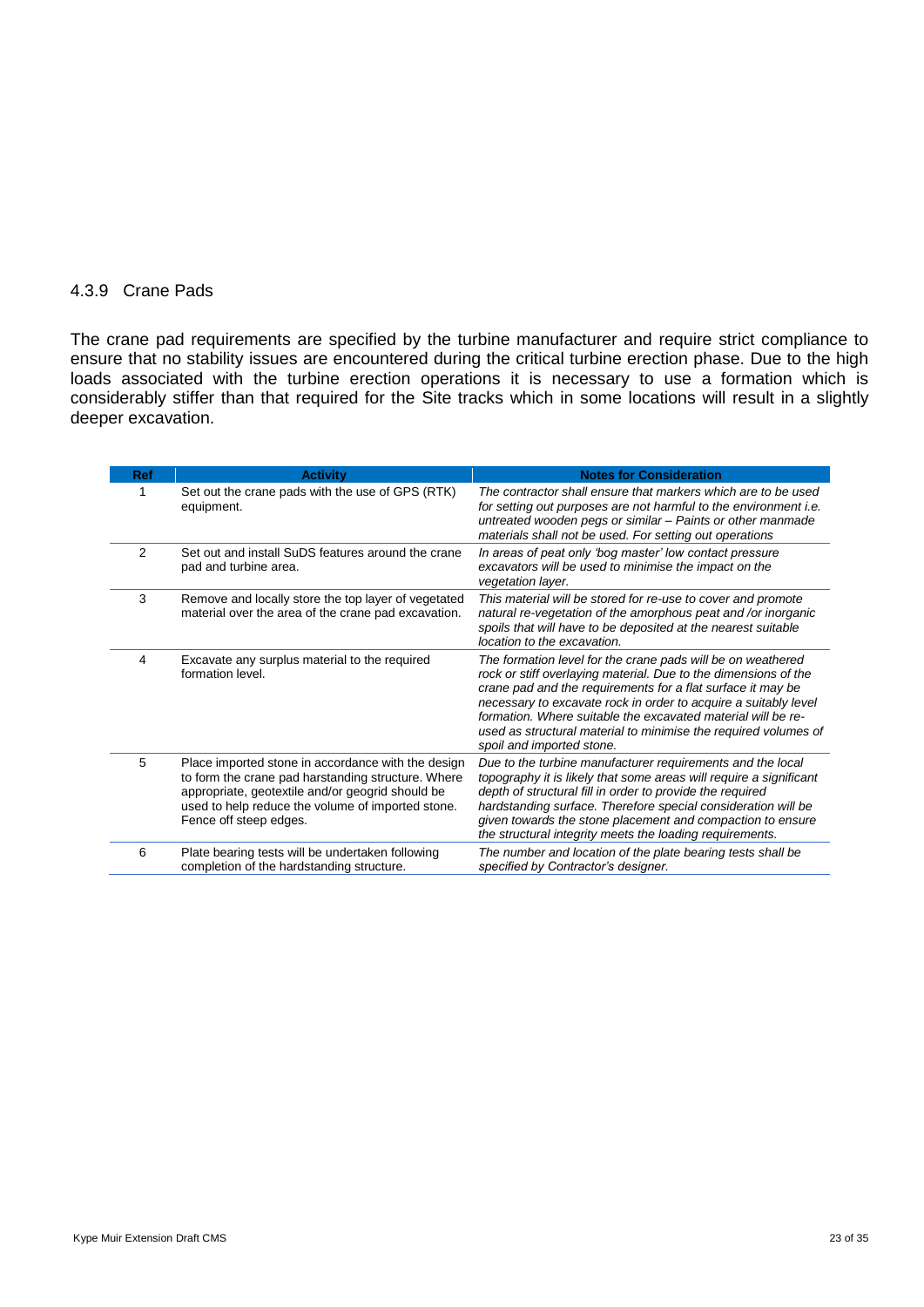#### 4.3.10 Turbine Foundations

It is anticipated that gravity foundations will be suitable for the development (as opposed to piled foundations). Turbine foundation construction involves the installation of significant concrete volumes of up to approx. 1,150 m<sup>3</sup> for turbines with a tip height of 220 m, although this depends on the ground conditions level at each location. Due to the risks to the environment associated with installing such large volumes of concrete, the construction methodologies outlined in the following table shall be adhered to.

| Ref            | <b>Activity</b>                                                                                                                                                           | <b>Notes for Consideration</b>                                                                                                                                                                                                                                                                                                     |
|----------------|---------------------------------------------------------------------------------------------------------------------------------------------------------------------------|------------------------------------------------------------------------------------------------------------------------------------------------------------------------------------------------------------------------------------------------------------------------------------------------------------------------------------|
| 1              | Set out the Site tracks with the use of GPS (RTK)<br>equipment.                                                                                                           | The contractor shall ensure that markers which are to be used<br>for setting out purposes are not harmful to the environment <i>i.e.</i><br>untreated wooden pegs or similar - Paints or other manmade<br>materials shall not be used. For setting out operations                                                                  |
| $\overline{2}$ | Set out and install SuDS features the length of track<br>to be constructed (approximately 100m).                                                                          | In areas of peat only 'bog master' low contact pressure<br>excavators will be used to minimise the impact on the vegetation<br>layer.                                                                                                                                                                                              |
| 3              | Remove and locally store the top layer of vegetated<br>material over the excavation area.                                                                                 | This material will be stored for re-use to cover and promote<br>natural re-vegetation of the amorphous peat and /or inorganic<br>spoils that will have to be deposited at the nearest suitable<br>location to the excavation.                                                                                                      |
| 4              | Excavate any surplus material to the required<br>formation level.                                                                                                         | The formation level for the foundations will be on weathered rock<br>or similar. It may be necessary to excavate rock in order to<br>acquire a suitably level formation. Where suitable the excavated<br>inorganic material will be re-used as structural ballast to minimise<br>the required volumes of spoil and imported stone. |
| 5              | Plate bearing test to verify and record suitability of<br>formation.                                                                                                      | The exact number and location of plate bearing tests shall be<br>determined by the Contractor's Designer following excavation<br>and inspection of the proposed formation layer. This will ensure<br>that maximum benefit is gained from these insitu tests.                                                                       |
| 6              | Install a layer of compacted stone to protect the<br>formation until concrete blinding is ready to be laid<br>to provide a level formation and smooth working<br>surface. | The formation level will be left as flat as is practicable to reduce<br>the volume of concrete required to form a flat working surface.                                                                                                                                                                                            |
| $\overline{7}$ | Reinforcement steel will be fixed for the bottom part<br>of the foundation along with the turbine foundation<br>anchor bolt arrangement.                                  | The contractor will ensure that the bolt cage is securely fixed and<br>levelled prior to concreting operations. The bolt cage shall be set<br>out in compliance with the turbine manufacturer's requirements<br>and within the specified tolerances.                                                                               |
| 8              | Erect the formwork required for the first concrete<br>pour.                                                                                                               | Formwork will be re-used and eventually removed offsite.                                                                                                                                                                                                                                                                           |
| 9              | Pour concrete for the bottom section.                                                                                                                                     | To be undertaken in accordance with the Environment<br>Management Plan (EMP).                                                                                                                                                                                                                                                      |
| 10             | Reinforcement steel for the top section of the<br>foundation is fixed along with the required number<br>of cable ducts.                                                   | Reinforcing steel shall be checked for design compliance and<br>signed off upon acceptance.                                                                                                                                                                                                                                        |
| 11             | Erect a cylindrical steel shutter around the newly<br>formed reinforcement steel in accordance with the<br>dimensions set out within the contract drawings.               |                                                                                                                                                                                                                                                                                                                                    |
| 12             | Pour concrete for the base top section in<br>accordance with the requirements set out within this<br>document.                                                            | To be undertaken in accordance the EMP.                                                                                                                                                                                                                                                                                            |
| 13             | Once the concrete has set the formwork is then<br>removed for use at another foundation location.                                                                         |                                                                                                                                                                                                                                                                                                                                    |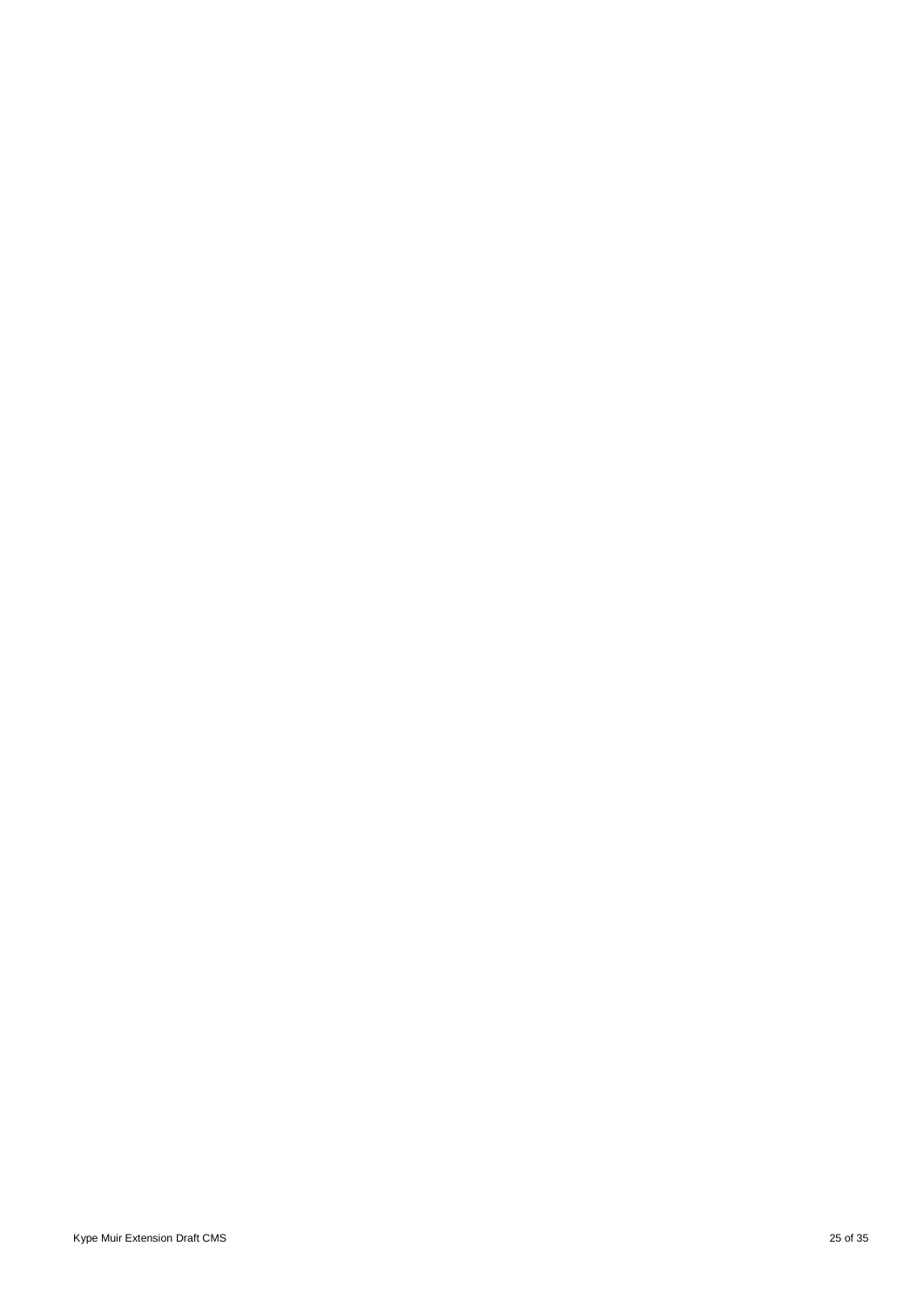# 4.3.11 Control Building

It is proposed to locate the control building approximately1,700msouth-eastfrom the Site entrance at NS 71189 37209, south-west corner, and adjacent to the temporary construction compound.

| <b>Ref</b>     | <b>Activity</b>                                                                                                                      | <b>Notes for Consideration</b>                                                                                                                                                                                                                                    |
|----------------|--------------------------------------------------------------------------------------------------------------------------------------|-------------------------------------------------------------------------------------------------------------------------------------------------------------------------------------------------------------------------------------------------------------------|
| 1              | Set out the control building and compound with the<br>use of GPS (RTK) equipment.                                                    | The contractor shall ensure that markers which are to be used<br>for setting out purposes are not harmful to the environment <i>i.e.</i><br>untreated wooden pegs or similar - Paints or other manmade<br>materials shall not be used. For setting out operations |
| 2              | Set out and install associated SuDS features in<br>accordance with the SuDS design.                                                  | In areas of peat only 'bog master' low contact pressure<br>excavators will be used to minimise the impact on the vegetation<br>layer.                                                                                                                             |
| 3              | Remove and locally store the top layer of vegetated<br>material over the excavation area.                                            | This material will be stored for re-use to cover and promote<br>natural re-vegetation of the amorphous peat and /or inorganic<br>spoils that will have to be deposited at the nearest suitable<br>location to the excavation.                                     |
| 4              | Excavate any surplus material to the required<br>formation level.                                                                    | Where suitable, excavated material will be re-used as structural<br>material to minimise the required volumes of spoil and imported<br>stone.                                                                                                                     |
| 5              | Install foundations in accordance with the design                                                                                    | Concrete works shall be undertaken in accordance with the<br>EMP.                                                                                                                                                                                                 |
| 6              | Substructure block work walls are constructed and<br>cable trenches are formed.                                                      |                                                                                                                                                                                                                                                                   |
| $\overline{7}$ | Ducts and pipework are installed as required and<br>hardcore material is placed and compacted to the<br>underside of the floor slab. |                                                                                                                                                                                                                                                                   |
| 8              | Install damp proof membrane and pour concrete<br>floor slab to finished floor level.                                                 | Concrete works to be undertaken in accordance with the<br>guidelines in section 4.4.4 below and in accordance with best<br>practice. Consumables store room will be surrounded by a<br>concrete bund.                                                             |
| 9              | Construct external and internal walls and roof in<br>accordance with the contract drawings.                                          | This includes the installation of cavity insulation, damp proof<br>course, window sills, lintels and ventilation openings.                                                                                                                                        |
| 10             | Install windows and doors and seal the building                                                                                      |                                                                                                                                                                                                                                                                   |
| 11             | Install external switch gear                                                                                                         |                                                                                                                                                                                                                                                                   |
| 12             | Connect control building to the grid and carry out<br>commissioning                                                                  |                                                                                                                                                                                                                                                                   |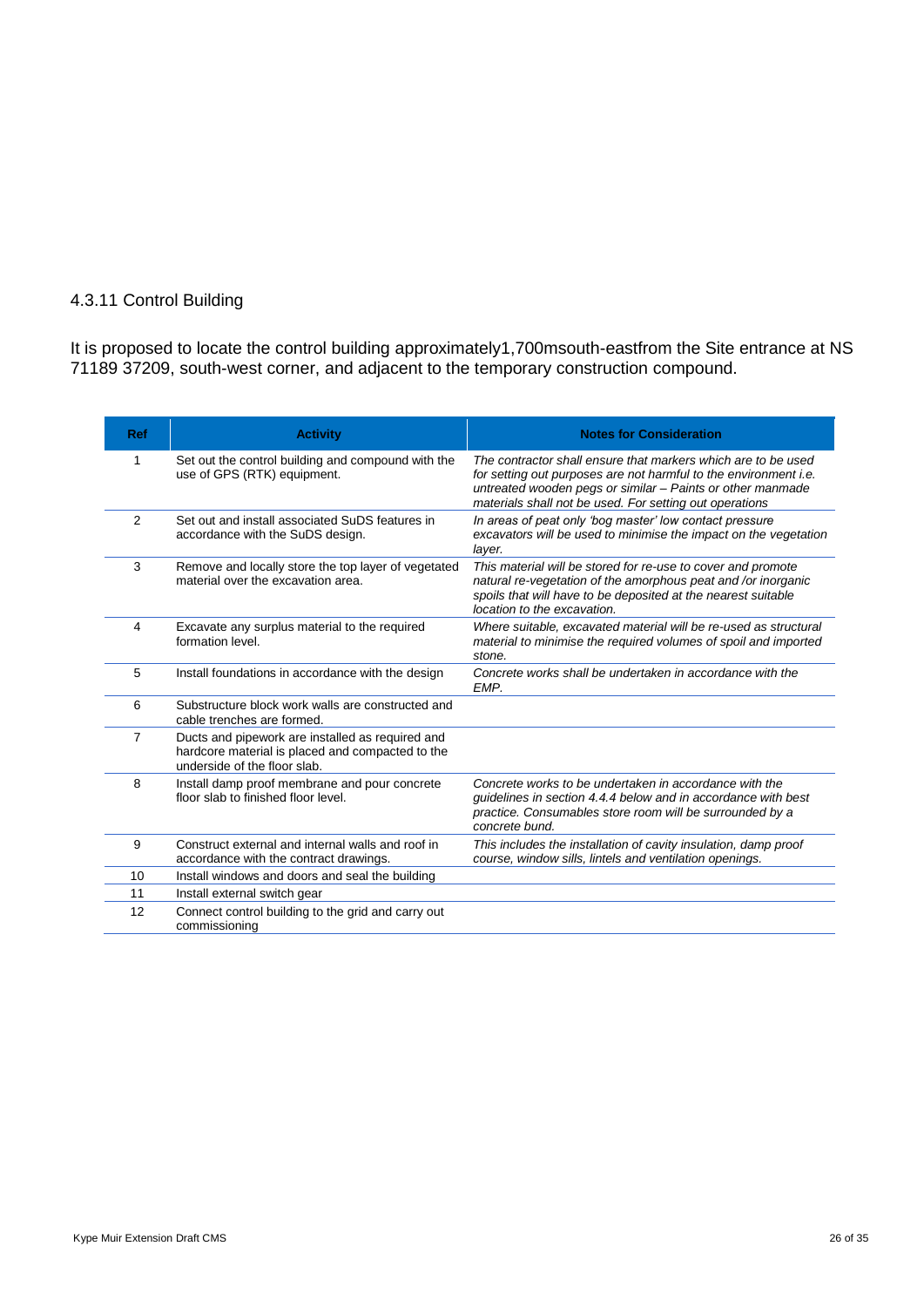#### 4.3.12 Cabling and Instrumentation

All cabling to be installed as part of this project will be laid below ground. Cables will be kept as close to the access tracks as possible so that disruption to the local habitat is kept to a minimum and all works can be contained within the construction area.

| <b>Ref</b>     | <b>Activity</b>                                                                                                                                          | <b>Notes for Consideration</b>                                                                                                                                                                                                           |
|----------------|----------------------------------------------------------------------------------------------------------------------------------------------------------|------------------------------------------------------------------------------------------------------------------------------------------------------------------------------------------------------------------------------------------|
| 1              | Should ground conditions throughout the Site allow,<br>ploughing method of installing cable will be<br>promoted by the client.                           | The ploughing method does away with the need of excavation of<br>trenches and has therefore a lesser impact on the ecology along the<br>cable route.                                                                                     |
| 2              | Set out the cable route with the use of GPS (RTK)<br>equipment.                                                                                          | The contractor shall ensure that markers which are to be used for<br>setting out purposes are not harmful to the environment <i>i.e.</i> untreated<br>wooden pegs or similar; Install cable as close to the access track as<br>possible. |
| 3              | Select plant so as to cause minimal damage to the<br>environment                                                                                         | In areas of peat only 'bog master' low contact pressure excavators will<br>be used to minimise the impact on the vegetation layer.                                                                                                       |
| 4              | Set out and install temporary SuDS features should<br>the open trench method be adopted                                                                  | Particular attention will be given to prevent scouring and erosion of<br>trenches that could act as preferential channel to run off during rain fall<br>events.                                                                          |
| 5              | Remove and separately store the vegetated top<br>layer of the trench excavation                                                                          | This material will be re-used for reinstatement of the vegetated layer at<br>backfilling stage                                                                                                                                           |
| 6              | Excavate remaining material to 1m depth and<br>segregate organic material from mineral material.                                                         | Selected excavated organic material will be considered for re-use a<br>backfilling material                                                                                                                                              |
| $\overline{7}$ | Immediately dispose off all materials unsuitable for<br>backfilling operations in a way that mitigates<br>against detrimental effects to the environment | Inorganic spoils are unlikely to be suitable for backfill re-use as they<br>are likely to contain stones that could damage the cables                                                                                                    |
| 8              | Lay selected bedding material as necessary at the<br>bottom of the trench                                                                                |                                                                                                                                                                                                                                          |
| 9              | Lay cables on the bedding material and surround<br>cable with selected backfill. Lay warning tape on<br>top of the surround layer                        | Warning tape is installed so as to warn of danger due to the presence<br>of cable underneath it, should any excavation work be undertaken in<br>the future at that location.                                                             |
| 10             | Complete backfill above cable surround material<br>and finish off backfill with vegetated layer stored<br>separately earlier                             |                                                                                                                                                                                                                                          |
| 11             | General reinstatement including restore any land<br>drains affected by the operation                                                                     |                                                                                                                                                                                                                                          |
| 12             | Install 1m high cable marker posts along the cable<br>runs at 50m OC and at every change of direction                                                    | Warning sign will be fitted to posts so as the cable route is clearly<br>identified and the danger of life cables made known to all.                                                                                                     |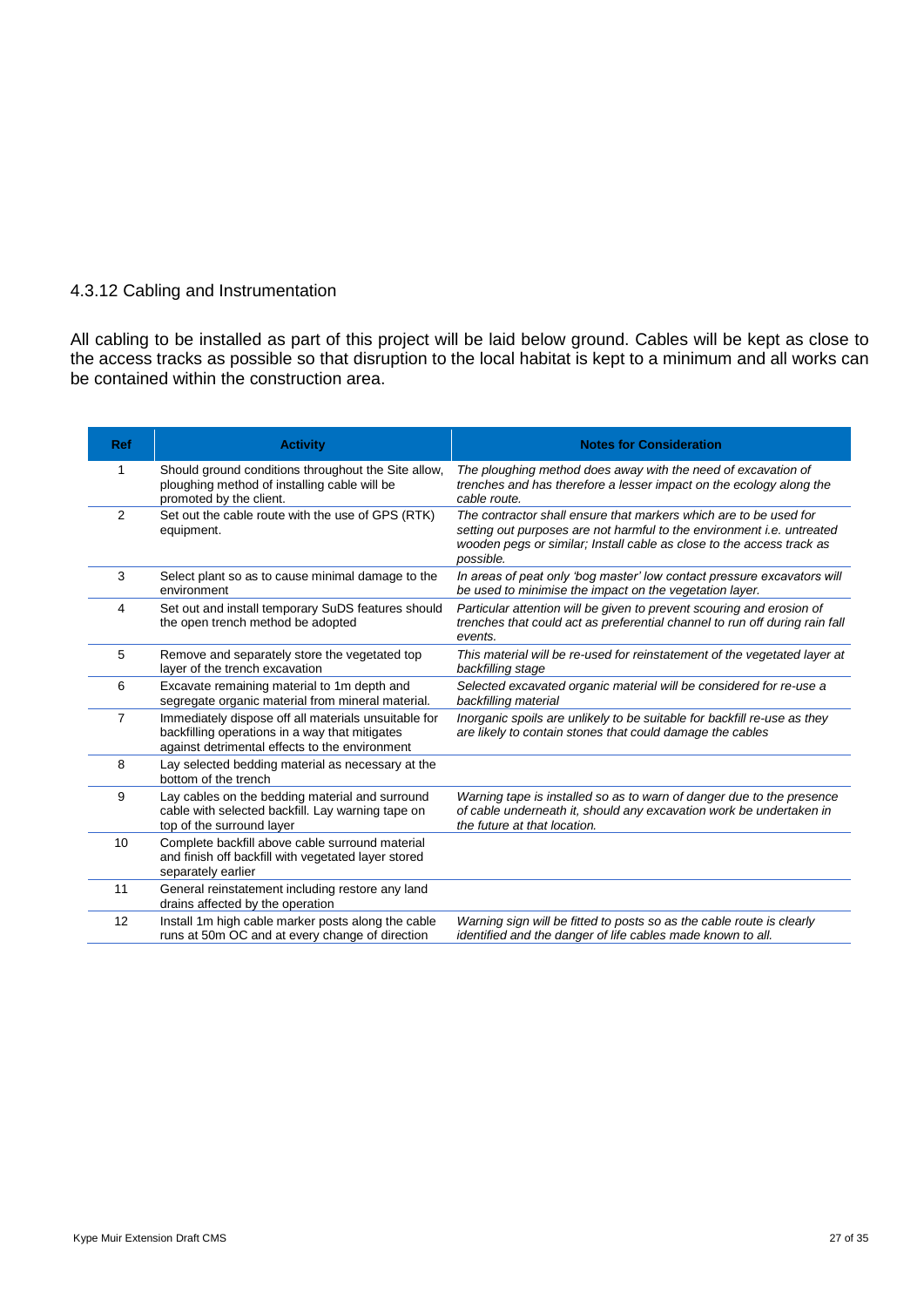# 4.3.13 Wind Turbine Erection

The erection of wind turbines will be carried out in accordance with the manufacturer's recommendations, which can vary significantly. The turbine manufacturer will be chosen as part of the wind turbine procurement process following consent for construction of the Development.

| <b>Ref</b> | <b>Activity</b>                                                                                                                                                                                 | <b>Notes for Consideration</b>                                                                                                                                                     |
|------------|-------------------------------------------------------------------------------------------------------------------------------------------------------------------------------------------------|------------------------------------------------------------------------------------------------------------------------------------------------------------------------------------|
|            | Prepare/update/implement the Traffic Management<br>Plan in coordination with SLC and local police.                                                                                              | TMP as agreed with SLC traffic management division; local police<br>will be involved for necessary road permits and escort                                                         |
| 2          | Turbine manufacturer to organise one month prior<br>to the start of the delivery of the Turbine<br>components so as to verify the adequacy of the<br>road modifications along the Turbine Route | No Turbine components shall be allowed to commence until the<br>public road modifications and conditions are fit for purpose;<br>Contractors to rectify short-comings as necessary |
| 3          | Turbine manufacturer to verify Site infrastructure<br>readiness prior to the commencement of the<br>delivery and erection activities                                                            | Contractors to rectify short-comings as necessary                                                                                                                                  |
| 4          | Mobilise main crane to Site and assemble the same<br>at the hardstanding of the first Turbine to be<br>erected                                                                                  |                                                                                                                                                                                    |
| 5          | Deliver Turbine components to Site                                                                                                                                                              |                                                                                                                                                                                    |
| 6          | Erect in the following sequence:<br><b>Bottom Tower section</b><br>Top Tower section<br>Nacelle<br>Assemble blades to hub on the ground<br>Rotor erection                                       | All turbine erection works to be undertaken by the turbine supplier                                                                                                                |
|            | Cabling hooking up                                                                                                                                                                              |                                                                                                                                                                                    |
| 8          | Turbine energisation and commissioning                                                                                                                                                          |                                                                                                                                                                                    |
| 9          | Tests on completion and handing over                                                                                                                                                            |                                                                                                                                                                                    |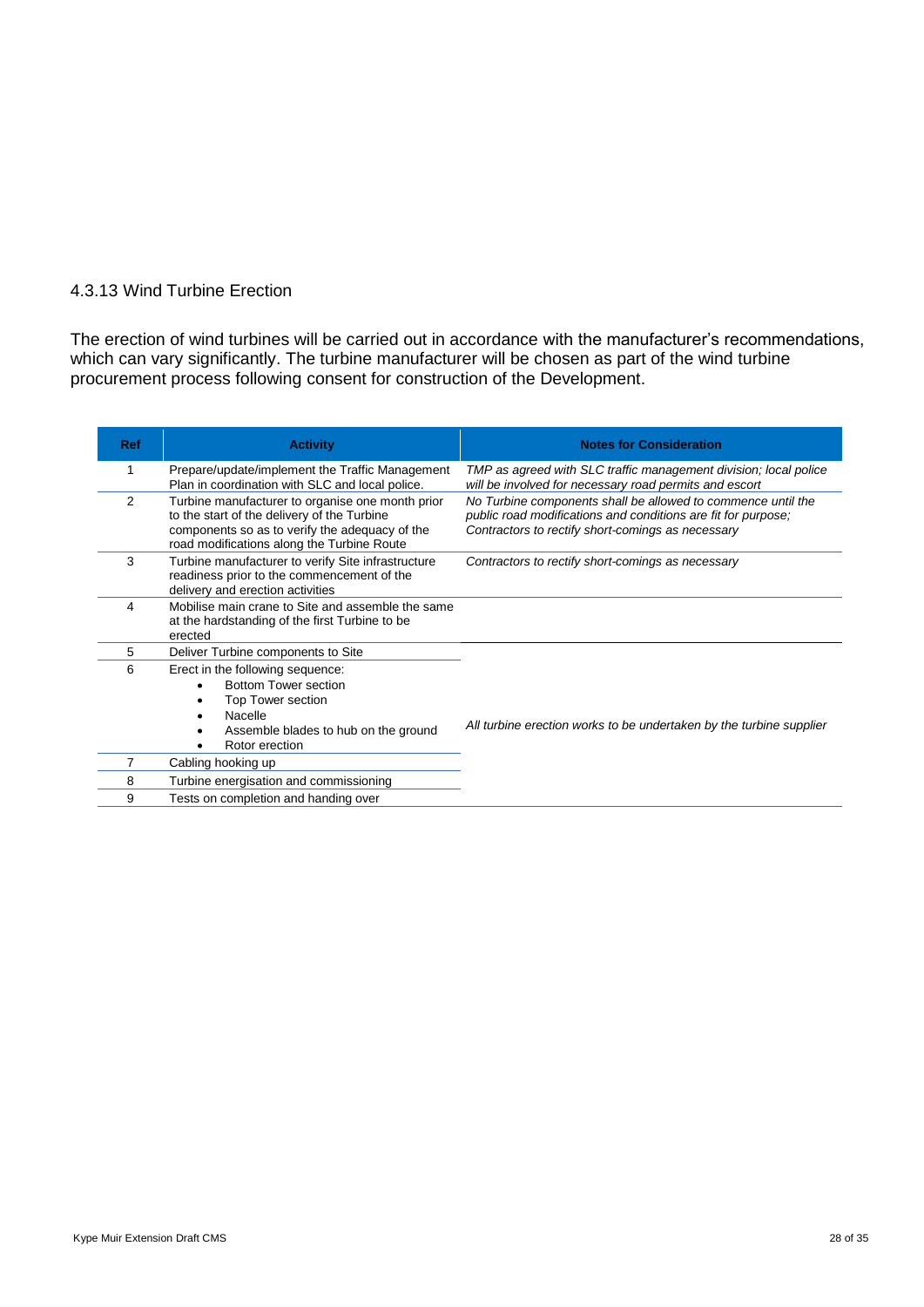# <span id="page-31-0"></span>**4.4 Environmental Management Plan (EMP)**

A draft EMP has been developed as part of the 2014 assessment, including the following key areas:

- $\triangleright$  General management;
- $\triangleright$  Water quality monitoring programme (commence pre construction);
- $\triangleright$  Dust;
- $\triangleright$  Noise:
- $\triangleright$  Ecology;
- $\triangleright$  Surface water management plan (including storage of oils and fuels);
- $\triangleright$  Site waste management;
- $\triangleright$  Borrow pits;
- $\triangleright$  Soil handling and management.

The contractor will be required to develop this EMP and keep it up to date for the duration of the works in accordance with the requirements of the Developer.

#### 4.4.1 EMP Promotion and Awareness

The contractor's environmental managers shall provide suitable on-site training for their supervisory staff on the project and shall prepare user friendly media material to be used by their supervisory staff at the induction.

The environmental induction shall form part of the site induction for all site workers and visitors. Refresher tool box talks will be given weekly to address a specific topic requiring special attention in a particular phase or aspect of the Development at that time.

Records of the environmental inductions and tool box talks shall be kept at the Site office.

The key aim of the EMP is to promote an ethos amongst all Site staff which will help to prevent any environmental incidents. The environmental awareness training and induction will cover the following topics as a minimum.

- $\triangleright$  The law to emphasise obligations
- $\triangleright$  Importance of Planning as outlined in GPP21
- $\triangleright$  Hazardous materials specific risks and handling/storage requirements
- $\triangleright$  Spoil management (clays, silts risks with cohesive materials)
- $\triangleright$  Peat slides and slope stability
- **▶ Watercourses and SuDS**
- $\triangleright$  Contingency Plans Hands on 'dry run' training
- $\triangleright$  Reporting procedures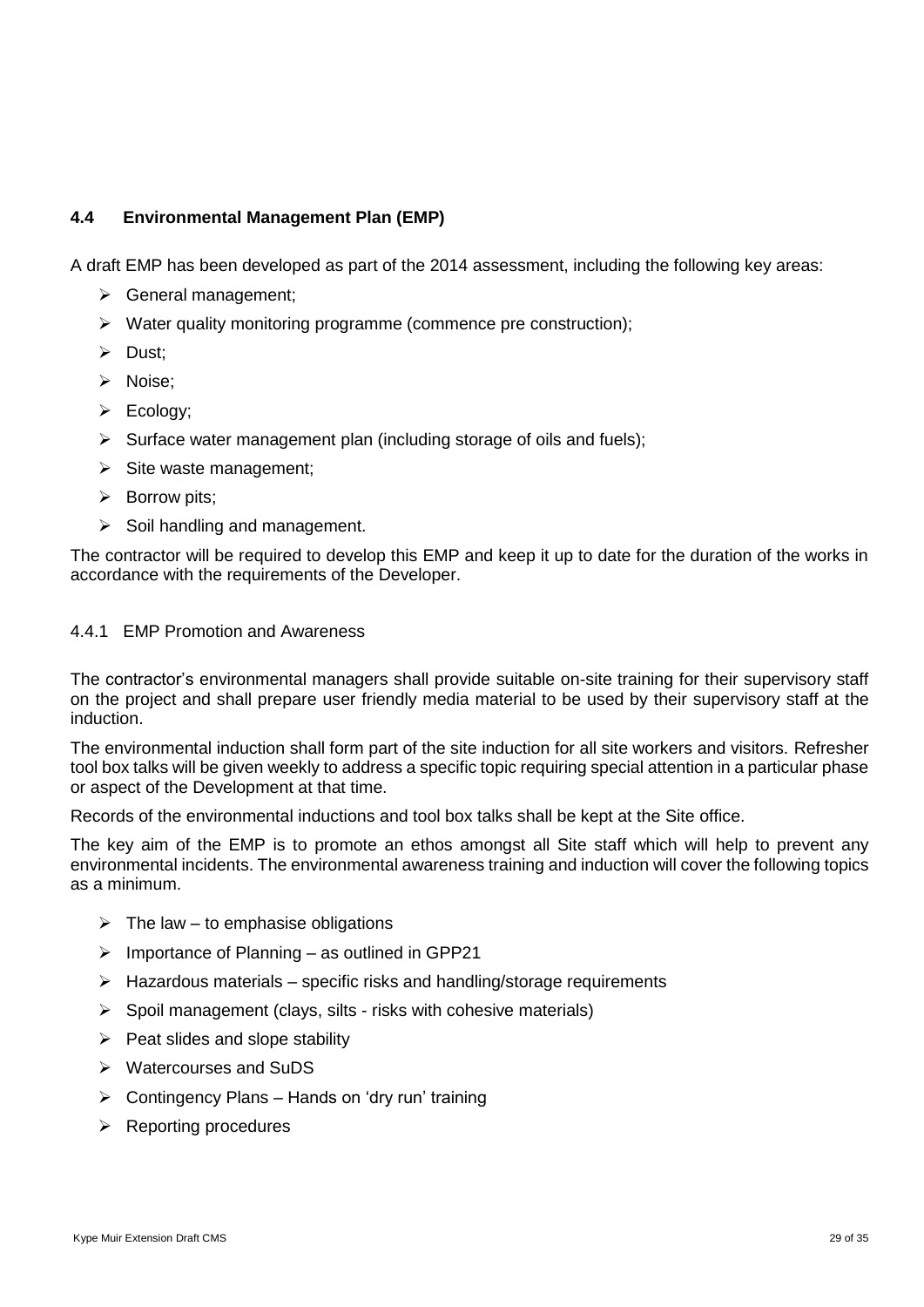Other methods to raise awareness will be used, including but not limited to:

- $\triangleright$  Posters and notices in cabins
- $\triangleright$  Prepare and issue all staff and labour a stripped down version of the EMP by way of laminated A5 map showing key environmental features (watercourses, concrete washing points and other relevant features) and highlighting the salient environmental aspects to be considered while carrying out duties – "The 12 Environmental Site Rules"
- $\triangleright$  Copy of Key contacts list in all cabins and site based vehicles
- $\triangleright$  'Environment' item second on the agenda (after Health and Safety) in all weekly and monthly progress site meetings

#### 4.4.2 Excavation and Spoil Management Guidelines

Excavation and ground works will be required for all Site infrastructure, the guidelines below will be followed throughout the construction period by the contractor.

| <b>Ref</b>     | <b>Activity</b>                                                                                                                                                                                                                            | <b>Notes for Consideration</b>                                                                                                                                                                           |
|----------------|--------------------------------------------------------------------------------------------------------------------------------------------------------------------------------------------------------------------------------------------|----------------------------------------------------------------------------------------------------------------------------------------------------------------------------------------------------------|
| $\mathbf{1}$   | Excavation works will only take place following<br>implementation of the SuDS design.                                                                                                                                                      |                                                                                                                                                                                                          |
| 2              | Contractor to submit project detailed spoil<br>management plan as part of his EMP. Spoil plan<br>drawing to be provided                                                                                                                    | The spoil plan shall be focused on reducing the excavation and<br>spoil volumes and on optimising the re-use of the excavated<br>material. It shall also focus on the ongoing and final<br>reinstatement |
| 3              | A Method Statement, Risk Assessment and Aspect<br>Assessment shall be developed for each and every<br>excavation location to be carried out on Site                                                                                        | The focus in these documents is the control measures to<br>mitigate safety, stability and environment risks specific to the<br>local conditions.                                                         |
| $\overline{4}$ | The vegetated layer will always be removed and set<br>aside separately from any spoil material.                                                                                                                                            | To provide a constant supply of local vegetated material for<br>capping and re-vegetation.                                                                                                               |
| 5              | Permanent cuttings shall have a limited cut face<br>angle. Peat thickness is anticipated to be minimal.                                                                                                                                    | To mitigate against peat slide failure and protect local habitat.                                                                                                                                        |
| 6              | Surcharge on peat will be limited to areas where<br>slope gradients are gentle and peat thickness is<br>minimal. NB - Peat thickness is anticipated to be<br>minimal.                                                                      | To mitigate against peat slide failure and protect local habitat.                                                                                                                                        |
| $\overline{7}$ | Should plant be required to traverse a peat layer<br>this will be undertaken only with the use of a (low<br>pressure) 'bog master' excavator                                                                                               | To mitigate against peat slide failure and protect local habitat                                                                                                                                         |
| 8              | Excavated material will only be stored to a<br>maximum depth of 1.0m along access tracks.                                                                                                                                                  | Prevent movement of stored material. To reduce surcharge on<br>the existing peat surface and mitigate against peat slide failure.                                                                        |
| 9              | Excavated material will not be stored in areas which<br>have been identified as unsuitable for spoil storage.                                                                                                                              | Prevent movement of stored material and protect watercourses.                                                                                                                                            |
| 10             | Excavated material other than peat will be<br>separated and stored so that it is not left exposed to<br>the elements. This will be ensured through the<br>immediate application of a vegetated capping layer.                              | Prevent movement of stored material and protect watercourses.<br>against harmful run offs                                                                                                                |
| 11             | Interim (temporary) material storage during the<br>construction stage will be kept to a minimum by the<br>implementation of a continuous construction cycle:<br>1) Excavate material; 2) Handle material; 3)<br>Permanently store material | Return and re-vegetate the Site to its original state as soon as<br>possible.                                                                                                                            |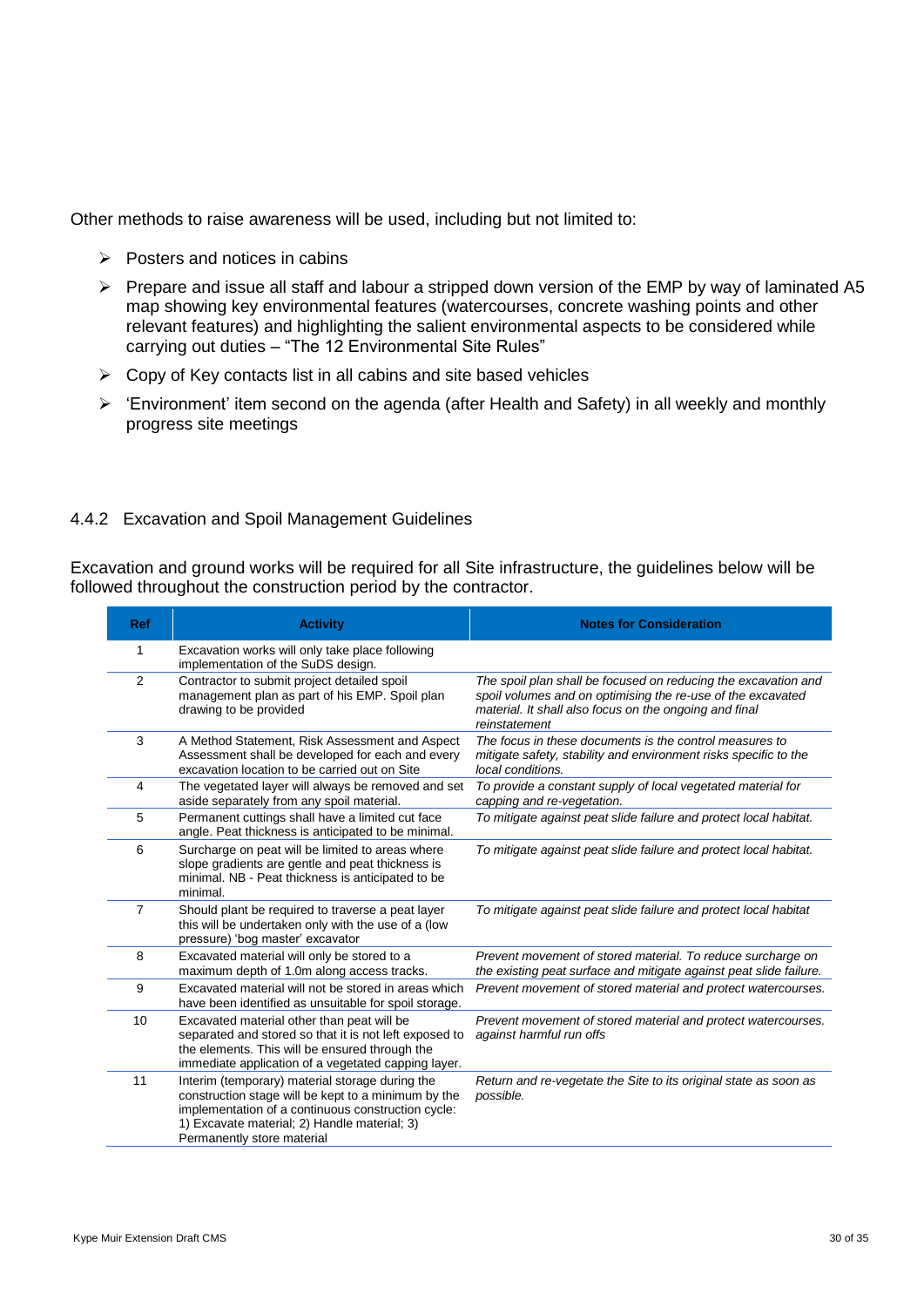| <b>Ref</b>        | <b>Activity</b>                                                                                                                                                                                                                | <b>Notes for Consideration</b>                                                                                                                 |
|-------------------|--------------------------------------------------------------------------------------------------------------------------------------------------------------------------------------------------------------------------------|------------------------------------------------------------------------------------------------------------------------------------------------|
| $12 \overline{ }$ | Permanent excavated or spoil surfaces shall be re-<br>vegetated without undue delay                                                                                                                                            | To encourage growth of local habitat and speed up the<br>rejuvenation process.                                                                 |
| 13                | The Civil Contractor will detail in the EMP and<br>implement effective peat stability monitoring<br>measures commensurate to the level of risk. NB -<br>Peat thickness is anticipated to be minimal.                           | Identification of early signs of potential peat slides and peat<br>burst: Early deployment of mitigation measures and<br>remediation measures. |
| 14                | In particular, the area surrounding excavation and<br>spoil deposition works in sloped areas of peat will<br>be monitored to identify any creeping in the peat<br>layers. NB - Peat thickness is anticipated to be<br>minimal. | To mitigate against peat slide failure and protect local habitat.                                                                              |
| 15                | The area surrounding excavations in rock which<br>use vibratory methods such as rock breaker will be<br>monitored to identify any subtle movements in the<br>overlaying soil layers.                                           | To mitigate against peat slide failure and protect local habitat.                                                                              |
| 16                | Surplus material from excavations in rock, suitable<br>sands and gravels will be carefully managed and<br>re-used as structural fill in the locality of the<br>excavation where possible.                                      | To minimise the volume of imported material required, and<br>reduce the impact on the local PH level.                                          |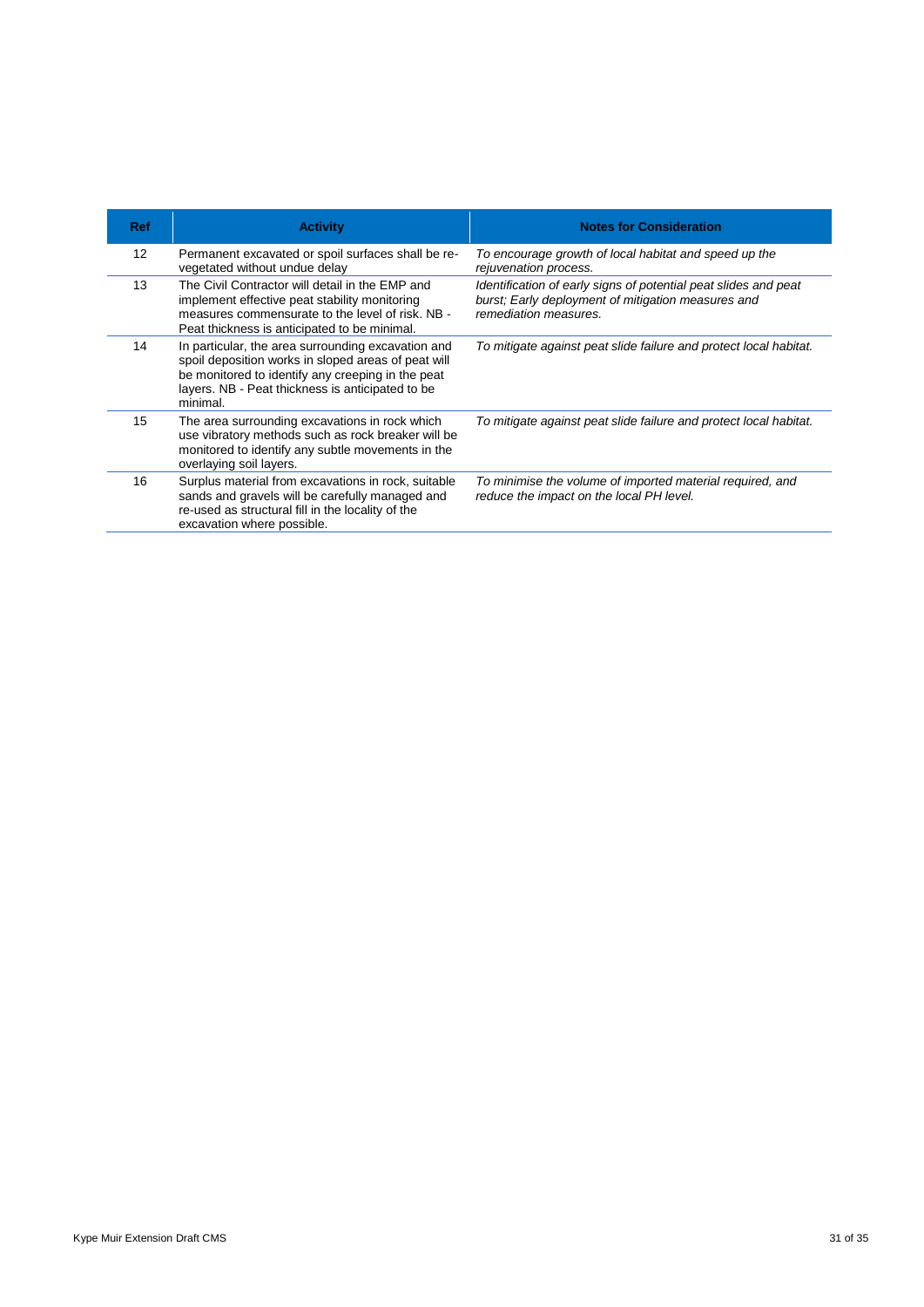#### 4.4.3 Placement of Stone Guidelines

The placement of stone will be required to construct access tracks as well as areas of hardstanding such as crane pads, the guidelines below will be followed throughout the construction period by the contractor.

| <b>Ref</b> | <b>Activity</b>                                                                                                                                                           | <b>Notes for Consideration</b>                                                                                                                                                                                   |
|------------|---------------------------------------------------------------------------------------------------------------------------------------------------------------------------|------------------------------------------------------------------------------------------------------------------------------------------------------------------------------------------------------------------|
| 1          | Placement of stone will only take place following<br>implementation of the SuDS design.                                                                                   | To prevent the migration of suspended solids at the<br>commencement of and during construction of the access track<br>and crane pad hardstandings                                                                |
| 2          | Where possible suitable excavated material will be<br>re-used on Site as structural or non-structural fill.                                                               | This will minimise the required volume of imported structural fill<br>which will reduce the disruption to local road users and<br>residents, and will help to retain the local PH levels as much as<br>possible. |
| 3          | On Site stone lorries will only be permitted access<br>to completed stone roads and hardstandings.                                                                        | Dirt on the roads – To minimise the imposed loadings and<br>vibrations on the underlying strata. This will also help to<br>minimise transfer of cohesive soils and other debris to the<br>public road.           |
| 4          | Stone delivery vehicles and all mobile plant will be<br>restricted to a speed of 15 mph                                                                                   | Heavy loads / Vibration - To minimise the imposed loadings<br>and vibrations on the underlying strata.                                                                                                           |
| 5          | Stone deliveries will be carefully co-ordinated with<br>the supplier to ensure that deliveries are adequately<br>spaced out.                                              | High vehicle numbers on Site - To reduce the number of<br>vehicles on Site at any one time which will minimise the<br>imposed loadings and vibrations.                                                           |
| 6          | Reversing distance of lorries shall be limited to<br>100m maximum. Areas for turning the lorries and<br>trucks at such intervals are to be constructed                    | To mitigate against risk of vehicle losing the track and against<br>the risk of overturning due to soft verges                                                                                                   |
| 7          | Stone deliveries will be co-ordinated so that only<br>stone which is required will be delivered to Site.<br>Just in time stone deliveries philosophy will be<br>adopted   | To minimise Site storage requirements for imported materials                                                                                                                                                     |
| 8          | A lorry load of imported stone will only be deposited<br>onto either; 1) An excavated and prepared<br>formation layer or; 2) A partly or fully completed<br>hardstanding. | To prevent surcharging of the existing overlying softer material                                                                                                                                                 |
| 9          | Where excavated material is used for structural fill<br>only suitable materials will be permitted.                                                                        | Promote re-use of excavated materials and help to reduce<br>surplus spoil volumes.                                                                                                                               |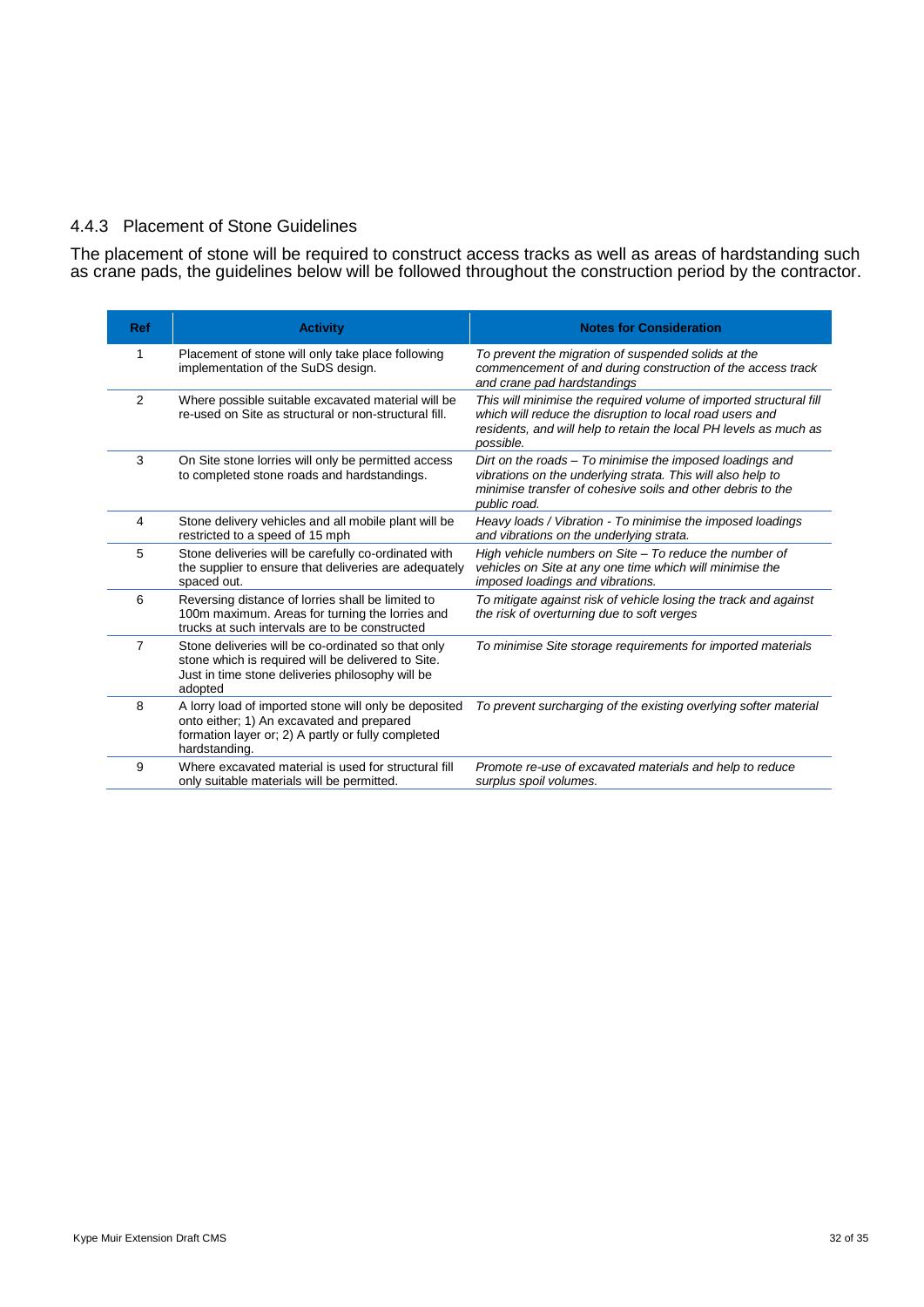# 4.4.4 Concrete Works Guidelines

Concrete will be poured in-situ for various infrastructure items such as turbine foundations and control building foundations, the guidelines below will be followed throughout the construction period by the contractor.

| <b>Ref</b>     | <b>Activity</b>                                                                                                                                                                                                                                            | <b>Notes for Consideration</b>                                                                                            |
|----------------|------------------------------------------------------------------------------------------------------------------------------------------------------------------------------------------------------------------------------------------------------------|---------------------------------------------------------------------------------------------------------------------------|
| 1              | Concreting operations will not be carried out during<br>times of wet weather.                                                                                                                                                                              | To minimise the volume of potentially harmful surface run off<br>during concreting operations.                            |
| $\overline{2}$ | Concreting works will only be carried out following<br>implementation of the SuDS design.                                                                                                                                                                  | To prevent the migration of suspended solids at the<br>commencement of and during construction of concrete<br>structures. |
| 3              | Where possible only concrete with low water<br>content will utilised for concrete pours.                                                                                                                                                                   | Minimise the potential for run off during concreting operations                                                           |
| 4              | An impermeable membrane will be utilised as a<br>liner for all significant concrete pours below ground<br>level.                                                                                                                                           | Prevent escape of the cement matrix from the concrete pour<br>and effectively mitigate against ground water contamination |
| 5              | Sufficient quantity and clearly signposted temporary<br>concrete lorry washout areas will be created at<br>convenient locations throughout the Site.                                                                                                       | In accordance with the SuDS CMS                                                                                           |
| 6              | All concrete truck drivers shall be inducted and<br>made aware of concrete washing facilities and<br>concrete EMP quidelines on the day preceding the<br>pour                                                                                              | Prevent against accidental pollution by concrete due to lack of<br>awareness and training.                                |
| $\overline{7}$ | Orders for concrete will made for volumes which<br>are marginally in excess of the required volume(s)                                                                                                                                                      | Minimise the volume of potentially harmful waste concrete.                                                                |
| 8              | Placement of concrete will be undertaken with care<br>to ensure that splashing is minimised. Where this is<br>difficult to manage, an impermeable membrane will<br>be placed around the perimeter of the concrete<br>pour to catch any potential splashes. | Prevent migration of the cement matrix into the surrounding<br>strata.                                                    |
| 9              | Water should not be added to concrete mixes which<br>arrive on Site                                                                                                                                                                                        | To ensure that concrete contains a low water content at all<br>times.                                                     |
| 10             | An impermeable membrane will be placed on the<br>ground (and held securely in place) during the<br>transfer of concrete from the lorry.                                                                                                                    | To prevent splashes entering the installed SuDS scheme.                                                                   |
| 11             | Pre-fabricated re-useable formwork will be used for<br>the majority of concrete pours.                                                                                                                                                                     | To reduce the material and waste requirements                                                                             |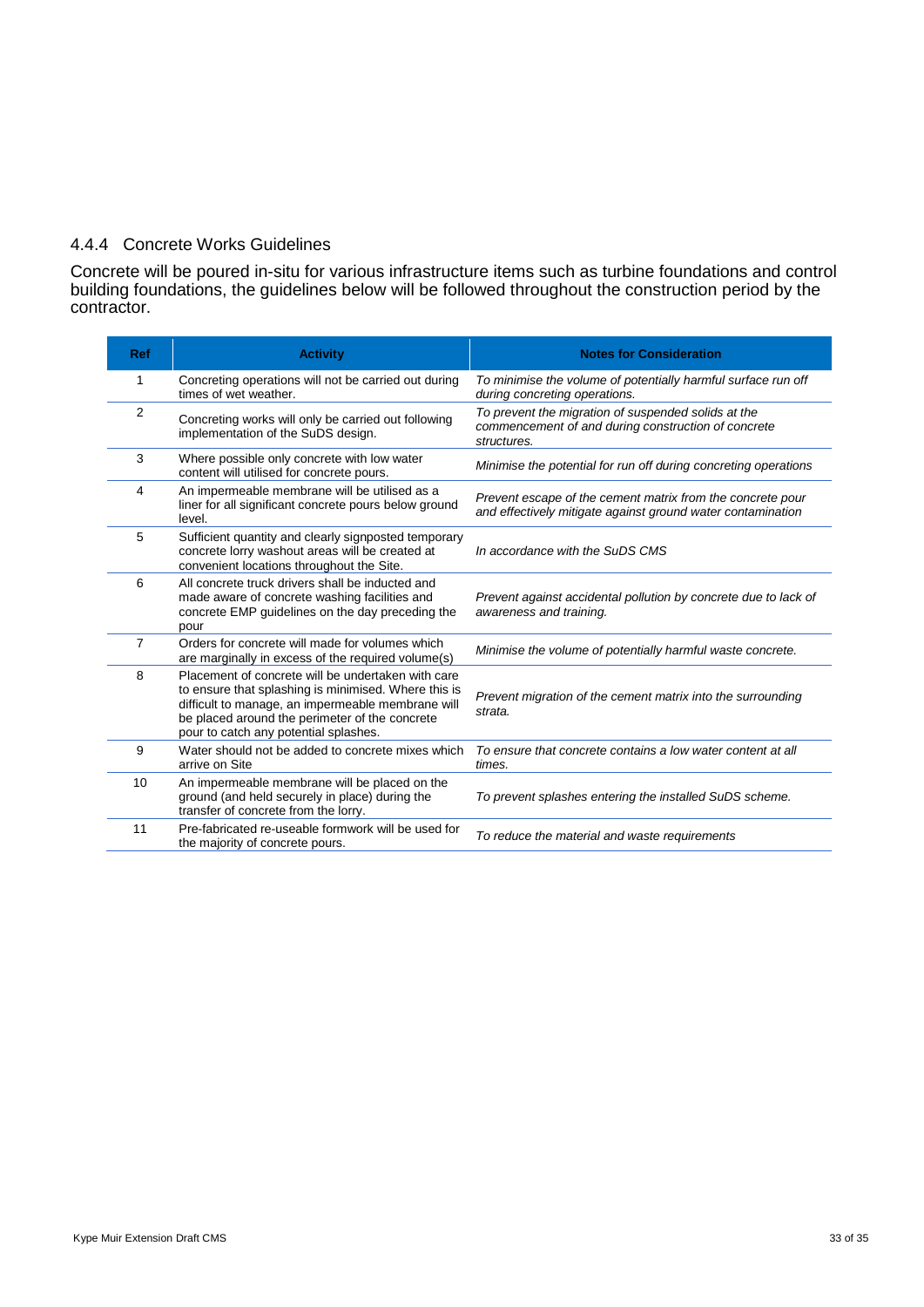# 4.4.5 Hazardous Material Storage Guidelines

Storage of hazardous material should be in accordance with requirements detailed in the EMP and all statutory and regulatory requirements and best practice.

| Ref            | <b>Activity</b>                                                                                                                                                                                                                                                | <b>Notes for Consideration</b>                                                                                                                                                                     |
|----------------|----------------------------------------------------------------------------------------------------------------------------------------------------------------------------------------------------------------------------------------------------------------|----------------------------------------------------------------------------------------------------------------------------------------------------------------------------------------------------|
| 1              | Oils, fuel and all potentially harmful materials will be<br>stored within an impermeable bunded proprietary<br>enclosure/container. The bunded enclosure will be<br>drained and will also have an oil interceptor<br>installed on the outlet pipe.             | This will ensure that spills do not enter the natural drainage<br>system                                                                                                                           |
| $\overline{2}$ | All potentially harmful materials will be brought back<br>to the secured storage facility immediately after use<br>and after each shift.                                                                                                                       | To reduce the chance that a spill can be caused by vandals                                                                                                                                         |
| 3              | No hazardous substance shall be permitted to be<br>left unattended at any time when taken outside the<br>secured storage.                                                                                                                                      | To reduce the chance of spill and of inappropriate use of the<br>substance                                                                                                                         |
| 4              | All hazardous substance will be transported to<br>location of use in their proprietary sealed container.<br>Containers shall be secured with lid or cap in the<br>secured storage, during transport and immediately<br>after use                               | To reduce the chance of spill and of inappropriate use of the<br>substance                                                                                                                         |
| 5              | All containers shall have their content clearly<br>labelled                                                                                                                                                                                                    | To reduce the chance of inappropriate use of the substance                                                                                                                                         |
| 6              | Spill kits will be kept close to the permanent storage<br>area. Clearly signposted field spill kit stations shall<br>also be provided at other strategic locations across<br>the Site and also in foremen/gang leader's Site<br>vehicles.                      | This is to minimise the time that a spill is left uncontrolled and<br>reduce the chance of a hazardous material entering the natural<br>drainage system.                                           |
| $\overline{7}$ | Specific containers will be used to collect and<br>temporarily store contaminated material and soiled<br>spill kits material. Temporary storage shall be in the<br>secured facilities.                                                                         | This is to ensure that hazardous materials are easily identifiable<br>and are not mistakenly discharged into the natural drainage<br>system.                                                       |
| 8              | Only waste carrier holding the appropriate license<br>will transport hazardous waste away from Site                                                                                                                                                            | To ensure the hazardous waste is handled and disposed of<br>properly according to the legislation                                                                                                  |
| 9              | Material quantities will be carefully managed so that<br>only a limited amount of each material is stored on<br>Site at any one time.                                                                                                                          | This will make the materials more manageable and can help to<br>minimise the impact of a spill.                                                                                                    |
| 10             | The storage area will be arranged so that each area<br>is readily accessible by site operatives and that<br>materials can be easily removed for use when<br>required.                                                                                          | This will minimise the chance of containers becoming<br>accidently damaged due to the effects of a poorly laid out<br>storage area.                                                                |
| 11             | The material storage areas will be regularly<br>monitored to check if any containers have signs of<br>damage or are leaking. Should a container be<br>leaking or damaged it will be removed and<br>disposed buy a specialist disposal company as per<br>item 8 |                                                                                                                                                                                                    |
| 12             | Mobile storage such as fuel bowsers will be bunded<br>to prevent spills. Tanks for bowsers and generators<br>shall be double skinned.                                                                                                                          | Bunds will have potential to store 110% of the bowser capacity.<br>Bunds will be regularly monitored to ensure that the full<br>capacity is available at all times (other than just after a spill) |
| 13             | When not in use all valves and trigger guns from<br>storage containers will be lockable.                                                                                                                                                                       | This will prevent accidental spillages and deter vandalism                                                                                                                                         |
| 14             | All refuelling and bulk deliveries will be supervised.                                                                                                                                                                                                         | To maintain high standards and prevent potentially harmful<br>spillages.                                                                                                                           |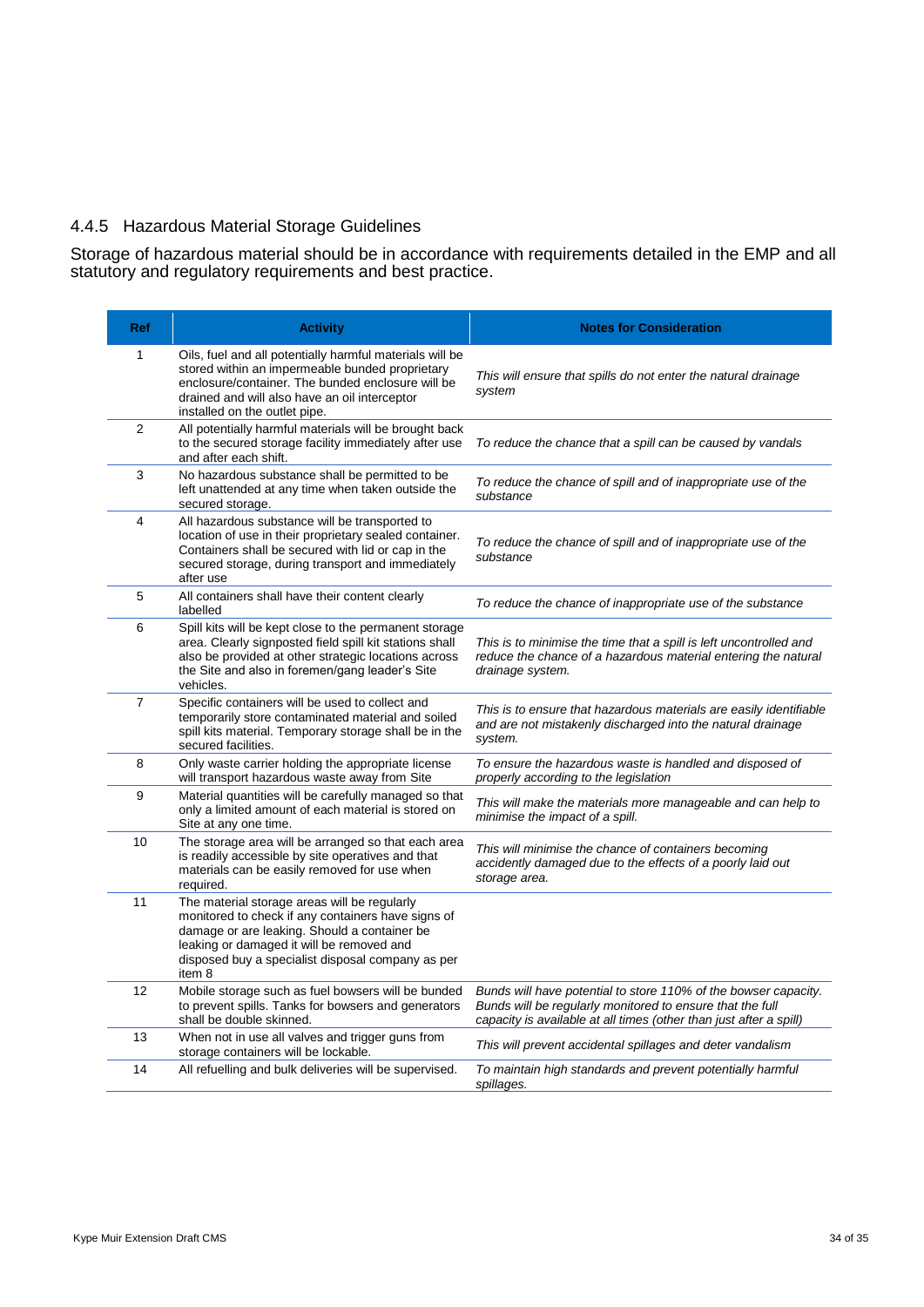# 4.4.6 Site Construction Plant (Machinery) Management Guidelines

Various items of construction plant will be used and parked within the Site, the guidelines below will be followed throughout the construction period by the contractor.

| Ref            | <b>Activity</b>                                                                                                                                                                                                                                                                                                                         | <b>Notes for Consideration</b>                                                                                                       |
|----------------|-----------------------------------------------------------------------------------------------------------------------------------------------------------------------------------------------------------------------------------------------------------------------------------------------------------------------------------------|--------------------------------------------------------------------------------------------------------------------------------------|
| $\mathbf{1}$   | Strict procedures for plant inspection, maintenance<br>and repairs shall be detailed in the Contractor's<br>EMP.                                                                                                                                                                                                                        |                                                                                                                                      |
| $\overline{2}$ | All Site plant will be inspected at the beginning of<br>each day prior to use. Defective plant shall not be<br>used until the defect is satisfactorily fixed.                                                                                                                                                                           | In order to identify any existing or potential defects and prevent<br>an environmental incident.                                     |
| 3              | In the event of a defect or maintenance<br>necessitating work on the hydraulic system or<br>engine the concerned plant will be brought back to<br>the bunded area to be seen to by the mechanics. In<br>the event the plant cannot be brought back to the<br>bunded area a specific environmental risk<br>assessment shall be produced. | This will ensure that any spills are caught and contained by the<br>oil separator and prevented from entering the drainage system    |
| 4              | In the event the plant cannot reasonably be carried<br>out within the bunded area for such repair or<br>service, a specific environmental risk assessment<br>shall be produced.                                                                                                                                                         | To ensure that control appropriate control measures are put in<br>place to reduce the risk of ground contamination.                  |
| 5              | As a minimum a spill kit and effective drip trays<br>shall be available for all such field repairs and<br>maintenance.                                                                                                                                                                                                                  | This will ensure that any spills are caught and contained by the<br>drip trays and prevented from entering the drainage system       |
| 6              | All site repairs and maintenance will be carried by a<br>competent person only                                                                                                                                                                                                                                                          | To ensure that repairs are undertaken to a high standard and to<br>minimise the chance of an unforeseen leak occurring               |
| $\overline{7}$ | All major repair and maintenance operations will<br>take place off Site                                                                                                                                                                                                                                                                 | To ensure that the bunded area is not occupied for long periods<br>and forcing maintenance to take place outside the bunded<br>area. |
| 8              | Stringent plant refuelling procedures shall be<br>detailed in the Contractor's EMP.                                                                                                                                                                                                                                                     |                                                                                                                                      |
| 9              | Bulk deliveries of fuel shall be restricted to the<br>bunded area at the Site compound                                                                                                                                                                                                                                                  | This will ensure that any spills are caught and contained by the<br>oil separator and prevented from entering the drainage system.   |
| 10             | All refuelling mobile bowsers will be checked<br>regularly for signs of wear and tear.                                                                                                                                                                                                                                                  | In order to identify any existing or potential defects and prevent<br>an environmental incident.                                     |
| 11             | Each contractor will train and nominate a single<br>operative and its deputy (for cover). Refuelling<br>operations shall be carried out under the<br>supervision of that dedicated competent person<br>only.                                                                                                                            | To ensure that all refuelling operations are undertaken under<br>competent supervision                                               |
| 12             | Spill kit and drip trays as appropriate shall be<br>available for all re-fuelling operations.                                                                                                                                                                                                                                           | This will ensure that any spills are caught and contained by the<br>drip trays and absorbed by spill kit.                            |
| 13             | Use of biodegradable hydraulic oils instead of<br>mineral oils shall be promoted.                                                                                                                                                                                                                                                       | To minimise the impact should an accidental oil leak occur.                                                                          |
| 14             | A register of fuel consumption for all plant and<br>generators shall be kept.                                                                                                                                                                                                                                                           | To establish carbon footprint of development.                                                                                        |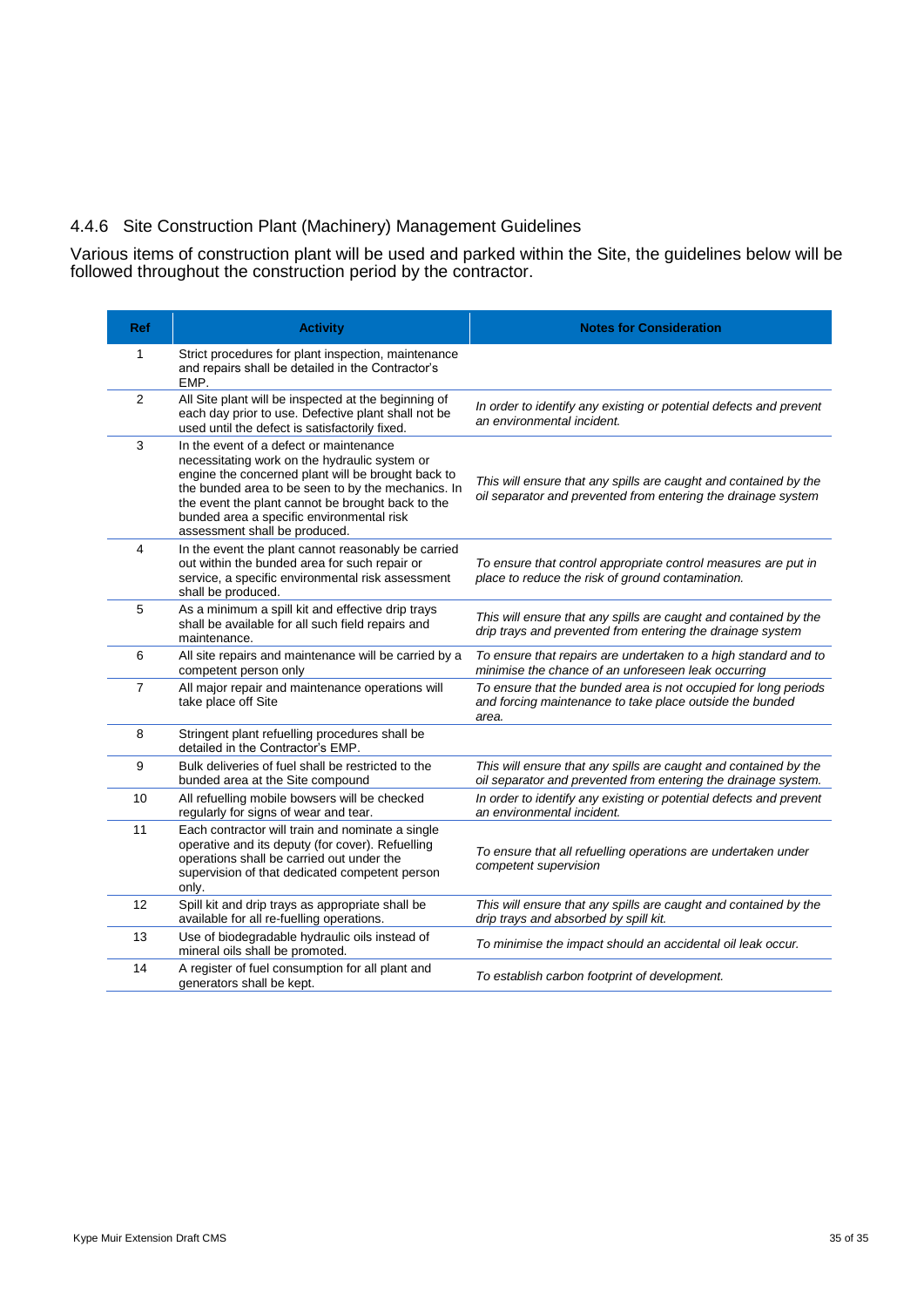# 4.4.7 Aspect Assessment (Health & Safety and Environmental)

In order to achieve excellence, activities must be frequently monitored, assessed and where necessary improved. This approach helps to keep standards at the highest level throughout the duration of a project. There is to be compliance with the agreed EMP through the implementation of the Aspect Assessment model.

The contractor is required to provide a comprehensive Technical Risk Register (TRR) which considers all aspects associated with the construction stage which has the potential to impact on the following categories:

- Environment
- Health and safety (including adherence to the Construction Design and Management Regulations 2015, and appointment of a Principal Designer)
- $\triangleright$  Technical
- $\triangleright$  Programme
- $\triangleright$  Public Relations

All aspects and risks will be quantitatively assessed and the resultant impact obtained. Where possible, the contractor shall endeavour to eliminate potential risks and where this is not possible, agreed mitigation and control measures will be identified and implemented. Prior to the commencement of each key construction phase the contractor is required to submit a TRR as part of the proposed construction pack for acceptance by the client prior to construction start of the respective phase. Once agreed, construction can proceed with the TRR being reviewed at all weekly site meetings. This dynamic approach will ensure that all aspects are being considered throughout construction including the less obvious risks which may only be encountered at interim stages during construction.

The client will also implement a monitoring regime which will focus on Safety, Health and the Environment (SHE). Monitoring will be undertaken by the client and lead by their SHE Manager. These audits will be held on a regular basis and will be scheduled to coincide with key construction phases. A frequent monitoring regime by the client will ensure that the Principal Contractor is working in compliance with the EMP.

#### 4.4.8 Incident Contingency Planning

The aim of the EMP is to help prevent against any potential environmental incidents. However, in the unlikely event of an incident occurring, contingency plans will be swiftly implemented when deemed necessary so that the potential for pollutants to cause harm is minimised. The effectiveness of the contingency plans will be enhanced by the EMP awareness training.

The contractor's EMP will elaborate on a detailed Incident Contingency plan for the project.

Where an oil or chemical spill has occurred a spill kit shall be deployed immediately. Various types of spill kits will be kept on-site which are capable of dealing with specific types of spills. EMP awareness training will cover all potential spills and will provide all staff with specific guidance on all potential spill incidents. As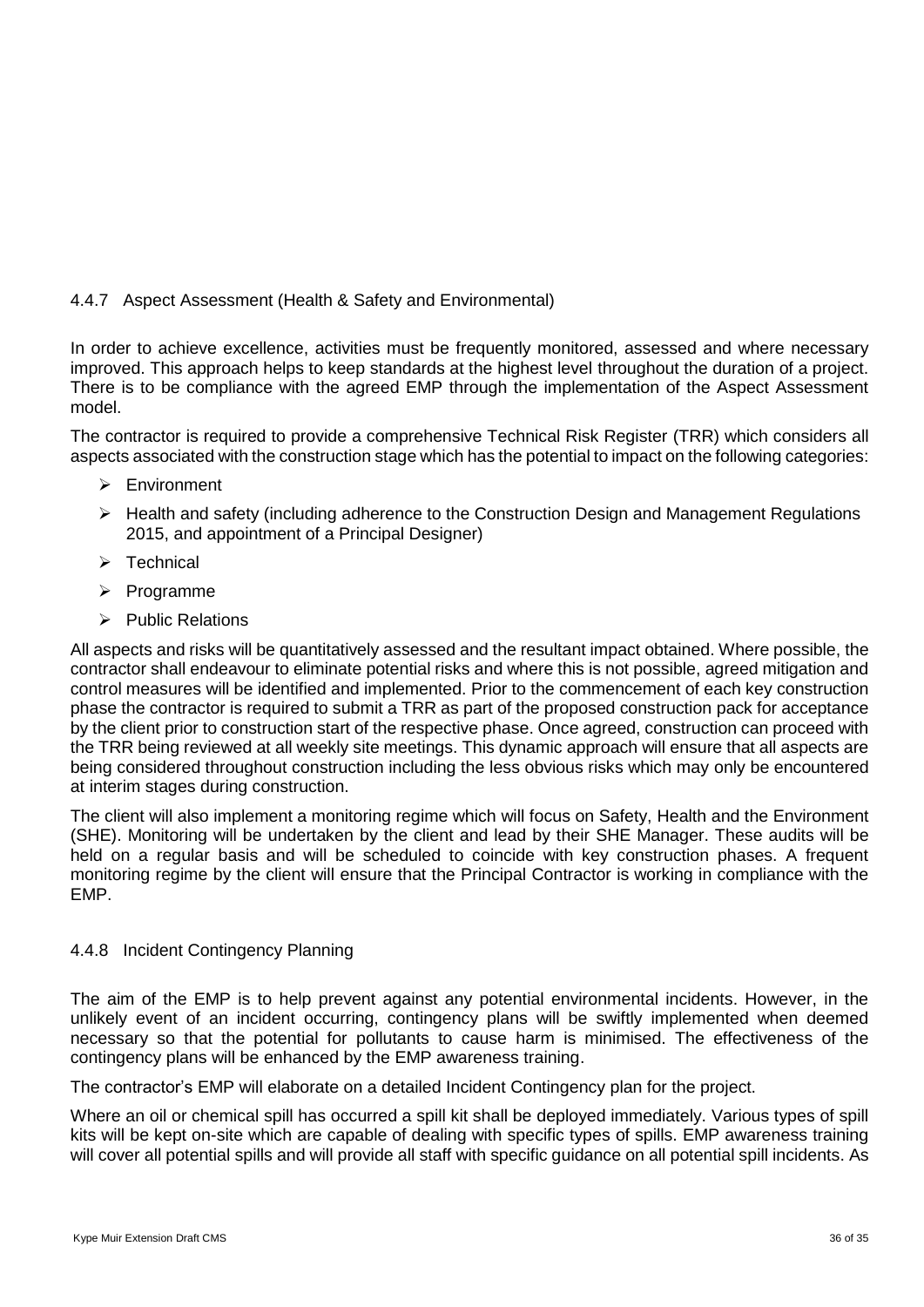part of the Incident Contingency plan for the project, the construction phase plan will be reviewed to ensure that the necessary competence is available and arrangements detailed as noted above to address any such safety and health related risks to site operatives, as well as the potential harm to the environment.

Where there is a risk that sediments may enter the natural drainage system straw bales must be placed adjacent to this location and shall be deployed immediately if required.

A key element of the contingency plan will involve regular maintenance and replenishment of contingency measures where required. At the outset the contractor shall provide suitable stock of contingency apparatus and as with all construction materials, this apparatus must be continually recorded and logged to ensure a readily available supply at all times during the contract.

#### 4.4.9 Incident Reporting Procedures

When an incident occurs the first action shall be implementation of a contingency plan in order to prevent significant pollution. Once implemented, or if it is deemed too dangerous or impossible to implement a contingency plan the contractor shall follow the **30 minute Reporting Rule**.

It is a requirement that all accidents and incidents are reported directly to the client's Project Manager and SHE Manager within 30 minutes. This includes the following at a minimum:

- ▶ Reportable Accident
- Environmental Incidents/Pollution
- $\triangleright$  Call out of Emergency Services
- > Medical Treatment
- $\triangleright$  First Aid
- **EXACCIOE ROAD Traffic Accident**
- **▶ Damage to Plant & Equipment**
- $\triangleright$  Fire or Explosion
- $\triangleright$  Electric Shock and electrocution
- $\triangleright$  Near Miss Incidents

As part of the initial liaison with the contractor prior to commencement on Site, the Principal Designer review of the construction phase plan will incorporate a complete review of the management responsibilities and arrangements for the management of the works on Site that will include, but not limited to, emergency procedures and the reporting and investigation of accidents, incidents and near misses as noted above. This will further include the consideration and implementation of agreed project health and safety goals and client engagement processes to be implemented for the duration of the works, including the RIDDOR Regulations (2012).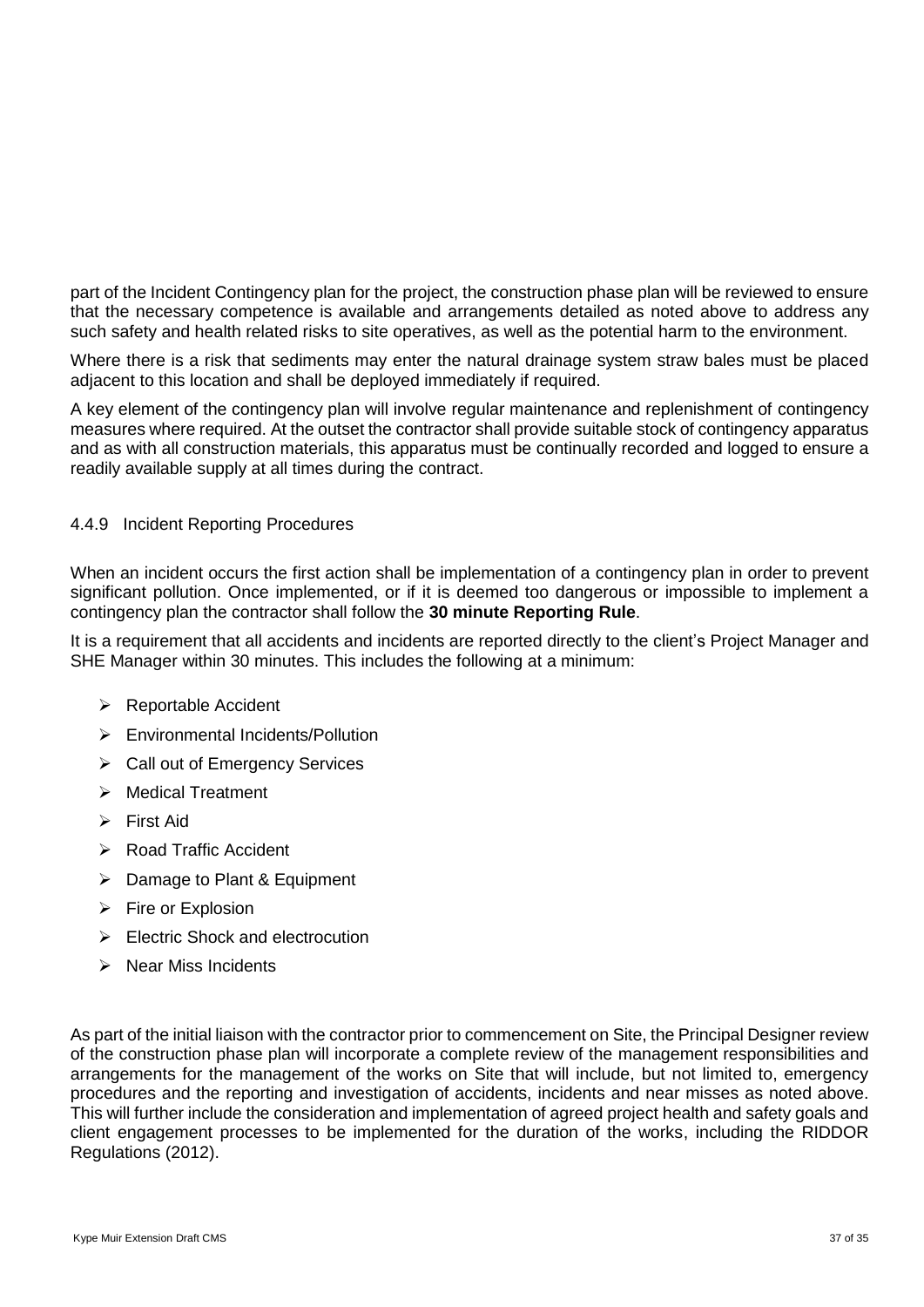Following initial contact, it shall be necessary to complete an initial report form (SEARS). The SHE Manager will conduct any detailed investigation and reporting should the severity of the incident justify it.

#### **In the event the above listed persons are not contactable, the Principal Contractor shall revert to contacting the next person on the 'incident contact list'**